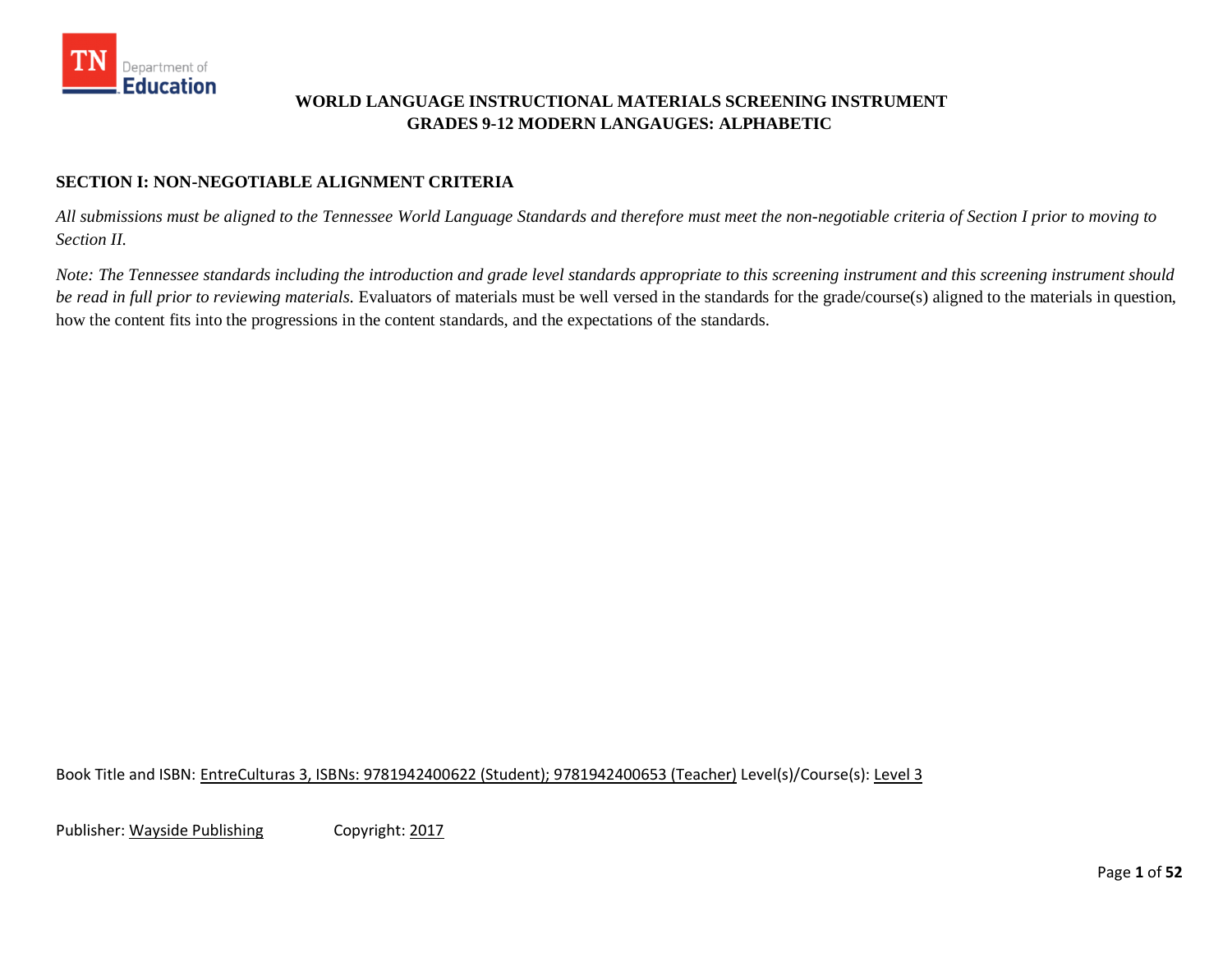#### **GRADES 9-12 MODERN LANGUGES: ALPHABETIC SECTION I: NON-NEGOTIABLE ALIGNMENT CRITERIA**

*Note: There are instances in the standards where examples are given. The following should be used as a reference for when for those examples: e.g.: "for example"; examples that could be used, but examples are not limited to those listed*

*All submissions must be aligned to the Tennessee State World Language Standards and therefore must meet 80% of the non-negotiable criteria of Section I prior to moving to Section II.* 

Book Title and ISBN: EntreCulturas 3, ISBNs: 9781942400622 (Student); 9781942400653 (Teacher) Level(s)/Course(s): Level 3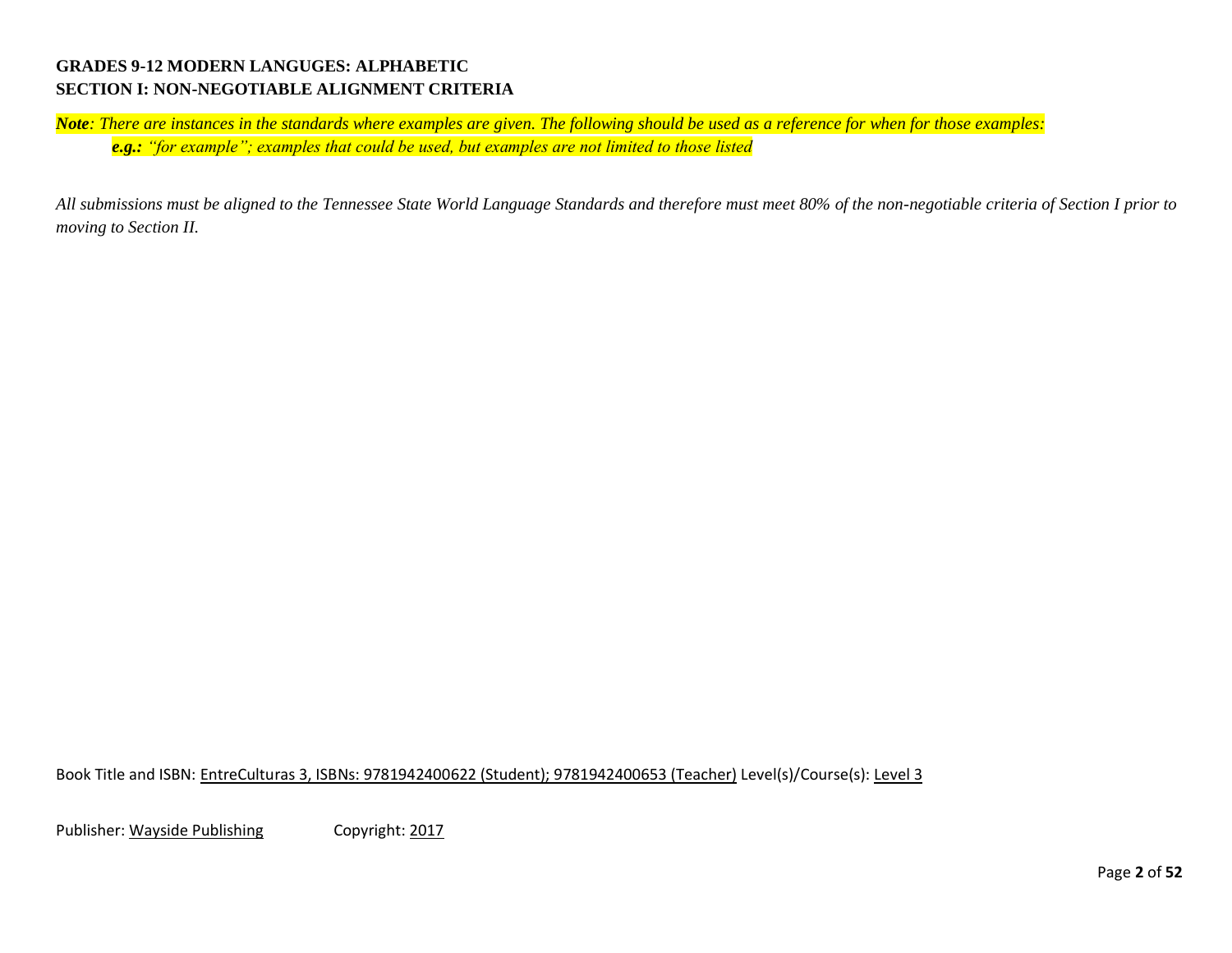### **SECTION I. Alignment to Tennessee State World Language Standards (Modern Alphabetic)**

Part A. The instructional materials represent 80% alignment with the Tennessee World Languages Standards and explicitly focus teaching and learning that meet Classical Language Standards that are age-appropriate at a level of rigor necessary for students to reach mastery:

| <b>CORNERSTONE: Communication (C1)</b> |                                          |     |                |                                                            |  |  |  |  |  |  |
|----------------------------------------|------------------------------------------|-----|----------------|------------------------------------------------------------|--|--|--|--|--|--|
|                                        | <b>Standard C1.1</b>                     | Yes | N <sub>0</sub> | Evidence (e.g., page numbers and/or examples of inclusion) |  |  |  |  |  |  |
| Performance<br>Level                   | <b>Interpretive Communication —</b>      |     |                |                                                            |  |  |  |  |  |  |
|                                        | Listening                                | A   |                |                                                            |  |  |  |  |  |  |
|                                        | Interact and negotiate meaning in spoken |     |                |                                                            |  |  |  |  |  |  |
|                                        | or written conversations to share        |     |                |                                                            |  |  |  |  |  |  |
|                                        | information, reactions, feelings, and    |     |                |                                                            |  |  |  |  |  |  |
|                                        | opimons.                                 |     |                |                                                            |  |  |  |  |  |  |

Book Title and ISBN: EntreCulturas 3, ISBNs: 9781942400622 (Student); 9781942400653 (Teacher) Level(s)/Course(s): Level 3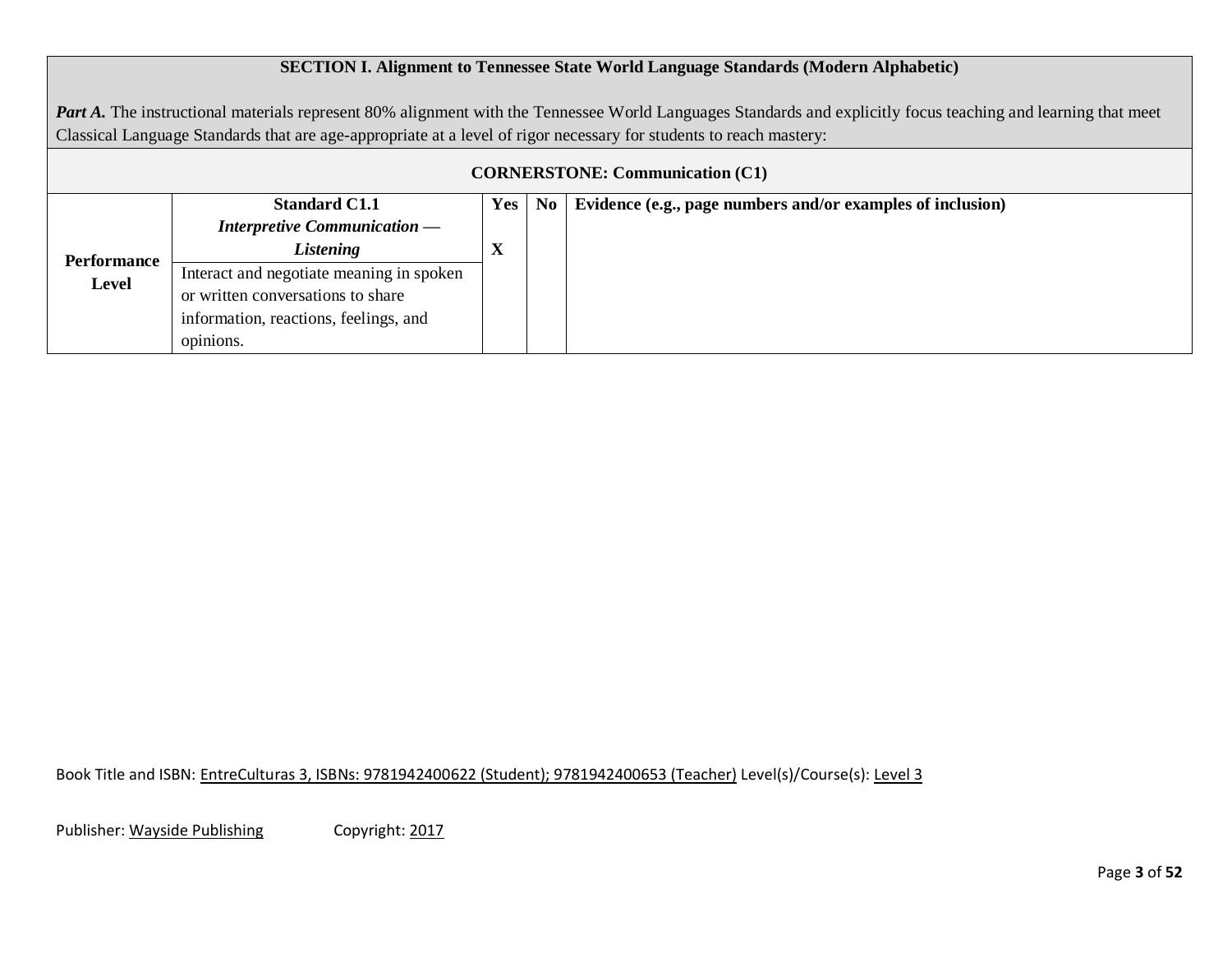|                                                   |                                                                                                                                                                                                                                                                              | p. 6, Actividad 1; p. 10, Pasos 2 & 3; p. 16, Paso 2; p. 18, Activ- idad 8, Paso 2; p.<br>a)<br>21, Paso 4; p. 23, Paso 1; p. 27, Paso 2; p. 32, Paso 1; p. 33, Paso 2; p. 35, Paso 5; p.<br>37, Paso 3; p. 40, Paso 2; p. 41, ¿Qué aprendiste?; p. 42-43, Actividad 14; p. 52,<br>Vive entre culturas, Interpersonal Assessment, Paso 3; p. 58, Actividad preliminar,<br>Pasos 1 & 2; p. 62-63, Paso 4; p. 68, Paso 3; p. 76, Paso 1; p. 78, Actividad 5, Paso<br>1; p. 79, Paso 3; p. 112, Actividad preliminar; p. 114-115, Actividad 1, Pasos 1-3; p.<br>117, Paso 1; p. 124, Paso 1; p. 125, Pasos 2 & 3; p. 132, Paso 1; p. 171, Paso 2; p.<br>189, Actividad 6, Paso 1; p. 190, Act. 6, Paso 2; p. 203, Act. 9, Paso 2; p. 232,<br>Actividad 3, Paso 1; p. 278, Actividad 1, Paso 1.                                                                                                                                                                                                                                                                                                                                                                                                                                                                                                                                                                                                                                          |
|---------------------------------------------------|------------------------------------------------------------------------------------------------------------------------------------------------------------------------------------------------------------------------------------------------------------------------------|--------------------------------------------------------------------------------------------------------------------------------------------------------------------------------------------------------------------------------------------------------------------------------------------------------------------------------------------------------------------------------------------------------------------------------------------------------------------------------------------------------------------------------------------------------------------------------------------------------------------------------------------------------------------------------------------------------------------------------------------------------------------------------------------------------------------------------------------------------------------------------------------------------------------------------------------------------------------------------------------------------------------------------------------------------------------------------------------------------------------------------------------------------------------------------------------------------------------------------------------------------------------------------------------------------------------------------------------------------------------------------------------------------------------------------------|
| <b>Intermediate</b><br>Low (IL)<br>ML.C1.1.IL.a-d | <b>Intermediate Low Learners create</b><br>basic sentences to<br>a) have a conversation on a number<br>of everyday topics.<br>ask and answer questions about<br>b)<br>familiar factual information.<br>use the language to meet basic<br>c)<br>needs in familiar situations. | p. 7, Actividad 3; p. 10, Pasos 2 & 3; p. 13-14, Actividad 7, Paso 1; p. 18,<br>b)<br>Actividad 8, Paso 2; p. 21, Paso 4; p. 42-43, Actividad 14; p. 44, Actividad 15, Paso<br>1; p. 61, Enfoque cultural Conexiones (*Enfoque cultural is ¿Sabías que? In the<br>first printing of the EntreCulturas series); p. 72, Pasos 4 & 5; p. 75, Paso 4; p. 107,<br>Interpersonal Assessment, Paso 3; p. 130, Paso 1; p. 138, Paso 3; p. 145, Paso 3; p.<br>147, Paso 1; p. 149, Paso 3; p. 168, Actividad Preliminar; p. 170, Actividad 1, Paso<br>1; p. 172, Actividad 3, Paso 1; p. 177, Act. 3, Paso 5; p. 179, Observa 1, Paso 2; p.<br>187, Activ- idad 5, Paso 1; p. 188, Act. 5, Paso 2; p. 189, Actividad 6, Paso 1; p.<br>196, Act. 7, Paso 1; p. 200, Actividad 8, Paso 1; p. 208, Act. 11, Paso 4; p. 209,<br>Actividad 12, Paso 1; p. 216, Vive entre culturas, Interpretive Assessment, Paso 2;<br>p. 216, Vive entre culturas, Interpersonal Assessment, Paso 4; p. 244, Actividad 5,<br>Paso 2; p. 256, Actividad 8, Paso 1; p. 276, Actividad Preliminar; p. 295, Ac-<br>tividad 5, Paso 1; p. 302, En camino A, Paso 2; p. 308, Actividad 8, Paso 1; p. 327,<br>Interpersonal Assessment, Paso 2.<br>p. 52, Vive entre culturas, Interpersonal Assessment, Paso 3; p. 132, Paso 1; p. 216,<br>c)<br>Vive entre culturas, Interpersonal Assess- ment, Paso 4; p. 294, Actividad 4, Paso 3;<br>p. 305, Actividad 7, Paso 2. |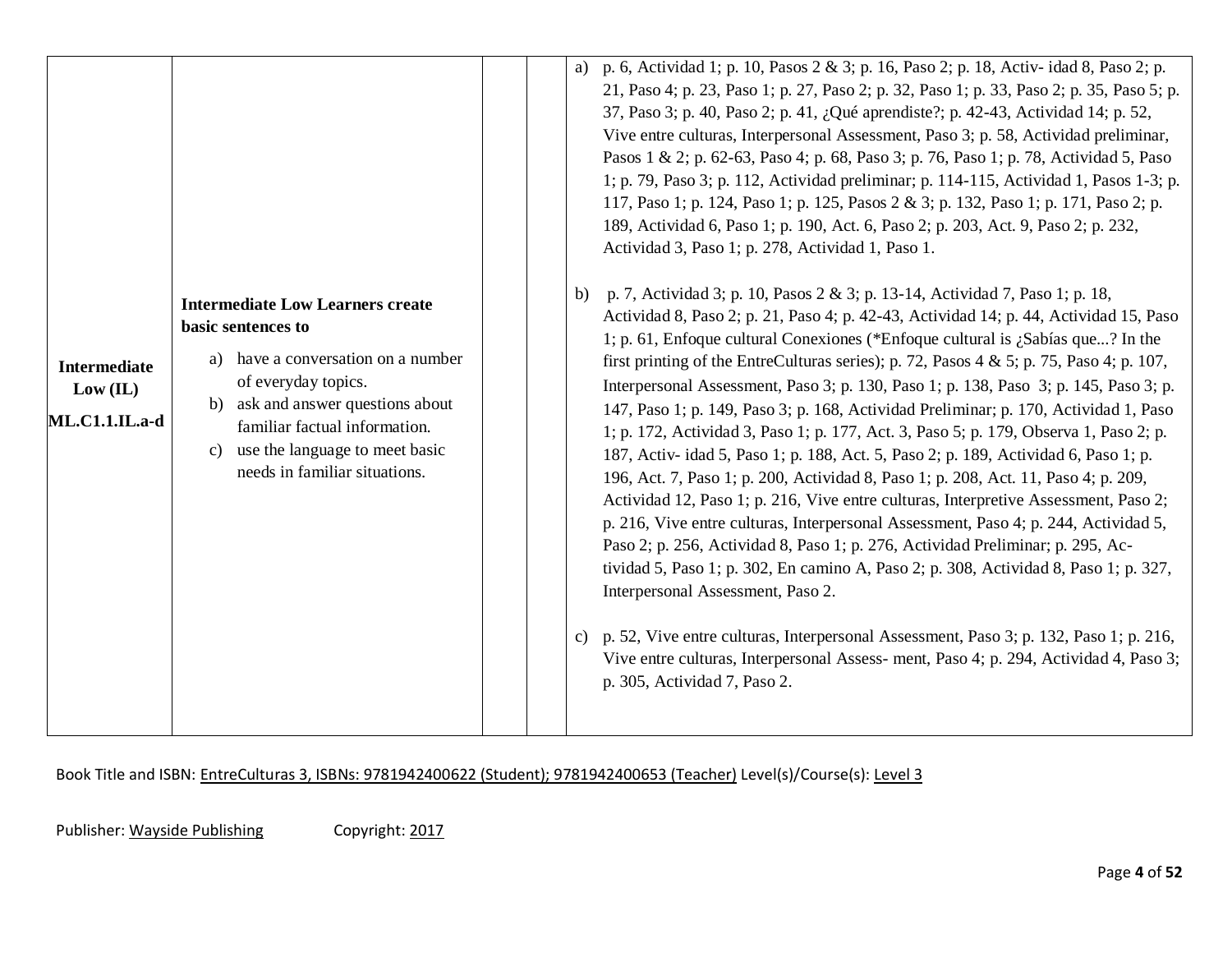|                                                   | d) use practiced or memorized<br>expressions to begin to indicate various<br>time frames.                                                                                                                                           | d) p. 79, ¿Qué aprendiste?; p. 91, Reflexión intercultural; p. 115, ¿Qué aprendiste?;<br>p. 150, Reflexión intercultural; p. 171, Activi- dad 1, Paso 3; p. 171, Reflexión<br>intercultural; p. 186, Act. 4 ¿Qué aprendiste?; p. 189, Actividad 6, Paso 1; p.<br>193, En camino A, Paso 3; p. 212, En camino B, Paso 3; p. 228, Actividad 1,<br>Reflex-ión intercultural; p. 232, Actividad 3, Paso 1; p. 234, Actividad 3, ¿Qué<br>aprendiste?; p. 240, Actividad 4, ¿Qué aprendiste?; p. 252, Actividad 7, Paso 4;<br>p. 258, Actividad 8, ¿Qué aprendiste?; p. 264, Actividad 10, ¿Qué aprendiste?;<br>p. 265, En camino B, Paso 1; p. 287, Actividad 2, Paso 4; p. 320, Actividad 11,<br>Reflexión intercultural.                                                                                                                                                                                                                                                                                                                                                                                                                                                                                                                                                                                                                                                                                                                                                                                                                                                                                                                                                                                                                          |
|---------------------------------------------------|-------------------------------------------------------------------------------------------------------------------------------------------------------------------------------------------------------------------------------------|------------------------------------------------------------------------------------------------------------------------------------------------------------------------------------------------------------------------------------------------------------------------------------------------------------------------------------------------------------------------------------------------------------------------------------------------------------------------------------------------------------------------------------------------------------------------------------------------------------------------------------------------------------------------------------------------------------------------------------------------------------------------------------------------------------------------------------------------------------------------------------------------------------------------------------------------------------------------------------------------------------------------------------------------------------------------------------------------------------------------------------------------------------------------------------------------------------------------------------------------------------------------------------------------------------------------------------------------------------------------------------------------------------------------------------------------------------------------------------------------------------------------------------------------------------------------------------------------------------------------------------------------------------------------------------------------------------------------------------------------|
| <b>Intermediate</b><br>Mid (IM)<br>ML.C1.1.IM.a-e | <b>Intermediate Mid Learners create and</b><br>begin to connect sentences to<br>start, maintain, and end a<br>a)<br>conversation on a variety of<br>familiar topics.<br>discuss daily activities and<br>b)<br>personal preferences. | a) p. 10, Pasos 2 & 3; p. 16, Paso 2; p. 18, Actividad 8, Paso 2; p. 21, Paso 4; p. 23,<br>Paso 1; p 27, Paso 2; p. 33, Paso 2; p. 35, Paso 5; p. 37, Paso 3; p. 40, Paso 2; p. 41,<br>¿Qué aprendiste?; p. 42-43, Actividad 14; p. 45, Paso 2; p. 46, Actividad 16; p. 47,<br>En camino B, Pasos $1 \& 3$ ; p. 52, Vive entre culturas, Interpersonal Assess- ment,<br>Paso 3; p. 58, Actividad preliminar, Pasos 1 & 2; p. 60, Actividad 1, Paso 1; p. 62-<br>63, Paso 4; p. 68, paso 3; p. 72, Pasos 4 & 5; p. 73, Paso 6; p. 75, Paso 4; p. 76, Paso<br>1; p. 78, Actividad 5, Paso 1; p. 79, Paso 3; p. 80-81, Actividad 6, Paso 1; p. 82,<br>Paso 4; p. 83, Actividad 7, Paso 1; p. 85, ¿Qué aprendiste?; p. 91, Paso 2; p. 112,<br>Actividad preliminar; p. 114-115, Actividad 1, Pasos 1-3; p. 117, Pasos 1 & 2; p.<br>120, Paso 5; p. 122, Paso 3; p. 124, Paso 1; p. 132, Paso 1; p. 134, Paso 4; p. 141,<br>Paso 1; p. 142-143, Paso 2; p. 145, Paso 3; p. 147, Paso 1; p. 149, Paso 3; p. 150-<br>151, Paso 1; p. 153, Paso 1; p. 156, Paso 1; p. 162, Interpersonal Assessment, Paso<br>2; p. 168, Actividad Preliminar; p. 170, Actividad 1, Pasos 1-2; p. 170, Actividad 2,<br>Paso 1; p. 171, Paso 2; p. 172, Actividad 3, Paso 1; p. 177, Act. 3, Paso 5; p. 182,<br>Act. 4, Paso 1; p. 184, Act. 4, Paso 3; p. 187, Actividad 5, Paso 1; p. 189, Actividad<br>6, Paso 1; p. 190, Act. 6, Paso 2; p. 191, Act. 6, Paso 3; p. 198, Observa 2, Paso 2;<br>p. 200, Actividad 8, Paso 1; p. 203, Act. 9, Paso 2; p. 212, En camino B, Pasos 2 &<br>3; p. 216, Vive entre culturas, Interper-sonal Assessment, Paso 4; p. 222, Actividad<br>Preliminar, Paso 1; p. 231, Actividad 2, Paso 3b; p. 232, Actividad 3, Paso 1; p. 250, |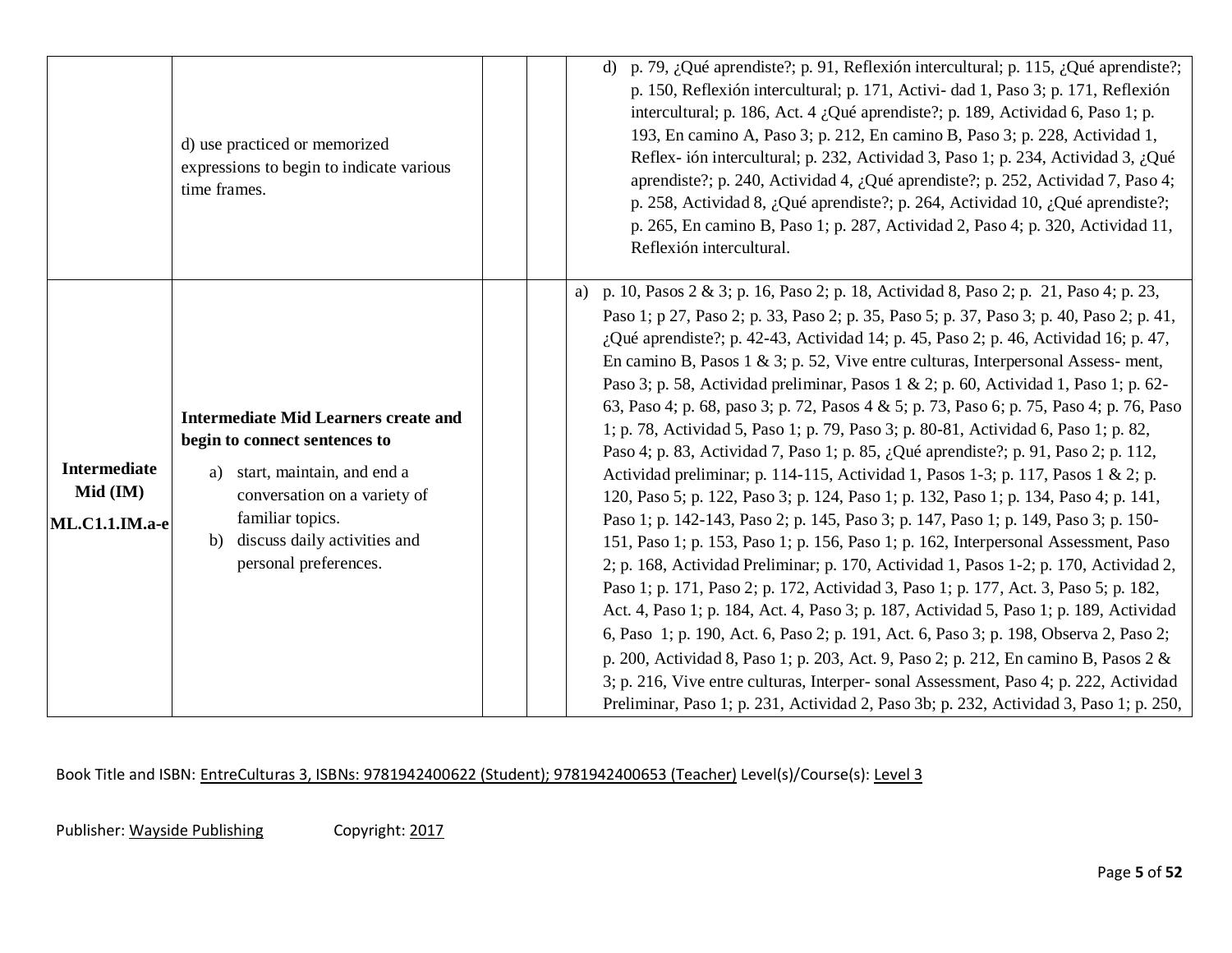|                                                   |                                                                                                                                                                                                | Actividad 7, Paso 1; p. 271, Vive entre culturas, Interpersonal Assessment, Paso 2;<br>p. 278, Actividad 1, Paso 1; p. 291, Activi- dad 4, Paso 1; p. 316, Actividad 10, Paso<br>3; p. 318, Actividad 11, Paso 1.<br>p. 18, Actividad 8, Paso 2; p. 21, Paso 4; p. 37, Paso 3; p. 42-43, Actividad 14; p.<br>b)<br>60, Actividad 1, Paso 1; p. 68, Paso 3; p. 72, Pasos 4 & 5; p. 76, Paso 1; p. 79, Paso<br>3; p. 82, Paso 4; p. 112, Ac-tividad preliminar; p. 114-115, Actividad 1, Paso 2; p.<br>117, Paso 1; p. 120, Paso 5; 122-123, Observa; p. 124, Paso 1; p. 125, Pasos 2 & 3;<br>p. 132 p. 52, Vive entre culturas, Interpersonal Assessment, Paso 3; p. 132, Paso 1;<br>p. 231, Actividad 2, Reflexión intercultural; p. 294, Actividad 4, Paso 3; p. 297,<br>Actividad 5, Paso 4; p. 305, Actividad 7, Paso 2 Paso 1; p. 134, Paso 4; p. 138, Paso<br>3; p. 141, Paso 1; p. 173, Actividad 2, Paso 2; p. 182, Act. 4 Paso 1; p. 184, Act. 4,<br>Paso 3; p. 187, Actividad 5, Paso 1; p. 189, Actividad 6, Paso 1; p. 191, Act. 6 Paso<br>3; p. 196, Act. 7, Paso 1; p. 198, Observa 2, Paso 2; p. 200, Actividad 8, Paso 1; p.<br>203, Act. 9, Paso 2; p. 207, Actividad 11, Paso 1; p. 231, Actividad 2, Paso 3b; p.<br>232, Actividad 3, Paso 1; p. 248, Actividad 6, Paso 1; p. 271, Vive entre culturas,<br>Interpersonal Assessment, Paso 2; p. 280, Actividad 1, Paso 4; p. 290, Actividad 3,<br>Paso 3. |
|---------------------------------------------------|------------------------------------------------------------------------------------------------------------------------------------------------------------------------------------------------|-----------------------------------------------------------------------------------------------------------------------------------------------------------------------------------------------------------------------------------------------------------------------------------------------------------------------------------------------------------------------------------------------------------------------------------------------------------------------------------------------------------------------------------------------------------------------------------------------------------------------------------------------------------------------------------------------------------------------------------------------------------------------------------------------------------------------------------------------------------------------------------------------------------------------------------------------------------------------------------------------------------------------------------------------------------------------------------------------------------------------------------------------------------------------------------------------------------------------------------------------------------------------------------------------------------------------------------------------------------------------------------------------------------------------------|
| <b>Intermediate</b><br>Mid (IM)<br>ML.C1.1.IM.a-e | handle tasks related to personal<br>C)<br>needs.<br>exchange information about<br>d)<br>subjects of special interest.<br>use language in various time<br>e)<br>frames with occasional success. | c) p. 52, Vive entre culturas, Interpersonal Assessment, Paso 3; p. 132, Paso 1; p. 231,<br>Actividad 2, Reflexión intercultural; p. 294, Actividad 4, Paso 3; p. 297, Actividad<br>5, Paso 4; p. 305, Actividad 7, Paso 2.<br>p. 7, Actividad 4; p. 18, ¿Qué aprendiste?; p. 18, Actividad 8, Paso 2; p. 21, Paso 4;<br>d)<br>p. 35, Paso 5; p. 37, Paso 3; p. 38, Los jóvenes de hoy, Cuéntele a Mario; p. 40,<br>Paso 2; p. 41, ¿Qué aprendiste?; p. 47, En camino B, Pasos 1 & 3; p. 62-63, Paso 4;<br>p. 66, ¿Qué aprendiste?; p. 68, Paso 3; p. 72, Paso 4; p. 76, Paso 1; p. 78, Actividad<br>5, Paso 1; p. 79, Paso 3; p. 80-81, Actividad 6, Paso 1; p. 82, Paso 4; p. 83,<br>Actividad 7, Paso 1; p. 85, ¿Qué aprendiste?; p. 107, Interpersonal Assessment,<br>Paso 3; p. 112, Actividad preliminar; p. 114-115, Actividad 1, Pasos 1-3; p. 125,<br>Paso 3; p. 145, Paso 3; p. 156, Paso 1; p. 162, Interpersonal As- sessment, Paso 2; p.                                                                                                                                                                                                                                                                                                                                                                                                                                                                       |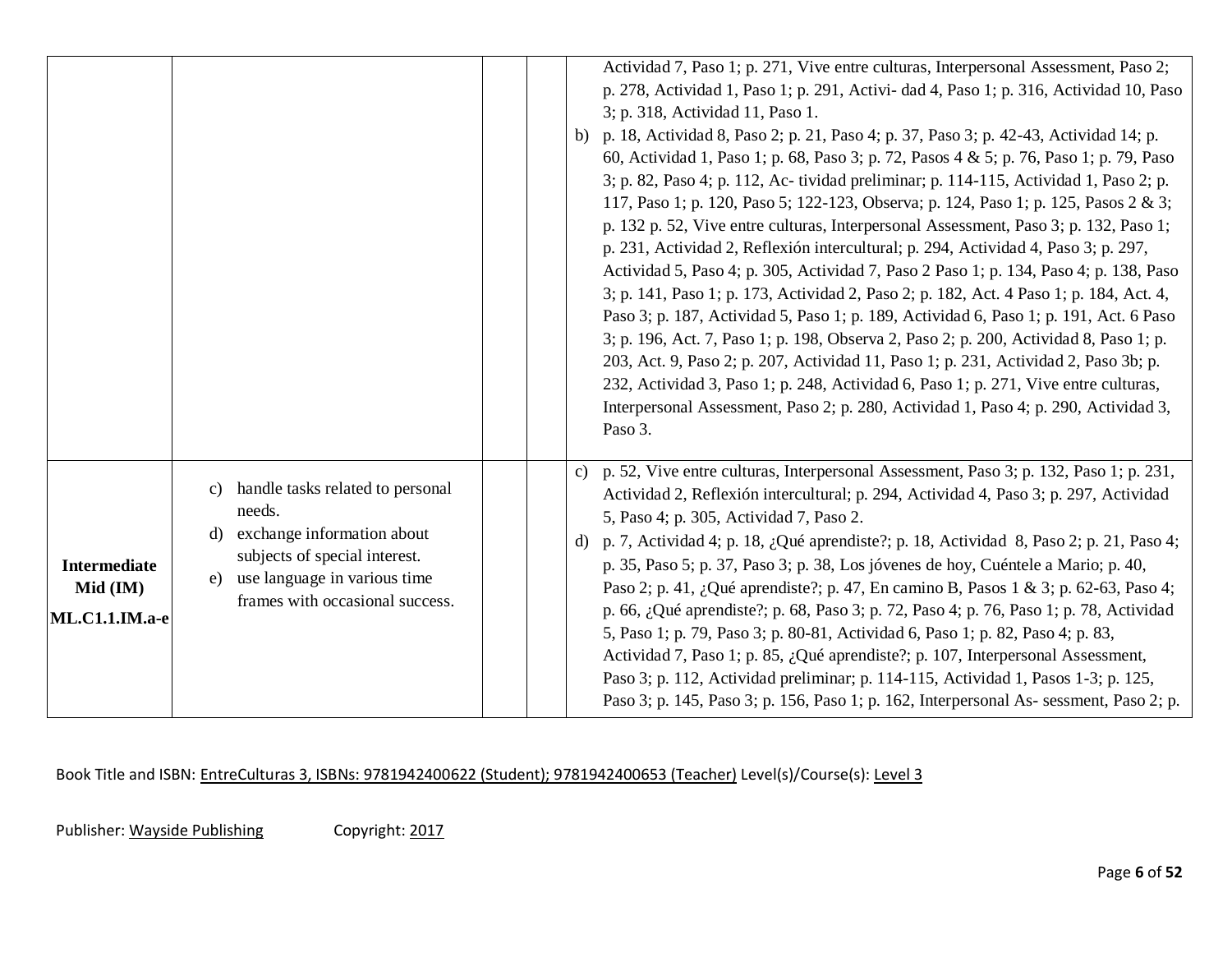|  | 168, Actividad Preliminar; p. 170, Actividad 1, Pasos 1-2; p. 172, Actividad 3, Paso<br>1; p. 177, Act. 3, Paso 5; p. 179, Observa 1, Paso 2; p. 182, Act. 4, Paso 1; p. 187,<br>Actividad 5, Paso 1; p. 189, Actividad 6, Paso 1; p. 191, Act. 6, Paso 3; p. 196, Act.<br>7, Paso 1; p. 198, Observa 2, Paso 2; p. 200, Actividad 8, Paso 1; p. 208, Act. 11,<br>Paso 4; p. 209, Actividad 12, Paso 1; p. 212, En camino B, Pasos 2 & 3; p. 216,<br>Vive entre culturas, Interpretive Assessment, Paso 2; p. 216, Vive entre culturas,<br>Interpersonal Assessment, Paso 4; p. 231, Actividad 2, Paso 3b; p. 244, Actividad                                                                                         |
|--|----------------------------------------------------------------------------------------------------------------------------------------------------------------------------------------------------------------------------------------------------------------------------------------------------------------------------------------------------------------------------------------------------------------------------------------------------------------------------------------------------------------------------------------------------------------------------------------------------------------------------------------------------------------------------------------------------------------------|
|  | 5, Paso 2; p. 254-255 Observa 2, Pasos 2-4; p. 256, Actividad 8, Paso 2; p. 259,<br>Actividad 9, Paso 1; p. 263, Actividad 10, Paso 3; p. 276, Actividad Preliminar; p.<br>284, Actividad 2, Paso 1; p. 289, Actividad 3, Paso 2; p. 290, Actividad 3, Paso 3; p.<br>297, Actividad 5, Paso 4; p. 302, En camino A, Paso 2; p. 308, Actividad 8, Paso 1;<br>p. 317, Actividad 10, Paso 4b; p. 320, Actividad 11, Paso 3; p. 321, En camino B,<br>Paso 1; p. 327, Interpersonal Assessment, Paso 2.                                                                                                                                                                                                                   |
|  | p. 79, ¿Qué aprendiste?; p. 91, Reflexión intercultural; p. 115, ¿Qué aprendiste?; p.<br>e)<br>150, Reflexión intercultural; p. 171, Activi- dad 1, Paso 3; p. 171, Reflexión<br>intercultural; p. 186, Act. 4 ¿Qué aprendiste?; p. 189, Actividad 6, Paso 1; p. 193,<br>En camino A, Paso 3; p. 212, En camino B, Paso 3; p. 228, Actividad 1, Reflexión<br>intercultural; p. 232, Actividad 3, Paso 1; p. 234, Actividad 3, ¿Qué aprendiste?; p.<br>240, Actividad 4, ¿Qué aprendiste?; p. 252, Actividad 7, Paso 4; p. 258, Actividad<br>8, ¿Qué aprendiste?; p. 264, Actividad 10, ¿Qué aprendiste?; p. 265, En camino B,<br>Paso 1; p. 287, Actividad 2, Paso 4; p. 320, Actividad 11, Reflexión intercultural. |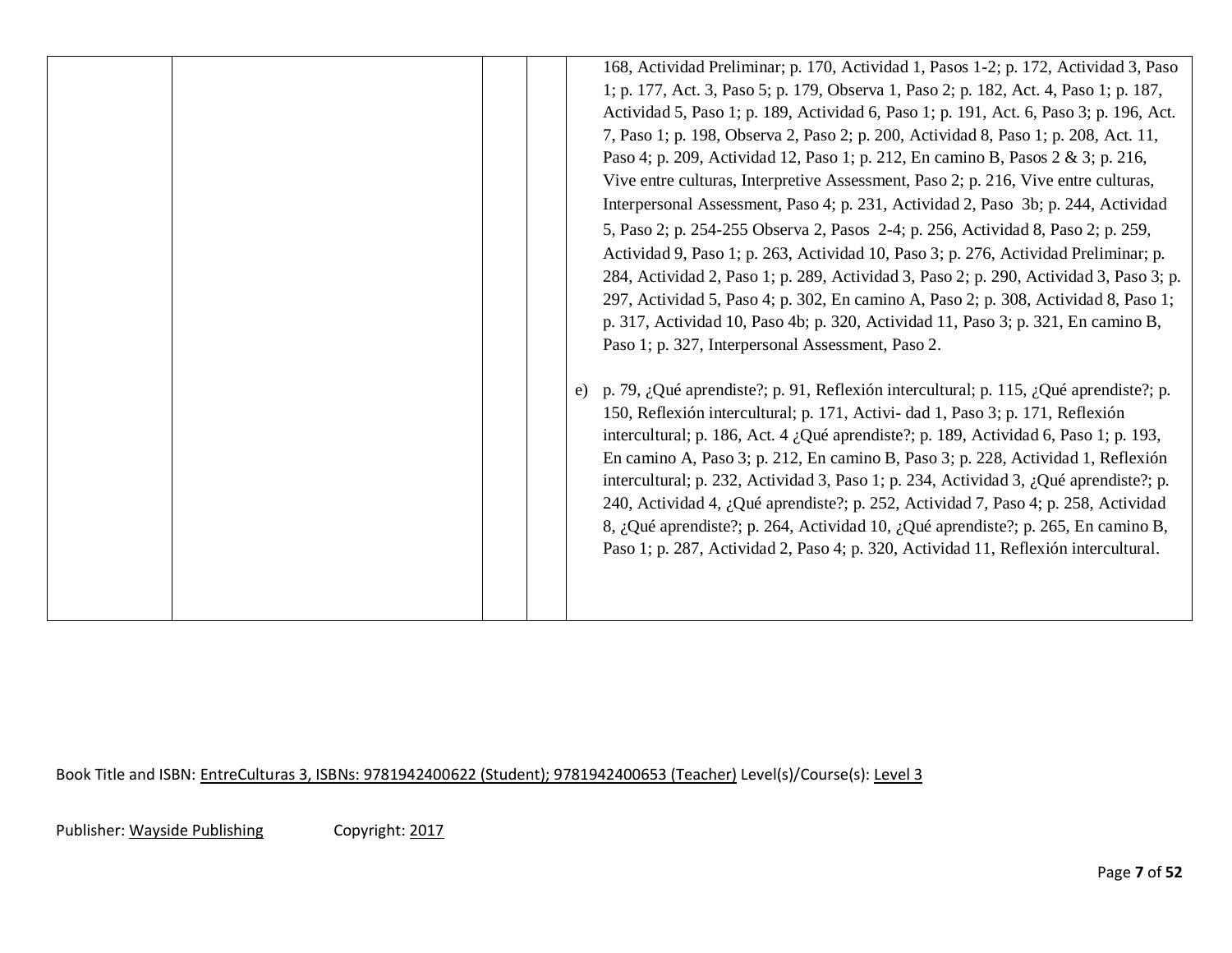| courses.                                                 | These materials meet with at least 80% of C1.1 standards<br>required for Levels 3 and 4 Modern Alphabetic Language                                                                                                                                                            | Yes<br>X            | No       | <b>Notes (Optional)</b>                                                                                                                                                                                                                                                                                                                                                                                                                                                                                                                                                                                                                                                                                                                                                                                                                                                                                                                                                                                                                                                                                                                                                                                                                                                                                                                                                                                                                                                                             |
|----------------------------------------------------------|-------------------------------------------------------------------------------------------------------------------------------------------------------------------------------------------------------------------------------------------------------------------------------|---------------------|----------|-----------------------------------------------------------------------------------------------------------------------------------------------------------------------------------------------------------------------------------------------------------------------------------------------------------------------------------------------------------------------------------------------------------------------------------------------------------------------------------------------------------------------------------------------------------------------------------------------------------------------------------------------------------------------------------------------------------------------------------------------------------------------------------------------------------------------------------------------------------------------------------------------------------------------------------------------------------------------------------------------------------------------------------------------------------------------------------------------------------------------------------------------------------------------------------------------------------------------------------------------------------------------------------------------------------------------------------------------------------------------------------------------------------------------------------------------------------------------------------------------------|
| <b>Performance</b><br>Level                              | <b>Standard C1.2</b><br><b>Interpretive Communication-Listening</b><br>Demonstrate understanding, interpret,<br>and analyze what is heard on a variety of<br>topics.                                                                                                          | Yes<br>$\mathbf{X}$ | $\bf No$ | Evidence (e.g., page numbers and/or examples of inclusion)                                                                                                                                                                                                                                                                                                                                                                                                                                                                                                                                                                                                                                                                                                                                                                                                                                                                                                                                                                                                                                                                                                                                                                                                                                                                                                                                                                                                                                          |
| <b>Intermediate</b><br>Low (IL)<br><b>ML.C1.2.IL.a-b</b> | <b>Intermediate Low Learners recognize</b><br>basic sentences to<br>determine the main idea of texts<br>a)<br>and interactions related to<br>everyday life.<br>follow questions and simple<br>b)<br>statements on familiar topics<br>when participating in a<br>conversation. |                     |          | a) p. 5, Conoce a Andrés y su familia; p. 7, Actividad 3; p. 10, Pasos $2 \& 3$ ; p. 12, Paso<br>2; p. 20, Paso 3; p. 29, En camino A, Paso 1; p. 36, Actividad 12, Paso 1; p. 52, Vive<br>entre culturas, Interpretive Assessment, Paso 2; p. 60, Actividad 1, Pasos 1 & 2; p. 62,<br>Paso 4; p. 64, Actividad 2, Paso 1; p. 76, Pasos 1 & 2; p. 82, Paso 4; p. 87, Paso 2; p.<br>102, En camino B, Paso 1; p. 114-115, Actividad 1, Pasos 1-3; p. 130, Paso 2; p. 148-<br>149, Paso 2; p. 170, Actividad 2, Paso 1; p. 177, Act. 3, Paso 4; p. 188, Act. 5, Paso 2;<br>p. 197, Act. 7, Paso 2; p. 201, Act. 8, Paso 2; p. 202, Actividad 9, Paso 1; p. 210, Act.<br>12, Paso 3; p. 233, Actividad 3, Paso 2; p. 238, Actividad 4, Paso 1; p. 239, Actividad<br>4, Paso 2; p. 240, Actividad 4, Paso 3; p. 248, Actividad 6, Paso 1; p. 252, Actividad<br>7, Paso 3; p. 256, Ac-tividad 8, Paso 1; p. 262-263, Actividad 10, Pasos 1-2; p. 265,<br>En camino B, Paso 1; p. 295, Actividad 5, Paso 1; p. 305, Actividad 7, Paso 2; p. 319,<br>Actividad 11, Paso 2.<br>b) p. 7, Actividad 4; p. 10, Pasos $2 \& 3$ ; p. 16, Paso 2; p. 18, Activ- idad 8, Paso 2; p. 20,<br>Paso 3; p. 21, Paso 4; p. 23, Paso 1; p 27, Paso 2; p. 32, Paso 1; p. 33, Paso 2; p. 35,<br>Paso 5; p. 37, Paso 3; p. 40, Paso 2; p. 41, ¿Qué aprendiste?; p. 42-43, Actividad 14;<br>p. 44, Actividad 15, Paso 1; p. 45, Paso 2; p. 46, Actividad 16; p. 47, En camino B,<br>Pasos 1 & 3; p. 58, Actividad preliminar. |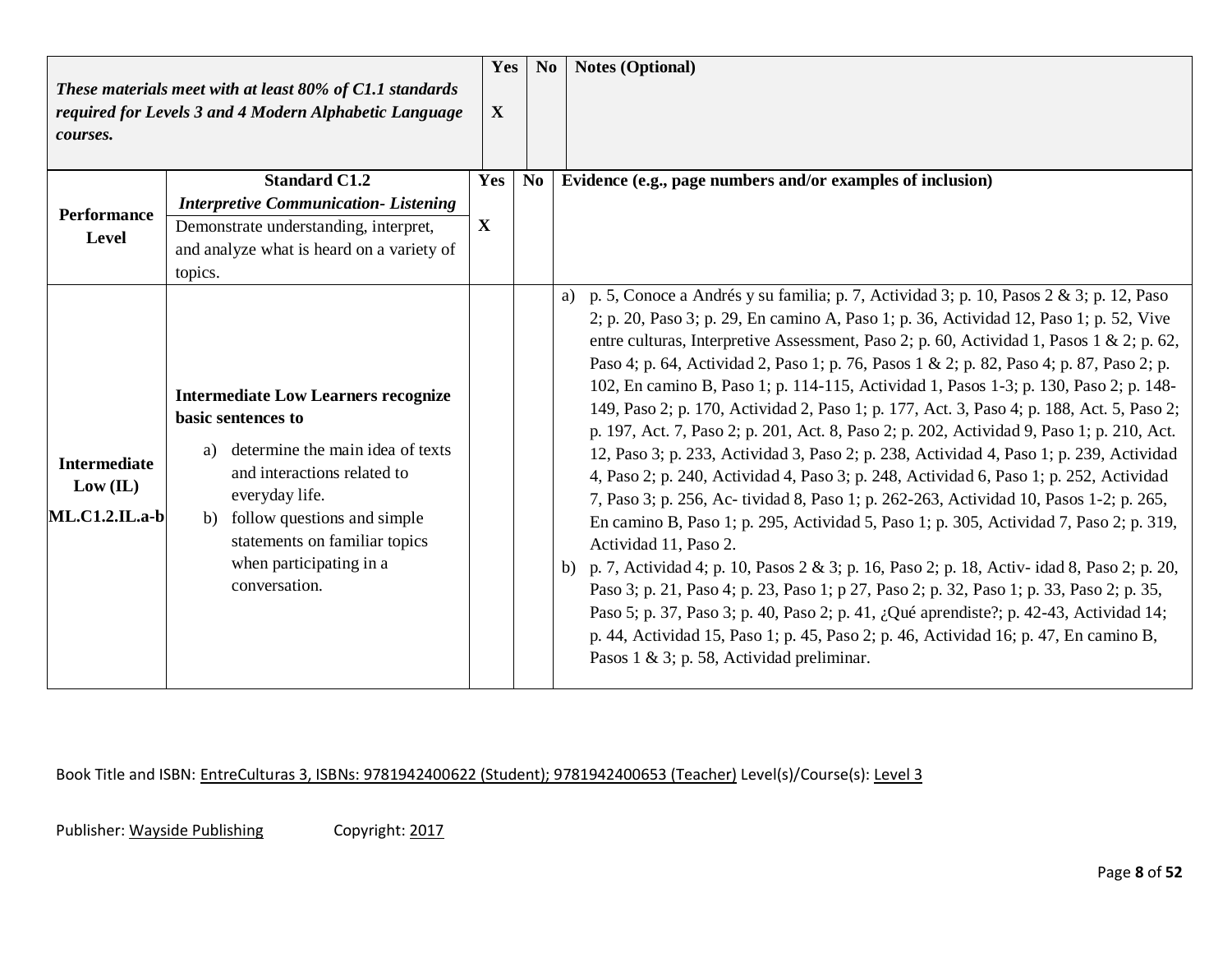|                                           | Note: There are instances in the standards where examples are given. The following should be used as a reference for when for those examples:                                                                                                                                                                                                                                                                    |  |                                                                                                                                                                                                                                                                                                                                                                                                                                                                                                                                                                                                                                                                                                                                                                                                                                                                                                                                                                                                                                                                                                                                                                                                                                                                                                                                                                            |  |  |  |  |  |  |  |
|-------------------------------------------|------------------------------------------------------------------------------------------------------------------------------------------------------------------------------------------------------------------------------------------------------------------------------------------------------------------------------------------------------------------------------------------------------------------|--|----------------------------------------------------------------------------------------------------------------------------------------------------------------------------------------------------------------------------------------------------------------------------------------------------------------------------------------------------------------------------------------------------------------------------------------------------------------------------------------------------------------------------------------------------------------------------------------------------------------------------------------------------------------------------------------------------------------------------------------------------------------------------------------------------------------------------------------------------------------------------------------------------------------------------------------------------------------------------------------------------------------------------------------------------------------------------------------------------------------------------------------------------------------------------------------------------------------------------------------------------------------------------------------------------------------------------------------------------------------------------|--|--|--|--|--|--|--|
| Intermediate Mid (IM)<br>$ML.C1.2.IM.a-b$ | e.g.: "for example"; examples that could be used, but examples are not limited to those listed<br>Intermediate Mid Learners begin to recognize connected<br>sentences to<br>determine some details of texts and interactions related<br>a)<br>to everyday life.<br>recognize the main idea and some details in<br>b)<br>advertisements, announcements, and other simple texts<br>related to their everyday life. |  | a) p. 226, Act. 1, Paso 2; p. 265, En camino B, Paso 1;<br>Daily teacher instructions given in Spanish; audio<br>instructions given before listening activities, such as p.<br>252, Actividad 7, Paso 3.<br>b) p. 5, Conoce a Andrés y su familia; p. 10, Pasos $2 &$<br>3; p. 12, Paso 2; p. 20, Paso 3; p. 29, En camino A,<br>Paso 1; p. 36, Actividad 12, Paso 1; p. 52, Vive entre<br>culturas, Interpretive Assessment, Paso 2; p. 60,<br>Actividad 1, Pasos 1 & 2; p. 62, Paso 4; p. 64,<br>Actividad 2, Paso 1; p. 76, Pasos 1 & 2; p. 80-81,<br>Actividad 6, Paso 1; p. 82, Paso 4; p. 87, Paso 2; p.<br>102, En camino B, Paso 1; p. 114-115, Actividad 1,<br>Pasos 1-3; p. 130, Paso 2; p. 148-149, Paso 2; p. 162,<br>Interpretive Assessment, Paso 1; p. 170, Actividad 2,<br>Paso 1; p. 177, Act. 3, Paso 4; p. 188, Act. 5, Paso 2; p.<br>193, En camino A, Paso 2; p. 197, Act. 7, Paso 2; p.<br>201, Act. 8, Paso 2; p. 210, Act. 12, Paso 3; p. 233,<br>Actividad 3, Paso 2; p. 238, Actividad 4, Paso 1; p.<br>239, Actividad 4, Paso 2; p. 240, Actividad 4, Paso 3;<br>p. 252, Actividad 7, Paso 3; p. 256, Actividad 8, Paso<br>1; p. 262-263, Actividad 10, Pasos 1-2; p. 265, En<br>camino B, Paso 1; p. 295, Actividad 5, Paso 1; p. 305,<br>Actividad 7, Paso 2; p. 317, Actividad 10, Reflexión<br>intercultural; p. 319, Actividad 11, Paso 2. |  |  |  |  |  |  |  |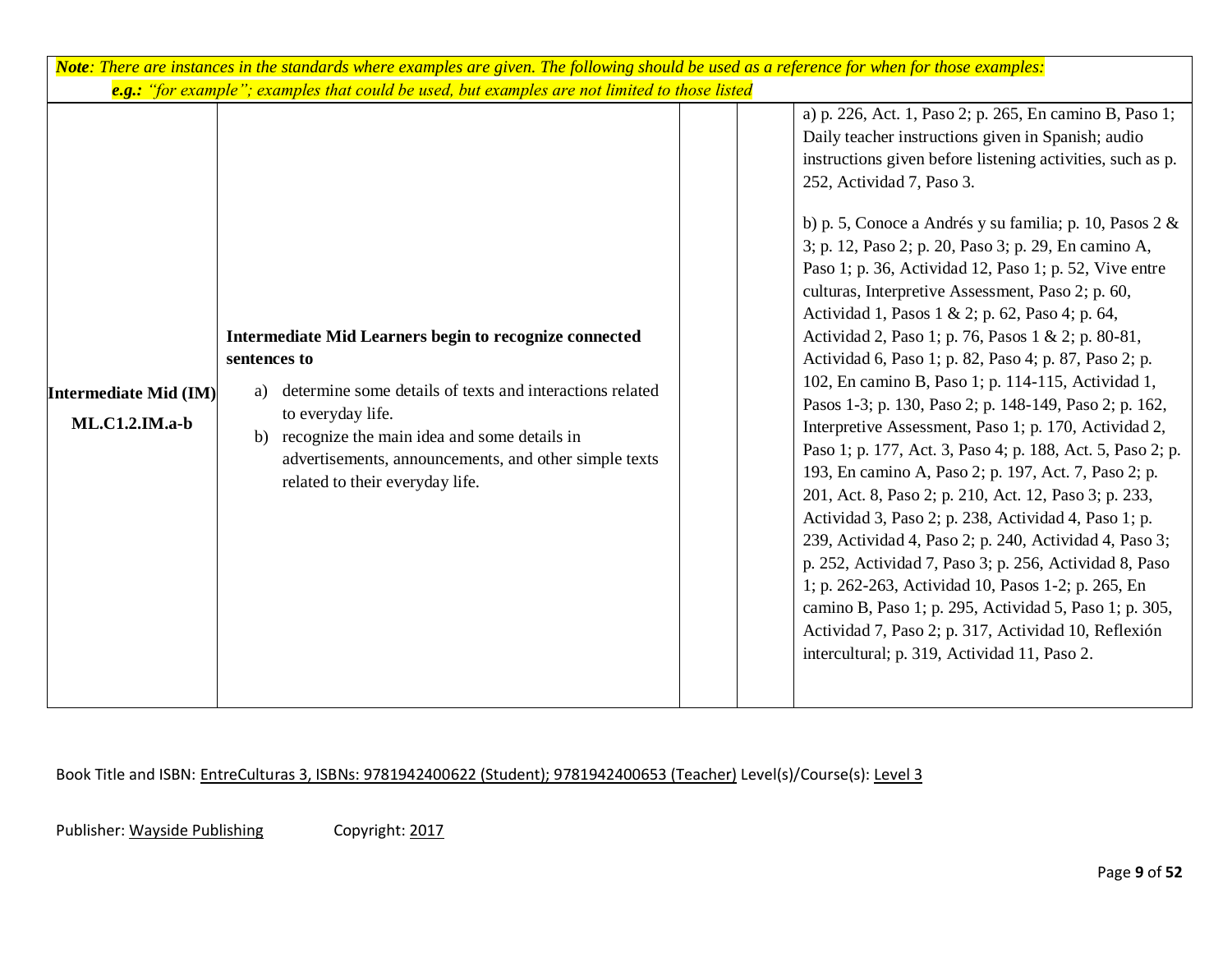| These materials meet with at least 80% of C1.2 standards required for Levels 3 and 4<br>Modern Alphabetic Language courses. |                                                 |                        |  |  | Yes<br>$\mathbf{v}$<br>$\boldsymbol{\Lambda}$ | N <sub>0</sub> | <b>Notes (Optional)</b>                                    |
|-----------------------------------------------------------------------------------------------------------------------------|-------------------------------------------------|------------------------|--|--|-----------------------------------------------|----------------|------------------------------------------------------------|
| <b>Standard C1.3</b><br>Yes<br>No                                                                                           |                                                 |                        |  |  |                                               |                | Evidence (e.g., page numbers and/or examples of inclusion) |
| Performance                                                                                                                 | <b>Interpretive Communication- Reading</b>      |                        |  |  |                                               |                |                                                            |
| <b>Level</b>                                                                                                                | Interpret, analyze, and demonstrate             | $\boldsymbol{\Lambda}$ |  |  |                                               |                |                                                            |
|                                                                                                                             | understanding of written materials on a variety |                        |  |  |                                               |                |                                                            |
|                                                                                                                             | of topics.                                      |                        |  |  |                                               |                |                                                            |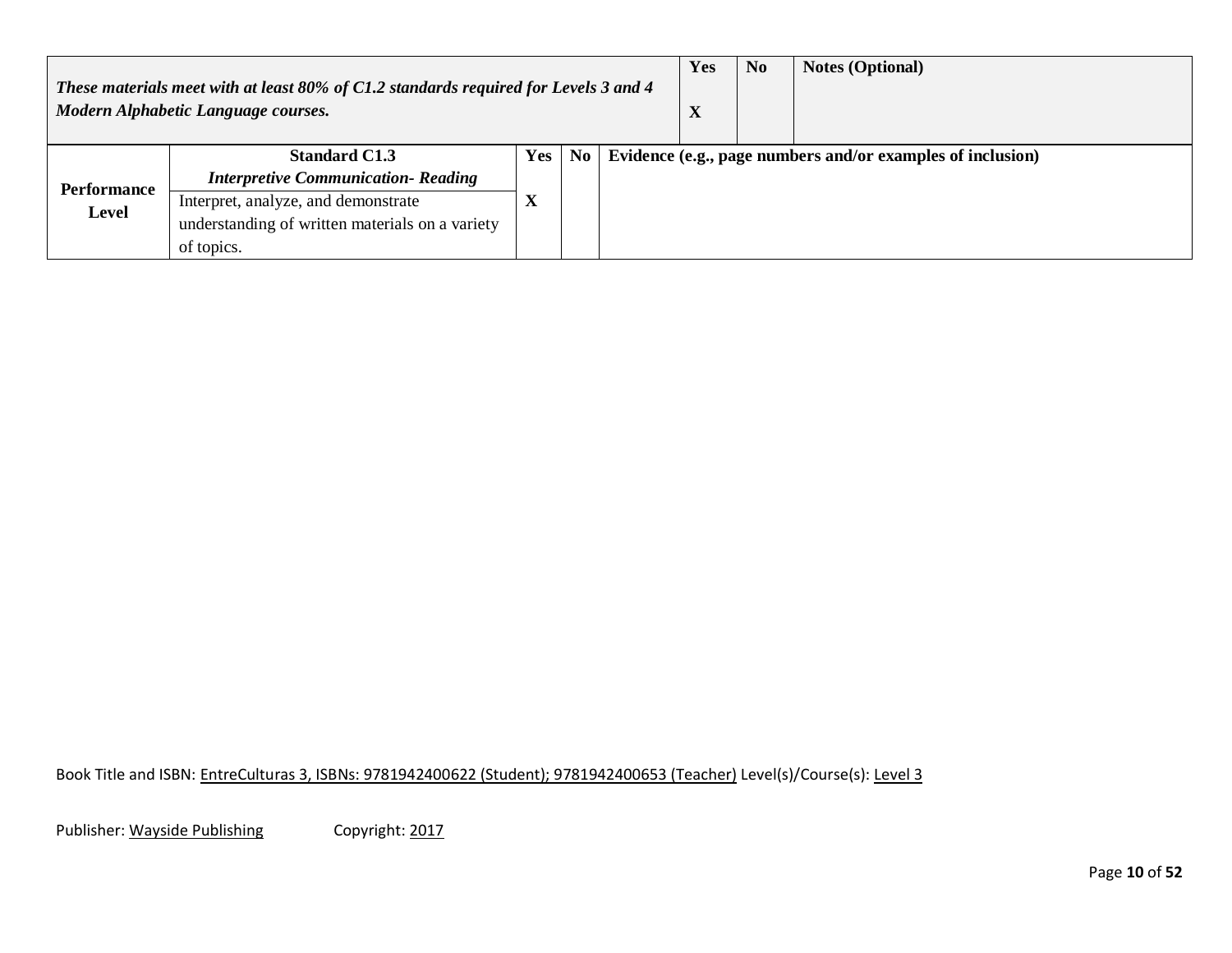| <b>Intermediate</b><br>Low (IL)<br>$ML.C1.3.IL.a-c$ | <b>Intermediate Low Learners recognize basic</b><br>sentences to<br>understand short texts of personal<br>a)<br>interest.<br>identify some basic information needed<br>$\mathbf{b}$<br>to fill out forms. | a)<br>b) | p. 6, Actividad 1; p. 11, Actividad 6, Paso 1; p. 13-14, Actividad 7, Paso 1; p.<br>17, Jóvenes de hoy; p. 29, En camino A, Paso 2; p. 32, Paso 1; p. 33, Paso 2; p.<br>34, Paso 3; p. 38, Los jóvenes de hoy; p. 62, Paso 5; p. 63, ¿Qué aprendiste?; p.<br>66, Enfoque cultural (*Enfoque cultural is $\zeta$ Sabías que? In the first printing<br>of the EntreCulturas series); p. 67, Observa 1, Pasos 1 & 2; p. 80, Ac-tividad<br>6, Paso 1; p. 81, Paso 3; p. 124, Paso 2; p. 131, Paso 3; p. 153-154, Paso 2; p.<br>171, Actividad 1, Paso 4; p. 191, Act. 6, Paso 3; p. 225, Actividad 1, Paso 1; p.<br>266, En camino B, Paso 2; p. 280, Actividad 1, Paso 4; p. 326, Interpretive<br>Assessment, Paso 1.<br>Actividad 11 Pasos 1,4 p. 32-35; Actividad 12 Paso 2 p. 37; Actividad<br>Actividad 13 Paso 1 p. 40; Actividad 1 Paso 1 p. 60; Observa 1 Paso 2 p. 67;<br>Actividad 3 Paso 4 p. 72; Observa 2 Pso 2 p. 74; Actividad 4 Paso 2 p. 76;<br>Actividad 6 Paso 3 p. 81; Actividad 8 Paso 1 p. 89; Actividad 9 Pasos 1, 3 p.<br>94-97; Actividad 2 Paso 5 p. 120; Actividad 4 Paso 2 p. 128; Actividad 6 Paso<br>4 p. 134; Actividad 5 Paso 5 p. 139; En camino A Paso 1 p. 145; Actividad 9<br>Paso 2 p. 148; Actividad 10 Paso 2 p. 151-152; Actividad 11 Paso 1 p. 153;<br>Actividad 2 Paso 1 p. 172; Actividad 3 Pasos 3, 4 p. 176-177; Obsera 1 Paso 5<br>p. 180; Actividad 4 Paso 1 p. 182; Actividad 5 Paso 2 p. 188; Actividad 10<br>Paso 1 p. 205; Actividad 12 Paso 2 p. 210; Actividad preliminary Paso 2 p.<br>223; Actividad 1 Paso 1 p. 226; Actividad 3 Paso 3 p. 233; Actividad 4 Pasos<br>1, 3 p. 238-240; En camino A Paso 2 p. 246; Actividad 6 Paso 1 p. 248; ¿Qué |
|-----------------------------------------------------|-----------------------------------------------------------------------------------------------------------------------------------------------------------------------------------------------------------|----------|------------------------------------------------------------------------------------------------------------------------------------------------------------------------------------------------------------------------------------------------------------------------------------------------------------------------------------------------------------------------------------------------------------------------------------------------------------------------------------------------------------------------------------------------------------------------------------------------------------------------------------------------------------------------------------------------------------------------------------------------------------------------------------------------------------------------------------------------------------------------------------------------------------------------------------------------------------------------------------------------------------------------------------------------------------------------------------------------------------------------------------------------------------------------------------------------------------------------------------------------------------------------------------------------------------------------------------------------------------------------------------------------------------------------------------------------------------------------------------------------------------------------------------------------------------------------------------------------------------------------------------------------------------------------------------------------------|
|                                                     |                                                                                                                                                                                                           |          | aprendiste? p. 253; Actividad2 Paso 1 p. 284; Actividad 4 Paso 3 p. 294;<br>Actividad 8 Paso 2 p. 308-309; Actividad 9 Paso 2 p. 312; Actividad 10 Pasos<br>2, 3, 4 p. 316-317.                                                                                                                                                                                                                                                                                                                                                                                                                                                                                                                                                                                                                                                                                                                                                                                                                                                                                                                                                                                                                                                                                                                                                                                                                                                                                                                                                                                                                                                                                                                      |

Publisher: Wayside Publishing Copyright: 2017

Page **11** of **52**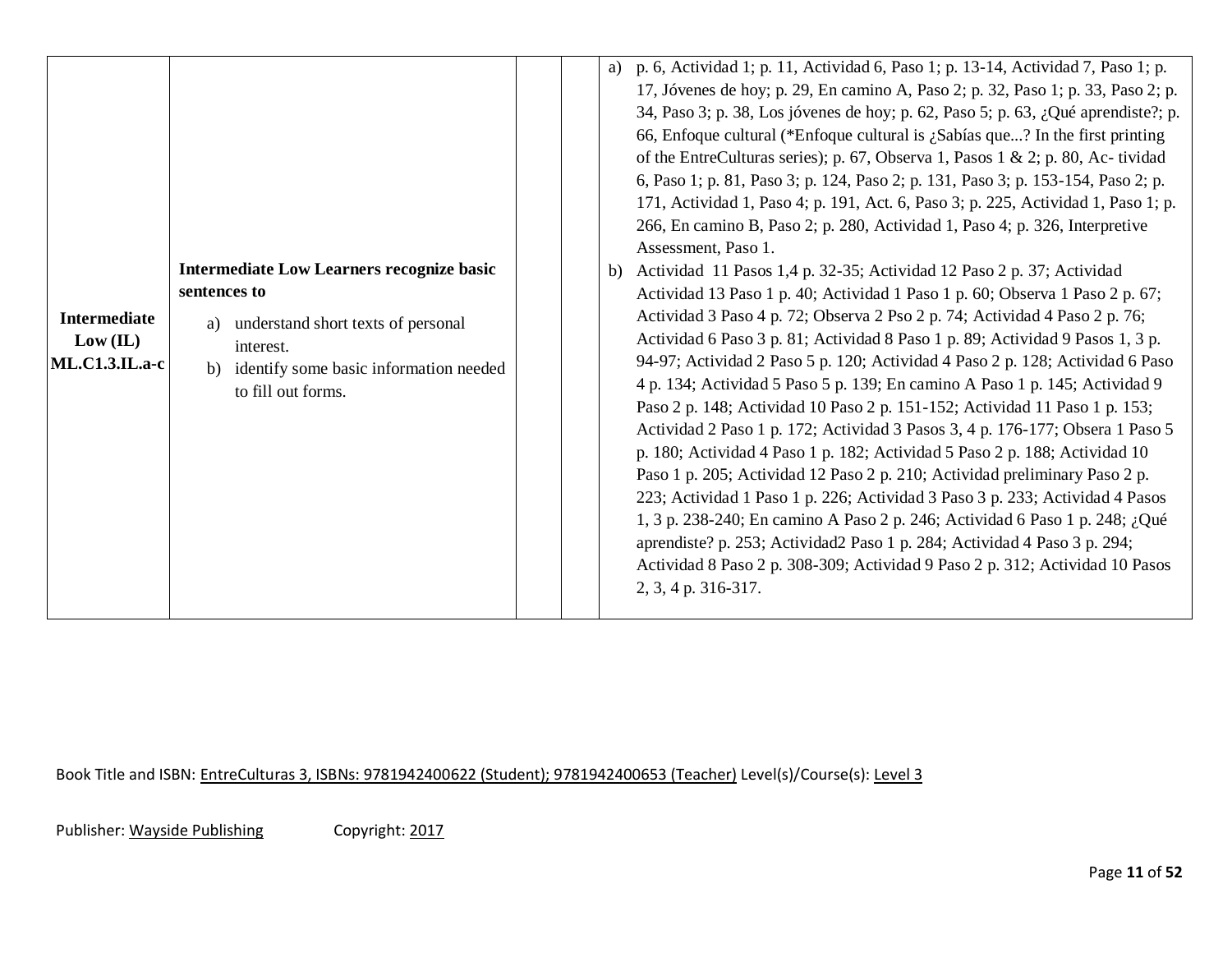|                                                          | c) infer basic information from a variety of<br>media (e.g., weather reports, job postings).                                                                                                                                                   | p. 34, Paso 3; p. 44, Actividad 15, Paso 1; p. 52, Vive entre culturas,<br>$\mathbf{c})$<br>Interpretive Assessment, Paso 1; p. 65, Paso 2; p. 70, Actividad 3, Paso 1; p. 71<br>Paso 2; p. 95-96, Paso 2; p. 96-97, Paso 3; p. 99-101, Pasos 1 & 2; pp. 126-127,<br>Paso 1; p. 135, Paso 1; pp. 136-137, Paso 2; pp. 142-143, Paso 2; p. 162,<br>Interpretive Assessment, Paso 1; p. 175, Act. 3, Paso 2; p. 182, Act. 4, Paso 1d;<br>p. 183, Act. 4, Paso 2; p. 212, En camino B, Paso 1; p. 228, Act. 2, Paso 2; p.<br>239, Actividad 4, Paso 2; p. 250-251, Actividad 7, Paso 2; p. 259, Actividad 9,<br>Paso 1; p. 260, Actividad 9, Paso 2; p. 270, Vive entre culturas, Interpretive<br>Assessment, Paso 1; pp. 311-312, Actividad 9, Pasos 1-2; pp. 314-315, Activi-<br>dad 10, Paso 1; p. 321, En camino B, Paso 2.                                                                                                                                                                                                                                                                                                                                                                                                                                                                                                                                                                                                                                                                                                 |
|----------------------------------------------------------|------------------------------------------------------------------------------------------------------------------------------------------------------------------------------------------------------------------------------------------------|------------------------------------------------------------------------------------------------------------------------------------------------------------------------------------------------------------------------------------------------------------------------------------------------------------------------------------------------------------------------------------------------------------------------------------------------------------------------------------------------------------------------------------------------------------------------------------------------------------------------------------------------------------------------------------------------------------------------------------------------------------------------------------------------------------------------------------------------------------------------------------------------------------------------------------------------------------------------------------------------------------------------------------------------------------------------------------------------------------------------------------------------------------------------------------------------------------------------------------------------------------------------------------------------------------------------------------------------------------------------------------------------------------------------------------------------------------------------------------------------------------------------------|
| <b>Intermediate</b><br>Mid (IM)<br><b>ML.C1.3.IM.a-b</b> | <b>Intermediate Mid Learners begin to</b><br>recognize connected sentences to<br>articulate the main idea of simple texts<br>a)<br>related to everyday life (e.g., postcards<br>from friends, entertainment<br>magazines, social media posts). | p. 9, Enfoque cultural; p. 11, Enfoque cultural; p. 13, Enfoque cultural; p. 15,<br>a)<br>Enfoque cultural; p. 16, Enfoque cultural; p. 17, Jóvenes de hoy; p. 22,<br>Observa; p. 24, Actividad 9, Paso 1 & Enfoque cultural; p. 26-27, Actividad<br>10, Paso 1; p. 31, both Enfoque cultural boxes; p. 32, Paso 1 & Enfoque<br>cultural; p. 33, Paso 2; p. 36, Enfoque cultural; p. 38, Los jóvenes de hoy; p.<br>39, Actividad 13, Jóvenes por un futuro mejor; p. 42-43, Actividad 14; p. 44,<br>Actividad 15, Paso 1; p. 46, Actividad 16; pp. 56-57, Conecta con Chile; p. 61,<br>Enfoque cultural; p. 65, Paso 2; p. 66, Enfoque cultural; p. 70, Actividad 3,<br>Paso 1; p. 71, Paso 2; p. 74, Observa 2, Paso 1; p. 75, Pasos 3, 4, & 5; p. 80,<br>Actividad 6, Paso 1; p. 81, Paso 3; p. 84, Paso 3; p. 89, Actividad 8, Paso 1; p.<br>92, Observa 3; p. 99-101, Pasos 1 & 2; p. 107, Interpretive Assess- ment, Paso<br>1; p. 110-111, Explora Colombia; p. 116, Enfoque cultural; p. 118, Paso 3; p.<br>120, Paso 5 & Enfoque cultural; p. 122, Pasos 1-3; p. 124, Paso 2; p. 126-127,<br>Paso 1 & Enfoque cultural; p. 128 Enfoque cultural & Paso 2; p. 131, Paso 3;<br>p. 135, Paso 1; p. 141, Enfoque cultural; p. 156, Paso 2; pp. 164-165; p. 175,<br>Act. 3, Paso 2; p. 176, Enfoque cultural; p. 178, Enfoque cultural; p. 179,<br>Observa 1, Pasos 1-2; p. 182, Act. 4, Paso 1; p. 183, Act. 4, Paso 2; p. 184, Act.<br>4, Paso 3; p. 185-186, Act. 4 Paso 5; p. 190, Act. 6, Paso 2; p. 199, Observa 2, |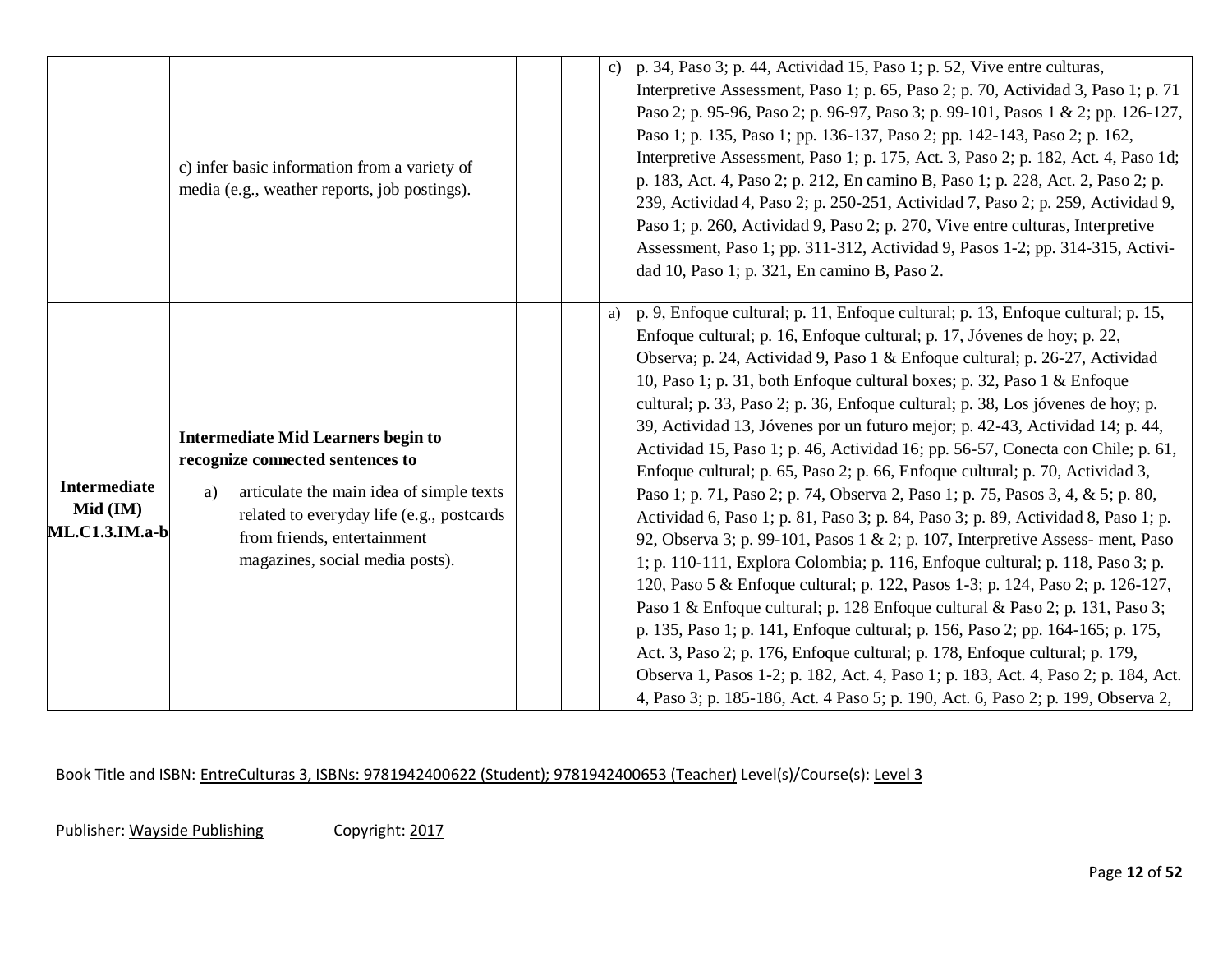| Paso 4; p. 203, Enfoque cultural; pp. 204-205, Actividad 10, Paso 1; p. 207,<br>Act. 11, Paso 2; p. 212, En camino B, Paso 1; p. 216, Vive entre culturas,<br>Interpretive Assessment, Pasos $1 \& 3$ ; pp. 220-221; p. 222, Actividad<br>Preliminar, Paso 1; p. 226, Enfoque cultural; p. 228, Act. 2, Paso 2; p. 230,<br>Actividad 2, Paso 3; p. 232 Enfoque cultural; p. 235, Observa 1, Paso 1; p. 237,<br>Observa 1, Paso 3; p. 239, Actividad 4, Paso 2; p. 241, Enfoque cultural; p.<br>240, Enfoque cultural; p. 246, En camino A, Paso 2; p. 249, Actividad 6, Paso<br>2 & Enfoque cultural; p. 251 Enfoque cultural; p. 254, , Actividad 8, Paso 2; p.<br>309, Actividad 8, Paso 3; p. 310, Enfoque cultural; p. 313, Enfoque cultural; p.<br>318, Actividad 11, Paso 1; p. 319; Observa 2, Paso 1; p. 257,<br>Actividad 8, Paso 3; p. 258, Enfoque cultural; p. 263, Enfoque cultural; p. 271,<br>Vive entre culturas, Presentational Assessment, Paso 3; pp. 274-275; p. 278,<br>Enfoque cultural; p. 286, Actividad 2, Paso 3; p. 288, Enfoque cultural; p. 290,<br>Actividad 3, Paso 3; p. 290, Enfoque cultural; p. 292-293, Actividad 4, Paso 2;<br>p. 296, Actividad 5, Paso 3; p. 298, Actividad 6, Paso 1; p. 301, Enfoque<br>cultural; p. 308 Enfoque cultural; p. 321, En camino B, Paso 2 p. 24, Actividad<br>9, Paso 1; p. 25, Paso 2; p. 29, En camino A, Paso 2; p. 45, Paso 2; p. 63, ¿Qué<br>aprendiste?; p. 68-69, Paso 4; p. 93, Paso 2; p. 123, Paso 5; p. 154, Paso 2d; p. |
|-----------------------------------------------------------------------------------------------------------------------------------------------------------------------------------------------------------------------------------------------------------------------------------------------------------------------------------------------------------------------------------------------------------------------------------------------------------------------------------------------------------------------------------------------------------------------------------------------------------------------------------------------------------------------------------------------------------------------------------------------------------------------------------------------------------------------------------------------------------------------------------------------------------------------------------------------------------------------------------------------------------------------------------------------------------------------------------------------------------------------------------------------------------------------------------------------------------------------------------------------------------------------------------------------------------------------------------------------------------------------------------------------------------------------------------------------------------------------------------------------------------|
|-----------------------------------------------------------------------------------------------------------------------------------------------------------------------------------------------------------------------------------------------------------------------------------------------------------------------------------------------------------------------------------------------------------------------------------------------------------------------------------------------------------------------------------------------------------------------------------------------------------------------------------------------------------------------------------------------------------------------------------------------------------------------------------------------------------------------------------------------------------------------------------------------------------------------------------------------------------------------------------------------------------------------------------------------------------------------------------------------------------------------------------------------------------------------------------------------------------------------------------------------------------------------------------------------------------------------------------------------------------------------------------------------------------------------------------------------------------------------------------------------------------|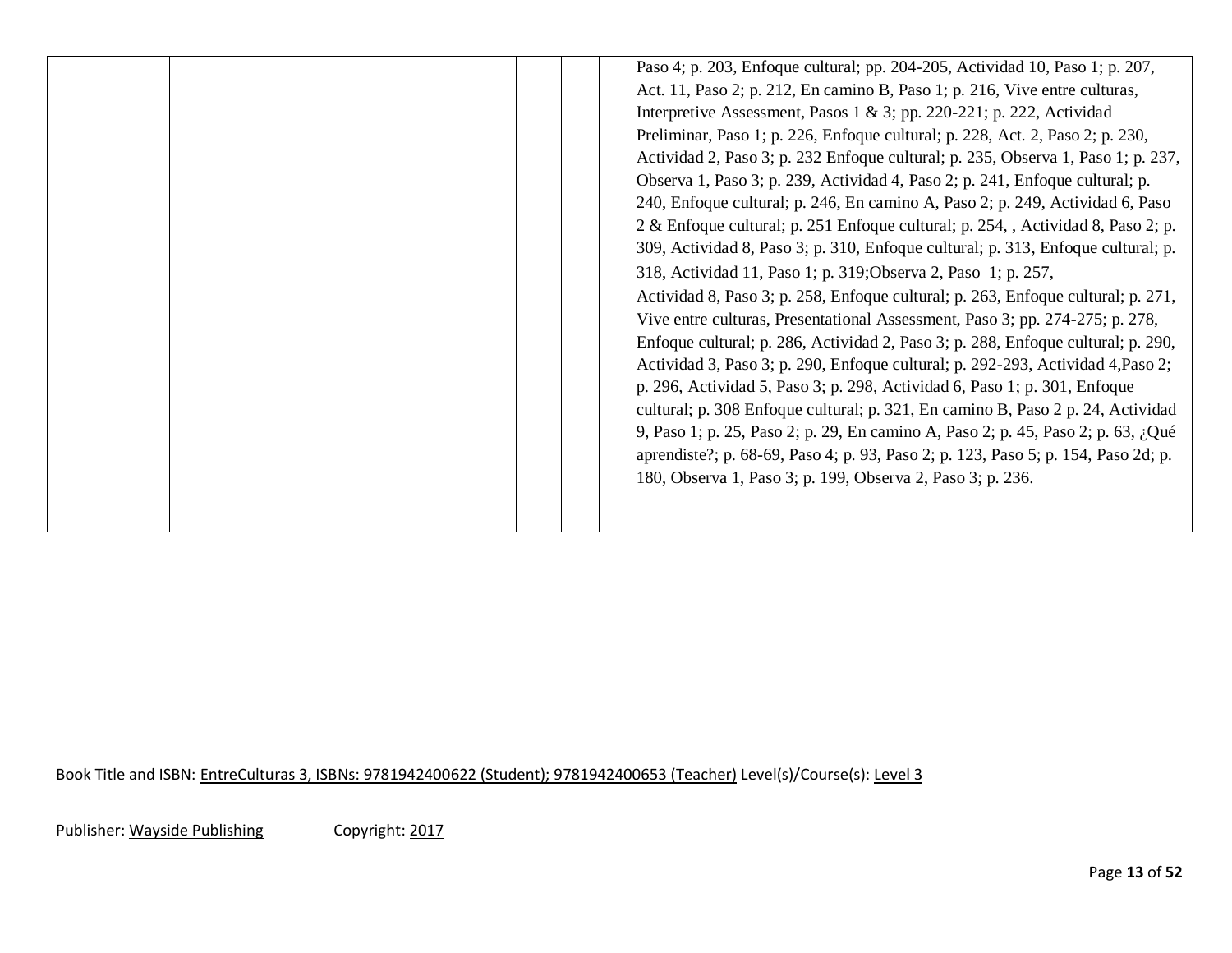| <b>Intermediate</b><br>Mid (IM)<br>ML.C1.3.IM.a-b | b) understand simple written exchanges<br>between other people.                                                                               |             |                             |  |                                                                                                                                                                            |             |                | b) p. 24, Actividad 9, Paso 1; p. 25, Paso 2; p. 29, En camino A, Paso 2; p. 45,<br>Paso 2; p. 63, ¿Qué aprendiste?; p. 68-69, Paso 4; p. 93, Paso 2; p. 123, Paso 5;<br>p. 154, Paso 2d; p. 180, Observa 1, Paso 3; p. 199, Observa 2, Paso 3; p. 236,<br>Observa 1, Paso 2; p. 282-283, Observa 1, Paso 2; p. 306, Observa 2. |  |
|---------------------------------------------------|-----------------------------------------------------------------------------------------------------------------------------------------------|-------------|-----------------------------|--|----------------------------------------------------------------------------------------------------------------------------------------------------------------------------|-------------|----------------|---------------------------------------------------------------------------------------------------------------------------------------------------------------------------------------------------------------------------------------------------------------------------------------------------------------------------------|--|
|                                                   |                                                                                                                                               |             |                             |  |                                                                                                                                                                            | Yes         | N <sub>o</sub> | <b>Notes (Optional)</b>                                                                                                                                                                                                                                                                                                         |  |
|                                                   | These materials meet with at least 80% of C1.3 standards required for Levels 3 and 4<br>Modern Alphabetic Language courses.                   |             |                             |  |                                                                                                                                                                            | $\mathbf X$ |                |                                                                                                                                                                                                                                                                                                                                 |  |
|                                                   | Note: There are instances in the standards where examples are given. The following should be used as a reference for when for those examples: |             |                             |  |                                                                                                                                                                            |             |                |                                                                                                                                                                                                                                                                                                                                 |  |
|                                                   | e.g.: "for example"; examples that could be used, but examples are not limited to those listed                                                |             |                             |  |                                                                                                                                                                            |             |                |                                                                                                                                                                                                                                                                                                                                 |  |
|                                                   | <b>Standard C1.4</b>                                                                                                                          | Yes         | $\overline{\phantom{a}}$ No |  |                                                                                                                                                                            |             |                | Evidence (e.g., page numbers and/or examples of inclusion)                                                                                                                                                                                                                                                                      |  |
| <b>Performance</b>                                | <b>Presentational Communication- Speaking</b>                                                                                                 |             |                             |  |                                                                                                                                                                            |             |                |                                                                                                                                                                                                                                                                                                                                 |  |
| Level                                             | Present information on multiple topics for a                                                                                                  | $\mathbf X$ |                             |  |                                                                                                                                                                            |             |                |                                                                                                                                                                                                                                                                                                                                 |  |
|                                                   | variety of purposes using appropriate                                                                                                         |             |                             |  |                                                                                                                                                                            |             |                |                                                                                                                                                                                                                                                                                                                                 |  |
|                                                   | formats, considering the intended audience.                                                                                                   |             |                             |  |                                                                                                                                                                            |             |                |                                                                                                                                                                                                                                                                                                                                 |  |
|                                                   | <b>Intermediate Low Learners create basic</b>                                                                                                 |             |                             |  |                                                                                                                                                                            |             |                | a) p. 7, Actividad 3; p. 17, Paso 3; p. 18, Actividad 8, Paso 2; p 27, Paso 2; p. 42-43,                                                                                                                                                                                                                                        |  |
|                                                   | sentences to                                                                                                                                  |             |                             |  |                                                                                                                                                                            |             |                | Actividad 14; p. 91, Reflexión intercultural; p. 150, Reflexión intercultural; p.                                                                                                                                                                                                                                               |  |
|                                                   |                                                                                                                                               |             |                             |  | 163, Presentational Assess- ment, Paso 4; p. 171, Reflexión intercultural; p. 228,<br>Actividad 1, Reflexión intercultural; p. 234, Actividad 3, ¿Qué aprendiste?; p. 240, |             |                |                                                                                                                                                                                                                                                                                                                                 |  |
| <b>Intermediate</b>                               | describe people, activities, events,<br>a)                                                                                                    |             |                             |  |                                                                                                                                                                            |             |                |                                                                                                                                                                                                                                                                                                                                 |  |
| Low (IL)                                          | and experiences.                                                                                                                              |             |                             |  |                                                                                                                                                                            |             |                | Actividad 4, ¿Qué aprendiste?; p. 258, Actividad 8, ¿Qué aprendiste?; p. 264,                                                                                                                                                                                                                                                   |  |
| <b>ML.C1.4.IL.a-e</b>                             | express needs, wants, and<br>b)                                                                                                               |             |                             |  |                                                                                                                                                                            |             |                | Actividad 10, ¿Qué aprendiste?; p. 265, En camino B, Paso 1; p. 288, Actividad 2,                                                                                                                                                                                                                                               |  |
|                                                   | preferences on topics of interest.                                                                                                            |             |                             |  |                                                                                                                                                                            |             |                | Reflexión intercultural; p. 320, Actividad 11, Reflexión intercultural; p. 327,                                                                                                                                                                                                                                                 |  |
|                                                   | interpret and discuss instructions,<br>c)                                                                                                     |             |                             |  | Presentational Assessment, Paso 3.                                                                                                                                         |             |                |                                                                                                                                                                                                                                                                                                                                 |  |
|                                                   | directions, and maps.                                                                                                                         |             |                             |  |                                                                                                                                                                            |             |                | b) p. 115, ¿Qué aprendiste?; p. 150, Reflexión intercultural; p. 234, Actividad 3, ¿Qué                                                                                                                                                                                                                                         |  |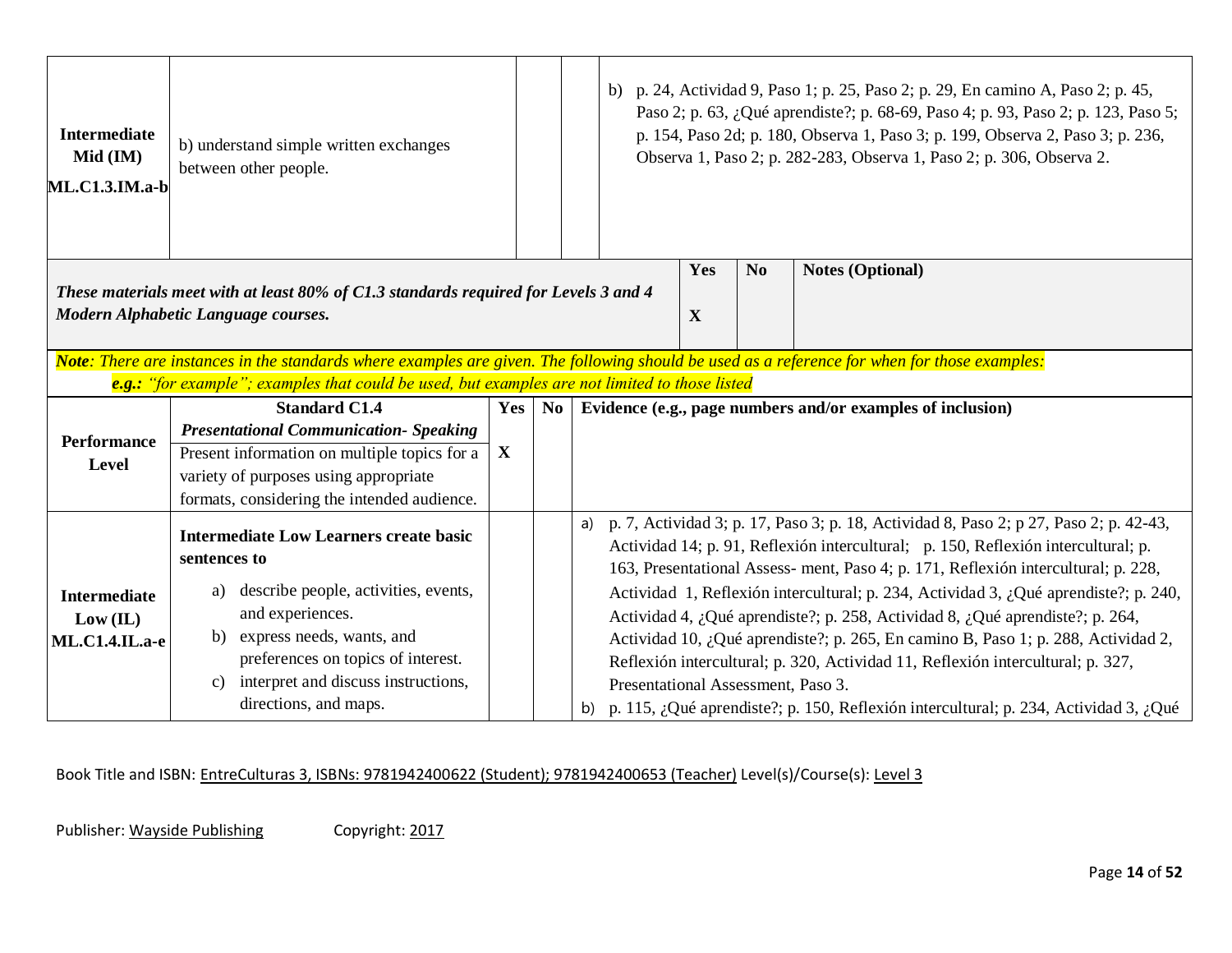| $\mathsf{C}$ | aprendiste?; p. 240, Actividad 4, ¿Qué apren- diste?; p. 258, Actividad 8, ¿Qué<br>aprendiste? p. 91, Reflexión intercultural; p. 98, Paso 4; p. 125, ¿Qué apren-diste?;<br>p. 163, Presentational Assessment, Paso 4; p. 171, Ac-tividad 1, Paso 3; p. 173,<br>Actividad 2, Reflexión intercultural; p. 186, Act. 4, Paso 5e & ¿Qué aprendiste?; p.<br>211, Act. 12, Paso 4; p. 212, En camino B, Paso 3; p. 217, Vive entreculturas,<br>Interpersonal Assessment, Paso 4 & Presentational Assessment, Paso 5; p. 228,<br>Actividad 1, Reflexión intercultural; p. 234, Actividad 3, ¿Qué aprendiste?; p. 240,<br>Actividad 4, ¿Qué aprendiste?; p. 258.<br>p. 91, Reflexión intercultural; p. 98, Paso 4; p. 125, ¿Qué apren- diste?; p. 163,<br>Presentational Assessment, Paso 4; p. 171, Ac-tividad 1, Paso 3; p. 173, Actividad<br>2, Reflexión intercultural; p. 186, Act. 4, Paso 5e & ¿Qué aprendiste?; p. 211, Act.<br>12, Paso 4; p. 212, En camino B, Paso 3; p. 217, Vive entreculturas, Interper-sonal<br>Assessment, Paso 4 & Presentational Assessment, Paso 5; p. 228, Actividad 1,<br>Reflexión intercultural; p. 234, Actividad 3, ¿Qué aprendiste?; p. 240, Actividad 4,<br>¿Qué aprendiste?; p. 258Actividad 8, ¿Qué aprendiste?; p. 294, Actividad 4, ¿Qué<br>apren- diste?; p. 320, Actividad 11, Reflexión intercultural; p. 321, En camino B,<br>Paso 3 7, Actividad 4; p. 151-152, Paso 2; p. 186, Act. 4, Paso 5e; p. 193, En<br>camino A, Paso 5; p. 231, Actividad 2, Reflexión inter- cultural; p. 244, Actividad<br>5, ¿Qué aprendiste?; p. 261, Actividad 9, Paso 3; p. 294, Actividad 4, Paso 3; p.<br>305, Actividad 7, Paso 2; p. 327, Presentational Assessment, Paso 3. |
|--------------|--------------------------------------------------------------------------------------------------------------------------------------------------------------------------------------------------------------------------------------------------------------------------------------------------------------------------------------------------------------------------------------------------------------------------------------------------------------------------------------------------------------------------------------------------------------------------------------------------------------------------------------------------------------------------------------------------------------------------------------------------------------------------------------------------------------------------------------------------------------------------------------------------------------------------------------------------------------------------------------------------------------------------------------------------------------------------------------------------------------------------------------------------------------------------------------------------------------------------------------------------------------------------------------------------------------------------------------------------------------------------------------------------------------------------------------------------------------------------------------------------------------------------------------------------------------------------------------------------------------------------------------------------------------------------------------------------------------|
|--------------|--------------------------------------------------------------------------------------------------------------------------------------------------------------------------------------------------------------------------------------------------------------------------------------------------------------------------------------------------------------------------------------------------------------------------------------------------------------------------------------------------------------------------------------------------------------------------------------------------------------------------------------------------------------------------------------------------------------------------------------------------------------------------------------------------------------------------------------------------------------------------------------------------------------------------------------------------------------------------------------------------------------------------------------------------------------------------------------------------------------------------------------------------------------------------------------------------------------------------------------------------------------------------------------------------------------------------------------------------------------------------------------------------------------------------------------------------------------------------------------------------------------------------------------------------------------------------------------------------------------------------------------------------------------------------------------------------------------|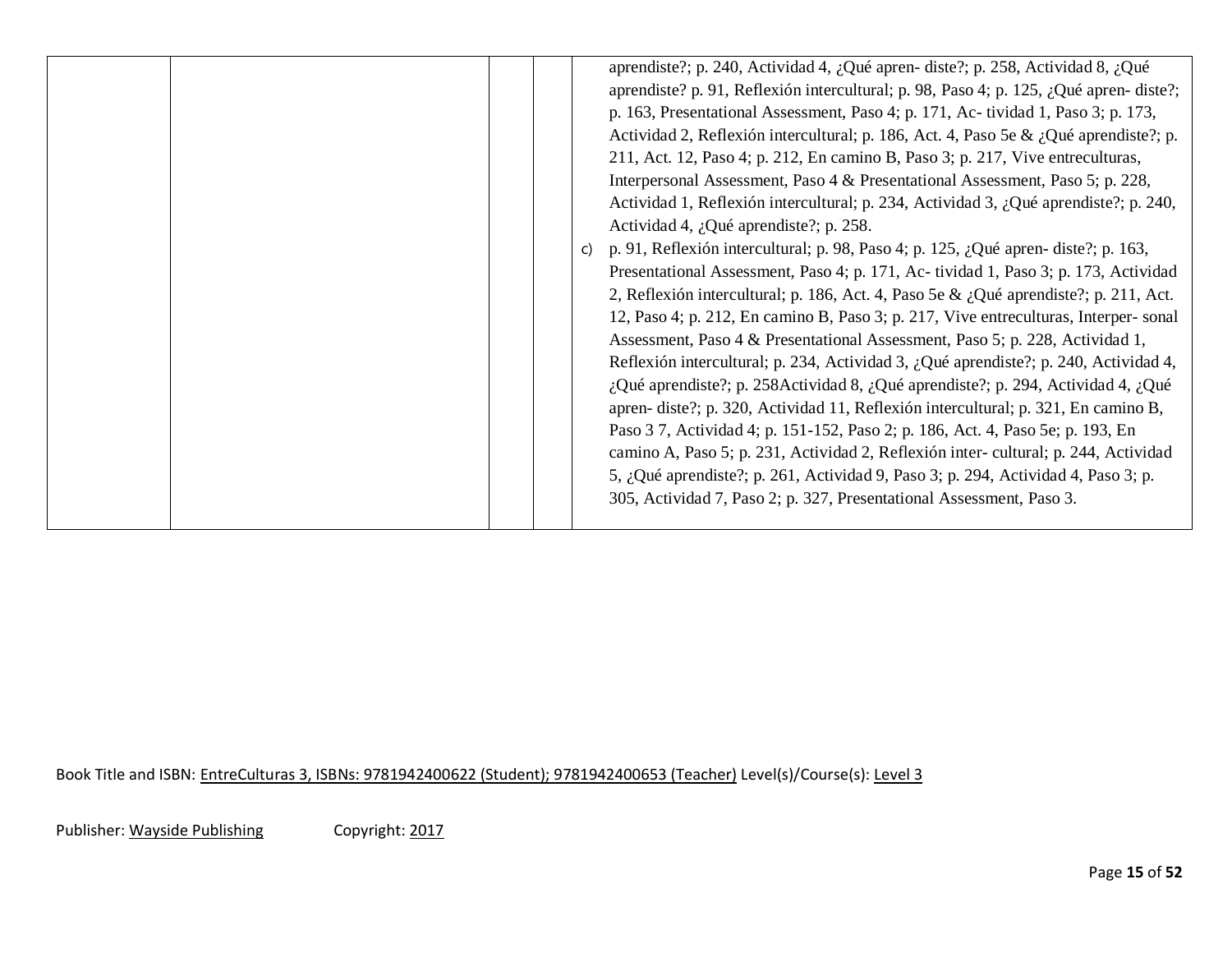|                                                          |                                                                                                                                                      | d) p. 7, Actividad 4; p. 151-152, Paso 2; p. 186, Act. 4, Paso 5e; p. 193, En camino A,<br>Paso 5; p. 231, Actividad 2, Reflexión inter-cultural; p. 244, Actividad 5, ¿Qué<br>aprendiste?; p. 261, Actividad 9, Paso 3; p. 294, Actividad 4, Paso 3; p. 305, Actividad<br>7, Paso 2; p. 327, Presentational Assessment, Paso 3.                                                                                                                                                                                                                                                                                                                                                                                   |
|----------------------------------------------------------|------------------------------------------------------------------------------------------------------------------------------------------------------|--------------------------------------------------------------------------------------------------------------------------------------------------------------------------------------------------------------------------------------------------------------------------------------------------------------------------------------------------------------------------------------------------------------------------------------------------------------------------------------------------------------------------------------------------------------------------------------------------------------------------------------------------------------------------------------------------------------------|
| <b>Intermediate</b><br>Low (IL)<br><b>ML.C1.4.IL.a-e</b> | d) present songs, short skits, or<br>dramatic readings.<br>e) use practiced or memorized<br>expressions to begin to indicate various<br>time frames. | e) p. 79, ¿Qué aprendiste?; p. 91, Reflexión intercultural; p. 115, ¿Qué aprendiste?; p.<br>150, Reflexión intercultural; p. 171, Activi- dad 1, Paso 3; p. 171, Reflexión<br>intercultural; p. 186, Act. 4 ¿Qué aprendiste?; p. 189, Actividad 6, Paso 1; p. 193, En<br>camino A, Paso 3; p. 212, En camino B, Paso 3; p. 228, Actividad 1, Reflex-ión<br>intercultural; p. 232, Actividad 3, Paso 1; p. 234, Actividad 3, ¿Qué aprendiste?; p. 240,<br>Actividad 4, ¿Qué aprendiste?; p. 252, Actividad 7, Paso 4; p. 258, Actividad 8, ¿Qué<br>aprendiste?; p. 264, Actividad 10, ¿Qué aprendiste?; p. 265, En camino B, Paso 1; p.<br>287, Actividad 2, Paso 4; p. 320, Actividad 11, Reflexión intercultural. |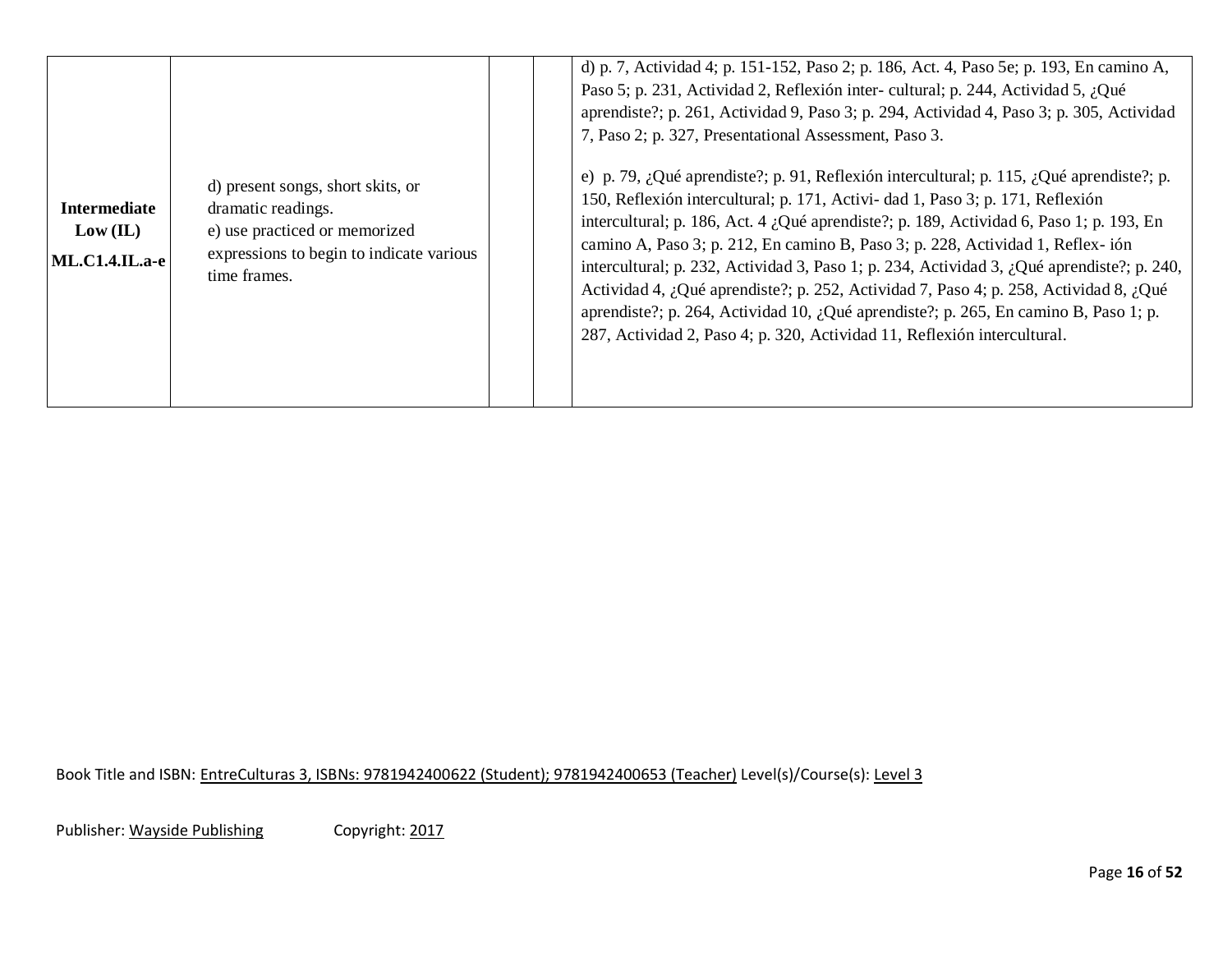| <b>Intermediate</b><br>Mid (IM)<br>ML.C1.4.IM.a-d | <b>Intermediate Mid Learners create and</b><br>begin to connect sentences to<br>discuss one's personal and social<br>a)<br>experiences.<br>present information about<br>b)<br>something learned or researched.<br>express a viewpoint about<br>$\mathbf{c}$<br>common interests and issues. | a) p. 7, Actividad 3; Actividad 8 p. 18; p. 91, Reflexión intercultural; Reflexión<br>intercultural p. 28; Actividad 12 p. 26-37; p. 115, ¿Qué aprendiste?; Reflexión<br>intercultural p. 173; p. 171, Reflexión intercultural; p. 228, Actividad 1, Reflexión<br>intercultural; p. 240, Actividad 4, ¿Qué aprendiste? p. 66; Observa 1 Paso 2 p. 67;<br>Reflexión intercultural p. 281; ¿Qué aprendiste? p. 290.<br>b) p. 18, Actividad 8, Paso 2; p. 79, ¿Qué aprendiste?; p. 82-83, ¿Qué aprendiste?; p.<br>91, Reflexión intercultural; p. 98, Paso 4; p. 125, ¿Qué aprendiste?; p. 150,<br>Reflexión intercultural; p. 186, Paso 5e & ¿Qué aprendiste?; p. 201, Act. 8, Paso 2;<br>p. 202, Act. 8, ¿Qué aprendiste?; p. 211, Act. 12, Paso 4; p. 212, En camino B,<br>Paso 3; p. 216, Vive entre culturas, Presentational Assessment, Paso 5; p. 234,<br>Actividad 3, ¿Qué aprendiste?; p. 244, Actividad 5, Paso 2; p. 248, Actividad 6,<br>Paso 1; p. 258, Actividad 8, ¿Qué aprendiste?; p. 259, Actividad 9, Paso 1; p. 261,<br>Actividad 9, Paso 3; p. 264, Actividad 10, ¿Qué aprendiste?; p. 288, Actividad 3,<br>Reflexión intercultural; p. 294, Actividad 4, ¿Qué aprendiste?; p. 295, Actividad 5,<br>Paso 2; p. 309, Actividad 8, Paso 3; p. 320, Actividad 11, Reflexión intercultural;<br>p. 327, Presentational Assessment, Paso 3.<br>p. 79, ¿Qué aprendiste?; p. 115, ¿Qué aprendiste?; p. 171, Actividad 1, Paso 3; p.<br>C)<br>171, Reflexión intercultural; p. 186, Act 4, ¿Qué aprendiste?; p. 189, Actividad 6,<br>Paso 1; p. 193, En camino A, Paso 3; p. 211, Act. 12, Paso 4; p. 212, En camino B,<br>Paso 3; p. 216, Vive entre culturas, Presentational Assessment, Paso 5; p. 228,<br>Actividad 1, Reflexión intercultural; p. 232, Actividad 3, Paso 1; p. 234, Actividad<br>3, ¿Qué aprendiste?; p. 240, Actividad 4, ¿Qué aprendiste?; p. 252, Actividad 7,<br>Paso 4; p. 258, Actividad 8, ¿Qué aprendiste?; p. 287, Actividad 2, Paso 4; p. 288,<br>Actividad 2, Reflexión intercultural; p. 294, Actividad 4, ¿Qué aprendiste?; p. 295,<br>Actividad 5, Paso 2; p. 320, Actividad 11, Reflexión intercultural. |  |
|---------------------------------------------------|---------------------------------------------------------------------------------------------------------------------------------------------------------------------------------------------------------------------------------------------------------------------------------------------|-------------------------------------------------------------------------------------------------------------------------------------------------------------------------------------------------------------------------------------------------------------------------------------------------------------------------------------------------------------------------------------------------------------------------------------------------------------------------------------------------------------------------------------------------------------------------------------------------------------------------------------------------------------------------------------------------------------------------------------------------------------------------------------------------------------------------------------------------------------------------------------------------------------------------------------------------------------------------------------------------------------------------------------------------------------------------------------------------------------------------------------------------------------------------------------------------------------------------------------------------------------------------------------------------------------------------------------------------------------------------------------------------------------------------------------------------------------------------------------------------------------------------------------------------------------------------------------------------------------------------------------------------------------------------------------------------------------------------------------------------------------------------------------------------------------------------------------------------------------------------------------------------------------------------------------------------------------------------------------------------------------------------------------------------------------------------------------------------------------------------------------------------------|--|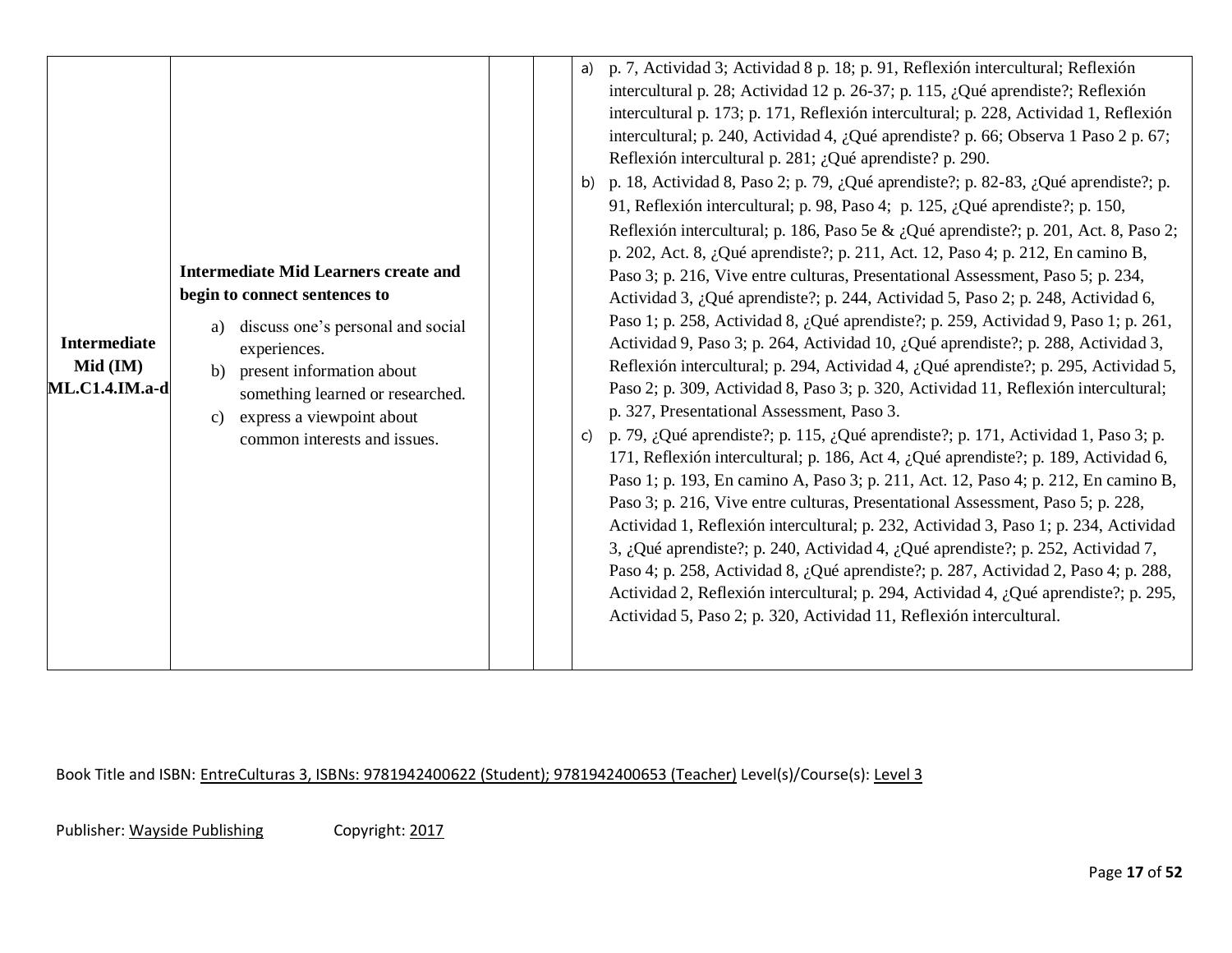|                                                                                                                             | d) use language in various time frames with<br>occasional success |             |                    | d)<br>Expresiones útiles p. 18, 51.                                              |                         |  | Actividad 6 p. 11-12; Actividad 8 p. 18-21; Recuerda p. 12, 20; Observa p. 22-23,<br>Acciones, emociones y descripciones p. 22; Actividad 9 p. 24-25; ¿Qué aprendiste?<br>p. 25, 261. ; Síntesis de gramática p. 48-49, 103-104, 158-159, 213, ; Observa 3 p.<br>92-93; Detalle gramatical p. 132, 257, 267; Observa 2 Paso 4 p. 199; Actividad 6<br>p. 248-249; Actividad 8 p. 256-258; Actividad 9 p. 258-261; Vive entre culturas p.<br>270-271; Observa 2 p. 254-255; Observa 1 p. 67-69; Observa 122-123; |  |
|-----------------------------------------------------------------------------------------------------------------------------|-------------------------------------------------------------------|-------------|--------------------|----------------------------------------------------------------------------------|-------------------------|--|----------------------------------------------------------------------------------------------------------------------------------------------------------------------------------------------------------------------------------------------------------------------------------------------------------------------------------------------------------------------------------------------------------------------------------------------------------------------------------------------------------------|--|
| These materials meet with at least 80% of C1.4 standards required for Levels 3 and 4<br>Modern Alphabetic Language courses. |                                                                   |             | Yes<br>$\mathbf X$ | N <sub>o</sub>                                                                   | <b>Notes (Optional)</b> |  |                                                                                                                                                                                                                                                                                                                                                                                                                                                                                                                |  |
|                                                                                                                             |                                                                   |             |                    |                                                                                  |                         |  |                                                                                                                                                                                                                                                                                                                                                                                                                                                                                                                |  |
|                                                                                                                             | <b>Standard C1.5</b>                                              | Yes         | N <sub>0</sub>     |                                                                                  |                         |  | Evidence (e.g., page numbers and/or examples of inclusion)                                                                                                                                                                                                                                                                                                                                                                                                                                                     |  |
| <b>Performance</b>                                                                                                          | <b>Presentational Communication- Writing</b>                      |             |                    |                                                                                  |                         |  |                                                                                                                                                                                                                                                                                                                                                                                                                                                                                                                |  |
| Level                                                                                                                       | Present information on multiple topics for a                      | $\mathbf X$ |                    |                                                                                  |                         |  |                                                                                                                                                                                                                                                                                                                                                                                                                                                                                                                |  |
|                                                                                                                             | variety of purposes using appropriate                             |             |                    |                                                                                  |                         |  |                                                                                                                                                                                                                                                                                                                                                                                                                                                                                                                |  |
|                                                                                                                             | formats, considering the intended audience.                       |             |                    |                                                                                  |                         |  |                                                                                                                                                                                                                                                                                                                                                                                                                                                                                                                |  |
|                                                                                                                             |                                                                   |             |                    |                                                                                  |                         |  | a) p. 6, Actividad 1; p. 6-7 Actividad 2; p. 7, Actividad 4; p. 9, Actividad 5, Paso 1;                                                                                                                                                                                                                                                                                                                                                                                                                        |  |
|                                                                                                                             |                                                                   |             |                    |                                                                                  |                         |  | p. 11, Reflexión intercultural; p. 12, ¿Qué aprendiste?; p. 18, ¿Qué aprendiste?; p.                                                                                                                                                                                                                                                                                                                                                                                                                           |  |
|                                                                                                                             | <b>Intermediate Low Learners create basic</b>                     |             |                    |                                                                                  |                         |  | 21, ¿Qué aprendiste?; p. 25, ¿Qué aprendiste?; p. 28, ¿Qué aprendiste? &                                                                                                                                                                                                                                                                                                                                                                                                                                       |  |
| <b>Intermediate</b>                                                                                                         | sentences to                                                      |             |                    |                                                                                  |                         |  | Reflexión intercultural; p. 29, En camino A, Pasos 3 & 4; p. 33, Paso 2; p. 36,                                                                                                                                                                                                                                                                                                                                                                                                                                |  |
| Low (IL)                                                                                                                    | a) describe people, activities, events,                           |             |                    |                                                                                  |                         |  | Actividad 12, Paso 1; p. 36, Enfoque cultural Conexiones; p. 37, Paso 2; p. 38,<br>Los jóvenes de hoy, Cuéntele a Mario; p. 38, ¿Qué aprendiste?; p. 41, ¿Qué                                                                                                                                                                                                                                                                                                                                                  |  |
| <b>ML.C1.5.IL.a-f</b>                                                                                                       | and experiences.                                                  |             |                    |                                                                                  |                         |  | aprendiste?; p. 47, En camino B, Paso 2; p. 53, Vive entre culturas, Presentational                                                                                                                                                                                                                                                                                                                                                                                                                            |  |
|                                                                                                                             | prepare materials for a presentation.<br>b)                       |             |                    |                                                                                  |                         |  | Assessment, Paso 4; p. 61, Paso 3; p. 73, Reflexión intercultural; p. 87, Paso 4; p.                                                                                                                                                                                                                                                                                                                                                                                                                           |  |
|                                                                                                                             |                                                                   |             |                    |                                                                                  |                         |  | 98, Paso 4; p. 112, Actividad preliminar; p. 114-115, Actividad 1, Paso 2; p. 143,                                                                                                                                                                                                                                                                                                                                                                                                                             |  |
|                                                                                                                             |                                                                   |             |                    | Paso 3; p. 155, Paso 3; p. 156, Paso 3; p. 185, Act. 4, Paso 4; p. 211, Act. 12, |                         |  |                                                                                                                                                                                                                                                                                                                                                                                                                                                                                                                |  |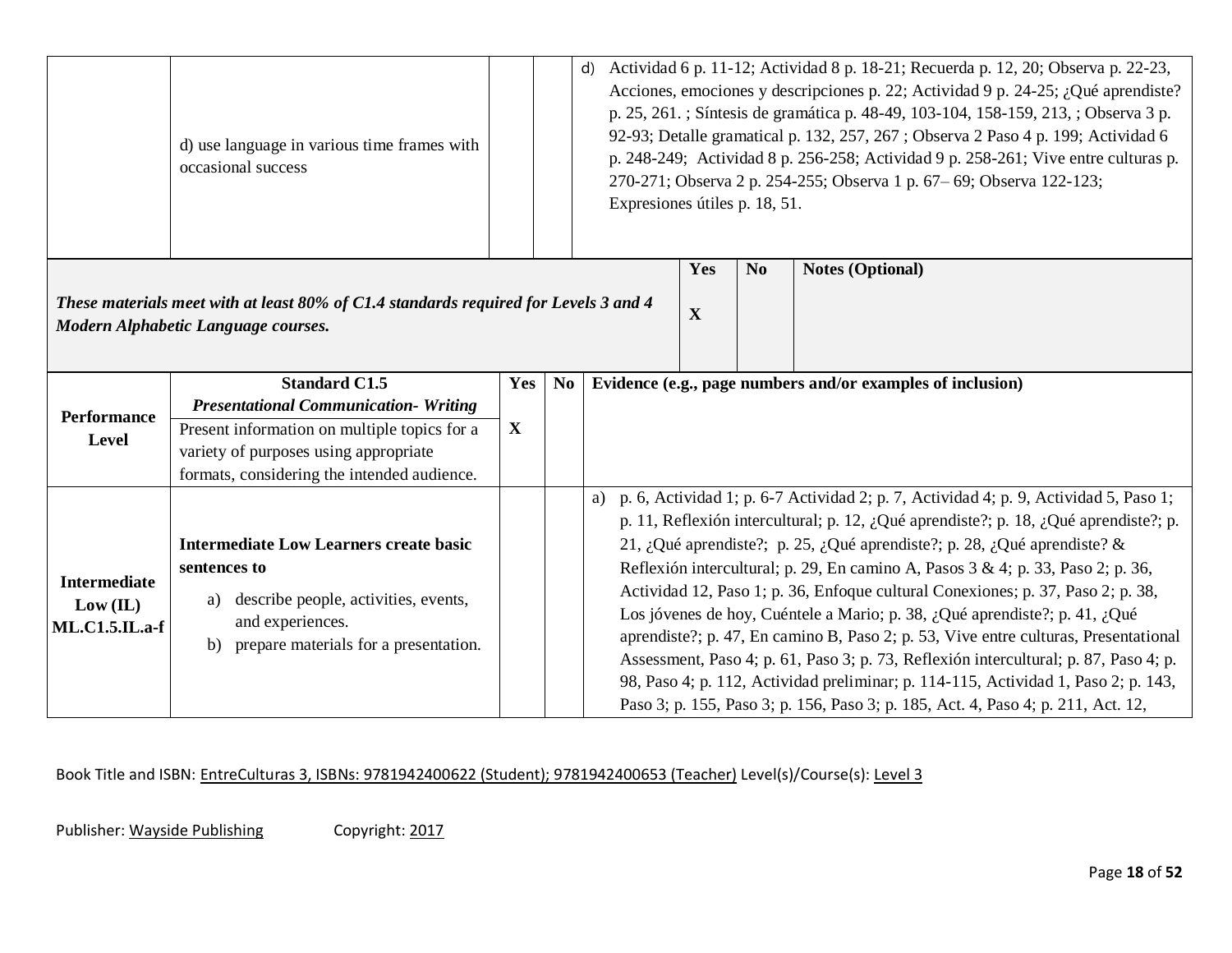|  | Reflexión intercultural; p. 223, Act. Preliminar, Paso 3; p. 226, Act. 1, Paso 2; p.<br>227, Act. 1, Paso 3; p. 230, Actividad 2, Paso 1; p. 234, Actividad 3, Paso 4; p.<br>237, Observa 1, Paso 4; p. 240, Actividad 4, Paso 3; p. 244, Actividad 5, Paso 3;<br>p. 245, En camino A, Paso 1; p. 246, En camino A, Paso 3; p. 249, Actividad 6,<br>Reflexión intercultural; p. 253, Actividad 7, ¿Qué aprendiste?; p. 266, En camino<br>B, Paso 2; p. 271, Vive entre culturas, Presentational Assessment, Paso 3; p. 281,<br>Actividad 1, Reflexión intercultural; p. 283, Observa 1, Paso 3; p. 287, Actividad<br>2, Paso 4; p. 297, Actividad 5, ¿Qué aprendiste?; p. 300, Actividad 6, Reflexión<br>intercultural; p. 302, En camino A, Paso 3; p. 304, Actividad 7, Paso 1; p. 305,<br>Actividad 7, Reflexión intercultural; p. 316, Actividad 10, Paso 2; p. 317,<br>Actividad 10, Reflexión intercultural.<br>b) p. 6-7 Actividad 2; p. 7, Actividad 3; p. 17, Paso 3; p. 28, ¿Qué aprendiste?; p.<br>35, Reflexión intercultural; p. 41, ¿Qué apren- diste?; p. 47, En camino B, Paso 1;<br>p. 66, ¿Qué aprendiste?; p. 73, Reflexión intercultural; p. 81, Actividad 6, Pasos 1<br>& 2; p. 82, ¿Qué aprendiste?; pp. 86-87, Pasos 1 & 3; p. 98, Paso 4; p. 101, ¿Qué<br>aprendiste?; p. 102, En camino B, Pasos 3 & 4; p. 107, Presentational<br>Assessment, Paso 2; p. 115, ¿Qué aprendiste?; p. 117, Paso 2; p. 119, Paso 4; p.<br>128, ¿Qué aprendiste?; p. 131, Paso 3; p. 141, Paso 1; p. 143, Paso 3; p. 145, Paso<br>2; p. 149, Paso 2d; p. 151, Paso 2; p. 152, ¿Qué aprendiste?; p. 155, Paso 3; p.<br>156, Paso 3; p. 157, Paso 4; p. 162, Interpersonal Assessment, Paso 2; p. 163,<br>Presentational Assessment, Paso 3; p. 161, Ac-tividad 1, Paso 3; p. 186, Act. 4,<br>¿Qué aprendiste?; p. 202, Act. 8, ¿Qué aprendiste?; p. 211, Act. 12, Paso 4; p.<br>227, Act. 1, Paso 3; p. 231, Actividad 2, Reflexión intercultural; p. 232, Actividad<br>3, Paso 1; p. 244, Actividad 5, ¿Qué aprendiste?; p. 252, Activi- dad 7, Paso 4; p.<br>264, Actividad 10, ¿Qué aprendiste?; p. 294, Actividad 4, Paso 3 & ¿Qué<br>aprendiste?; p. 300, Paso 3; p. 317, Actividad 10, Paso 4c; p. 321, En camino B,<br>Paso 3 |
|--|-----------------------------------------------------------------------------------------------------------------------------------------------------------------------------------------------------------------------------------------------------------------------------------------------------------------------------------------------------------------------------------------------------------------------------------------------------------------------------------------------------------------------------------------------------------------------------------------------------------------------------------------------------------------------------------------------------------------------------------------------------------------------------------------------------------------------------------------------------------------------------------------------------------------------------------------------------------------------------------------------------------------------------------------------------------------------------------------------------------------------------------------------------------------------------------------------------------------------------------------------------------------------------------------------------------------------------------------------------------------------------------------------------------------------------------------------------------------------------------------------------------------------------------------------------------------------------------------------------------------------------------------------------------------------------------------------------------------------------------------------------------------------------------------------------------------------------------------------------------------------------------------------------------------------------------------------------------------------------------------------------------------------------------------------------------------------------------------------------------------------------------------------------------------------------------------------------------------------------------------|
|--|-----------------------------------------------------------------------------------------------------------------------------------------------------------------------------------------------------------------------------------------------------------------------------------------------------------------------------------------------------------------------------------------------------------------------------------------------------------------------------------------------------------------------------------------------------------------------------------------------------------------------------------------------------------------------------------------------------------------------------------------------------------------------------------------------------------------------------------------------------------------------------------------------------------------------------------------------------------------------------------------------------------------------------------------------------------------------------------------------------------------------------------------------------------------------------------------------------------------------------------------------------------------------------------------------------------------------------------------------------------------------------------------------------------------------------------------------------------------------------------------------------------------------------------------------------------------------------------------------------------------------------------------------------------------------------------------------------------------------------------------------------------------------------------------------------------------------------------------------------------------------------------------------------------------------------------------------------------------------------------------------------------------------------------------------------------------------------------------------------------------------------------------------------------------------------------------------------------------------------------------|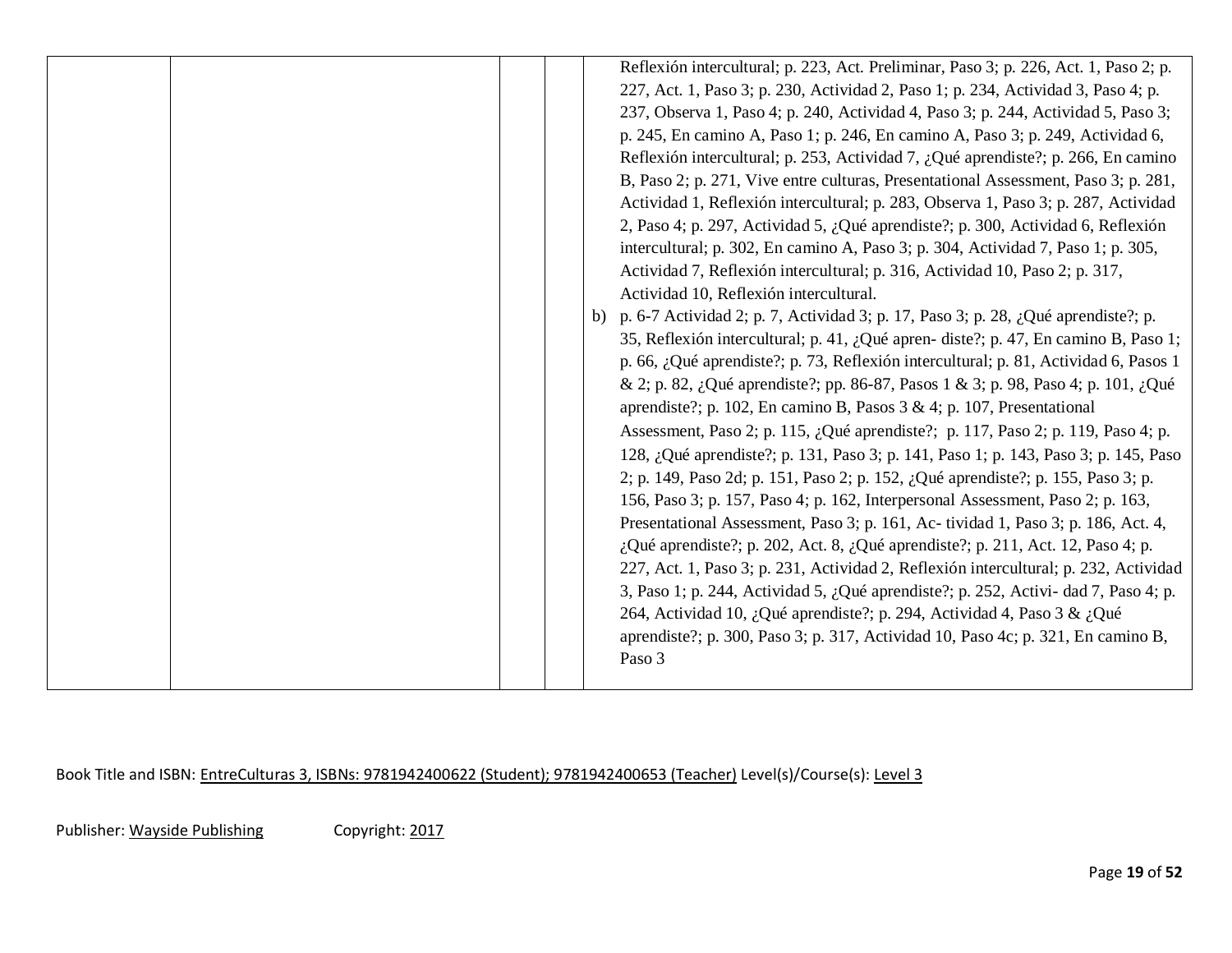|                                                                                                                   | c) p. 47, En camino B, Paso 2; p. 119, Paso 4; p. 121, Reflexión intercultural; p. 138,<br>Pasos 3 & 4; p. 152, ¿Qué aprendiste?; p. 157, Paso 4; p. 171, Reflexión intercultural;<br>p. 183, Act. 4, Paso 2; p. 192, Act. 6, ¿Qué aprendiste?; p. 193, En camino A, Paso 1;                                                                                                                                                                                                                                                                                                                                                                                                                                                                                                                                                                                                                                                                                                                                                                                                                                                                                                                                                                                                                                                                                                                                                                                                                                                                                                                                                                                                                                                                                                                                                                           |
|-------------------------------------------------------------------------------------------------------------------|--------------------------------------------------------------------------------------------------------------------------------------------------------------------------------------------------------------------------------------------------------------------------------------------------------------------------------------------------------------------------------------------------------------------------------------------------------------------------------------------------------------------------------------------------------------------------------------------------------------------------------------------------------------------------------------------------------------------------------------------------------------------------------------------------------------------------------------------------------------------------------------------------------------------------------------------------------------------------------------------------------------------------------------------------------------------------------------------------------------------------------------------------------------------------------------------------------------------------------------------------------------------------------------------------------------------------------------------------------------------------------------------------------------------------------------------------------------------------------------------------------------------------------------------------------------------------------------------------------------------------------------------------------------------------------------------------------------------------------------------------------------------------------------------------------------------------------------------------------|
| give basic instructions on how to<br>c)<br>make or do something.<br>write about topics of student interest.<br>d) | Actividad 4, Paso 3; p. 297, Actividad 5, ¿Qué aprendiste?; p. 300, Actividad 6,<br>Reflexión intercultural; p. 317, Actividad 10, Reflexión intercultural.<br>d) Presentational Assessment: Paso 4 p. 53, Paso 2 p. 107, Paso 3 p. 271, Paso 3 p.<br>327; Actividad 1 p. 6; Actividad 2 p. 6; Actividad 4 p. 7; Actividad 5 Paso 1 p. 9;<br>Reflexión intercultural p. 11, 35, 43, 45, 73, 98, 121, 134, 150, 173, 203, 208, 211,<br>228, 231, 249, 281, 300, 305, 313, 317; Actividad 7 Paso 3 p. 17; Actividad 8 Paso 1<br>p. 18; Actividad 11 Paso 4 p. 35; Actividad 12 Paso 2 p. 37; Actividad 13 Paso 2 p.<br>40; Actividad preliminar Paso 2 p. 58; Actividad 1 Paso 2 p. 60; Actividad 2 Paso 1 p.<br>64; Observa 1 Pasos 5, 6 p. 69, Paso 5 p. 123, ; Actividad 3 Pasos 3, 4 p. 72; Observa<br>2 Paso 5 p. 75; Actividad 6 Pasos 2, 3 p. 81; Actividad 7 Paso 5 p. 85; Actividad 9<br>Pasos 1, 2 p. 94-95; Actividad 10 Paso 2 p. 100; Actividad preliminar p. 112;<br>Actividad 2 Paso 3 p. 118; Actividad 3 Paso 1 p. 124; Actividad Paso 2, 3 p. 130-131;<br>Actividad 6 Pasos 3, 4 p. 134; Actividad 7 Pasos 1, 2, 5 p. 135-139; Actividad 8 Paso<br>3 p. 143; Actividad 9 Paso 2 p. 148; Actividad 11 Pasos 2, 3 p. 153-155; Actividad 1<br>Paso 4 p. 171; Actividad 3 Paso 3 p. 176; Observa 1 Paso 5 p. 180; Actividad 4 Pasos<br>1, 2, 5 p. 181-185; Actividad 5 Paso 2 p. 188; Actividad 6 Paso 1 p. 189; Actividad 7<br>Paso 2 p. 197; Actividad 8 Pasos 1, 2 p. 200-201; Actividad 10 Paso 2 p. 206;<br>Actividad 12 Pasos 2, 3, 4 p. 210-211; Actividad preliminary Pasos 2, 3 p. 223;<br>Actividad 1 Paso 3 p. 227; Actividad 3 Pasos 2, 3 233; Observa 1 Paso 4 p. 237;<br>Actividad 4 Pasos 1, 3 p. 238 -240; Actividad 5 Paso 3 p. 244; Actividad 7 Paso 1 p.<br>250; Actividad 9 Paso 2 p. 260; Actividad 10 Paso 3 p. 263. |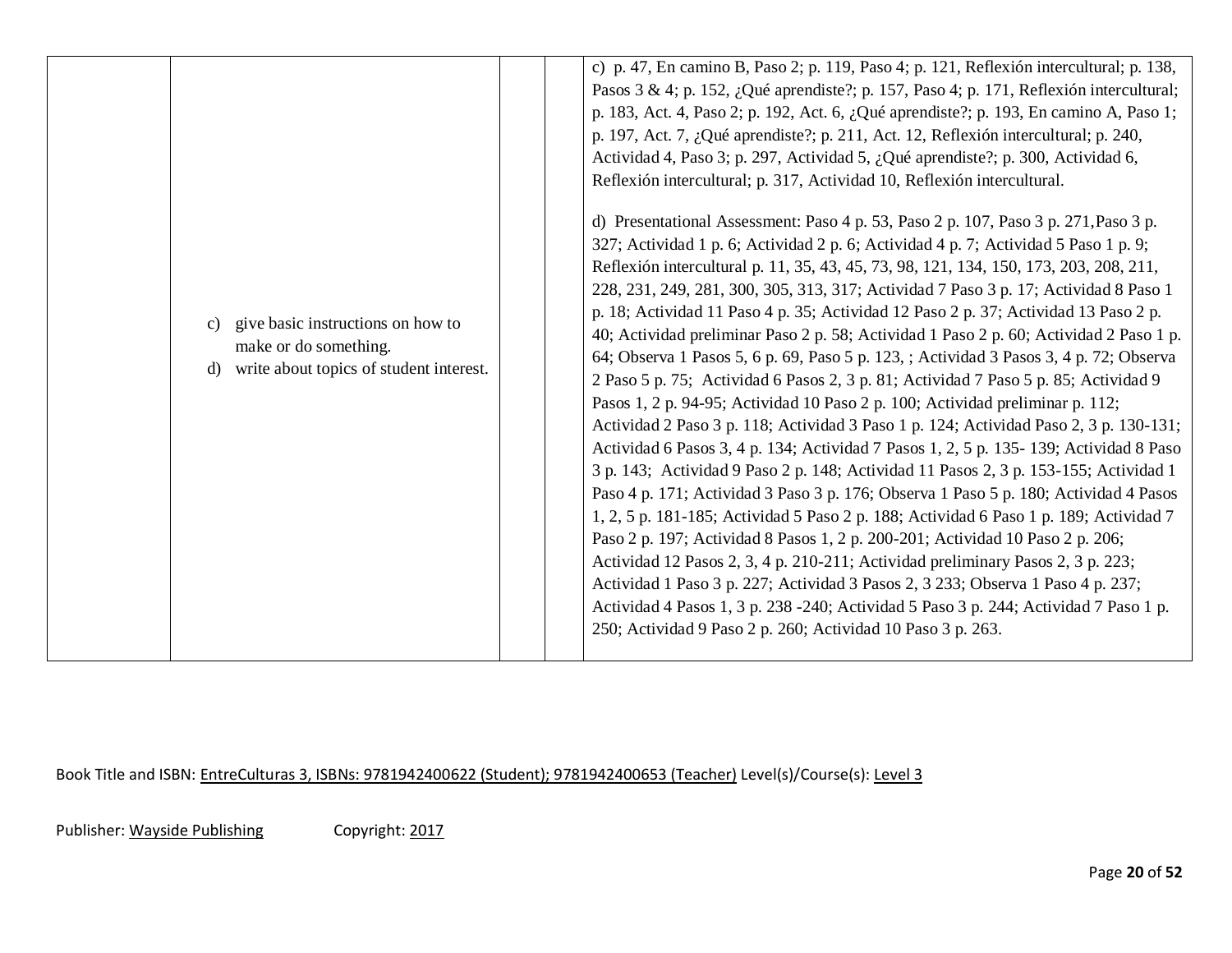|                                                                                                                                                                                         | d continued from above) Actividad 1 Pasos 1, 2, 3 p. 278-279; Actividad 3 Pasos 1,<br>2; Actividad 4 Pasos 2, 3 p. 292-294; Actividad 5 Pasos 2, 3, 4; Actividad 6 Pasos 3,<br>4 p. 299-300; Actividad 7 Pasos 1, 3 p. 304-305; Actividad 8 Paso 2 p. 308; Actividad<br>9 Pasos 1, 2 p. 311-312; Actividad 10 Paso 2 p. 316; Actividad 11 Paso 2 p. 319;<br>¿Qué aprendiste? p. 21, 25, 28, 82, 101, 128, 131, 134, 152, 171, 178, 186, 188, 192,<br>202, 206, 244, 253; En camino A Paso 3 p. 29; En camino A Pasos 1, 2, 3 p. 86-87;<br>En camino A Paso 2 p. 145; En camino B pasos 2,3,4 p. 156-157; En camino A Paso                                                                                                                                                                                                                                                                                                                           |
|-----------------------------------------------------------------------------------------------------------------------------------------------------------------------------------------|-----------------------------------------------------------------------------------------------------------------------------------------------------------------------------------------------------------------------------------------------------------------------------------------------------------------------------------------------------------------------------------------------------------------------------------------------------------------------------------------------------------------------------------------------------------------------------------------------------------------------------------------------------------------------------------------------------------------------------------------------------------------------------------------------------------------------------------------------------------------------------------------------------------------------------------------------------|
| d) write about topics of student<br>interest.<br>e) ask questions to obtain<br>information.<br>f) use practiced or memorized<br>expressions to begin to indicate<br>various time frames | 4 p. 193; Observa 2 Paso 5 p. 199; En camino B Paso 4 p. 212; En camino A Paso 1<br>p. 245; Observa 2 Paso 4 p. 255; Observa 1 Pasos 2, 3 p. 282-283; En camino A p.<br>302.<br>e) p. 63, ¿Qué aprendiste?; p. 85, Paso 5; p. 145, Paso 4; p. 223, Act. preliminar, Paso<br>3; p. 234, Actividad 3, Paso 4; p. 250-251, Actividad 7, Paso 2; p. 253, Actividad 7,<br>¿Qué aprendiste?; p. 257, Actividad 8, Paso 3; p. 261, Actividad 9, ¿Qué aprendiste?;<br>p. 302, En camino A, Paso 1.<br>f) Actividad 6 p. 11-12; Actividad 8 p. 18-21; Recuerda p. 12, 20; Observa p. 22-23,<br>Acciones, emociones y descripciones p. 22; Actividad 9 p. 24-25; ¿Qué aprendiste? p.<br>25, 261. ; Síntesis de gramática p. 48-49, 103-104, 158-159, 213, ; Observa 3 p. 92-<br>93; Detalle gramatical p. 132, 257, 267; Observa 2 Paso 4 p. 199; Actividad 6 p. 248-<br>249; Actividad 8 p. 256-258; Actividad 9 p. 258-261; Vive entre culturas p. 270-271. |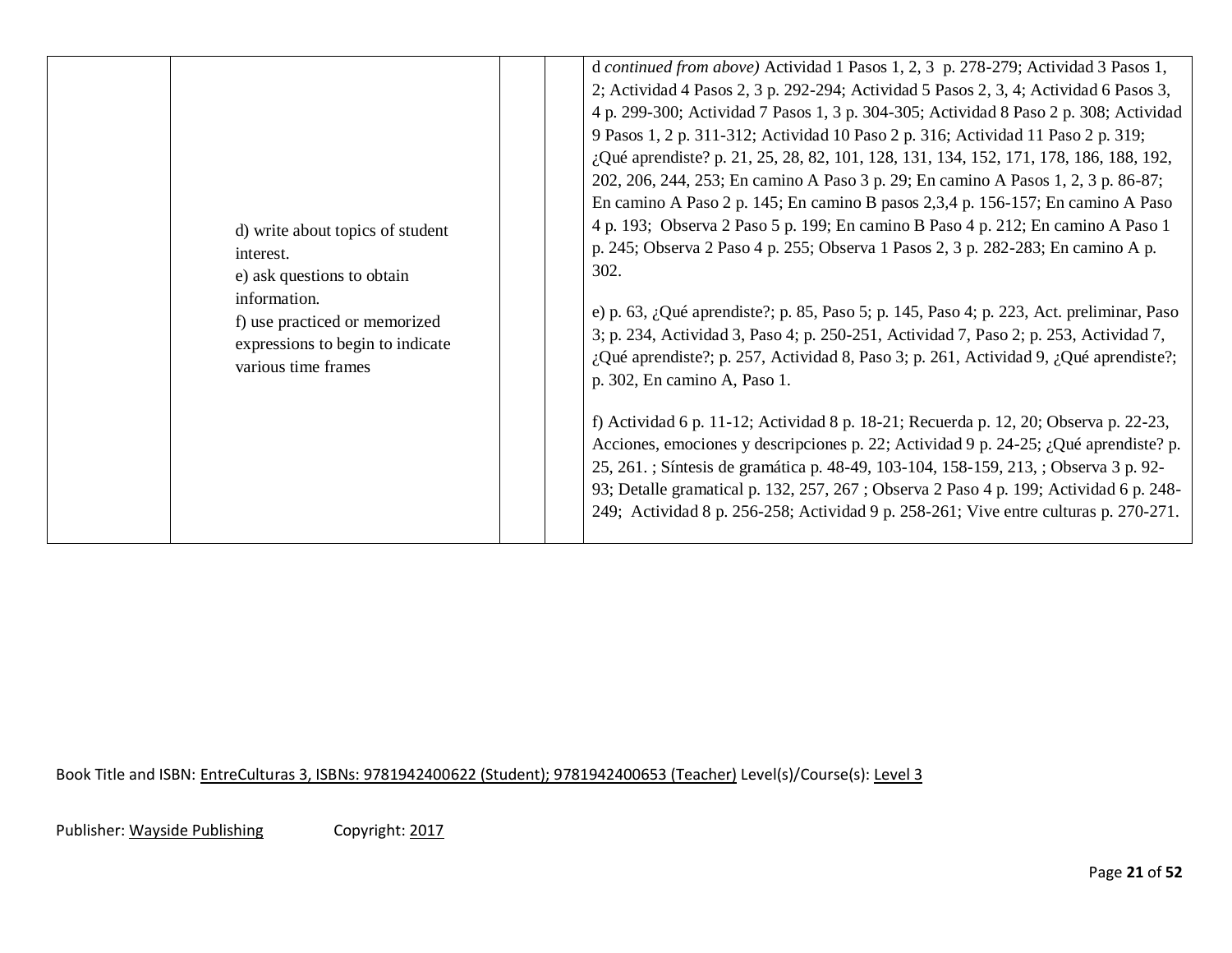| <b>Intermediate</b><br>$Mid$ (IM)<br>$ML.C1.5.IM.a-d$ | Intermediate Mid Learners create and<br>begin to connect sentences to<br>write messages, announcements, and<br>a)<br>invitations. |  | a) p. 18, ¿Qué aprendiste?; p. 38, Los jóvenes de hoy, Cuéntele a Mario; p. 38, ¿Qué<br>aprendiste?; p. 53, Vive entre culturas, Presentational Assessment, Paso 4; p. 63,<br>¿Qué aprendiste?; p. 77, Paso 2b; p. 82, ¿Qué aprendiste?; p. 87, Paso 4; p. 98, Paso<br>4; p. 114-115, Actividad 1, Paso 2; p. 121, Reflexión intercultural; p. 131, Paso 3; p.<br>138, Paso 4; p. 144, ¿Qué aprendiste?; p. 145, Paso 4; p. 155, ¿Qué aprendiste?; p.<br>157, Paso 5; p. 171, Reflex-ión intercultural; p. 185, Act. 4, Paso 4; p. 191, Act. 6,<br>Paso 3; p. 197, Act. 7, ¿Qué aprendiste?; p. 201, Act. 8, Paso 2; p. 203, Act. 9,<br>Reflexión intercultural; p. 206, Act. 10, Qué aprendiste?; p. 212, En camino B, Paso<br>4; p. 226, Act. 1, Paso 2; p. 234, Actividad 3, Paso 4; p. 240, Actividad 4, Paso 3; p.<br>245, En camino A, Paso 1; p. 246, En camino A, Paso 3; p. 249, Actividad 6,<br>Reflexión intercultural; p. 253, Actividad 7, ¿Qué aprendiste?; p. 261, Actividad 9,<br>$i$ , Qué aprendiste?; p. 271, Vive entre culturas, Presentational Assessment, Paso 3; p.<br>281, Actividad 1, Reflexión intercultural; p. 285, Actividad 2, Paso 2; p. 290,<br>Actividad 3, ¿Qué aprendiste?; p. 297, Actividad 5, ¿Qué aprendiste?; p. 300,<br>Actividad 6, Paso 4; p. 309, Actividad 8, ¿Qué aprendiste?; p. 316, Actividad 10,<br>Paso 2; p. 317, Actividad 10, Reflexión inter-cultural; p. 320, Actividad 11,<br>Reflexión intercultural. |
|-------------------------------------------------------|-----------------------------------------------------------------------------------------------------------------------------------|--|-------------------------------------------------------------------------------------------------------------------------------------------------------------------------------------------------------------------------------------------------------------------------------------------------------------------------------------------------------------------------------------------------------------------------------------------------------------------------------------------------------------------------------------------------------------------------------------------------------------------------------------------------------------------------------------------------------------------------------------------------------------------------------------------------------------------------------------------------------------------------------------------------------------------------------------------------------------------------------------------------------------------------------------------------------------------------------------------------------------------------------------------------------------------------------------------------------------------------------------------------------------------------------------------------------------------------------------------------------------------------------------------------------------------------------------------------------------------|
|-------------------------------------------------------|-----------------------------------------------------------------------------------------------------------------------------------|--|-------------------------------------------------------------------------------------------------------------------------------------------------------------------------------------------------------------------------------------------------------------------------------------------------------------------------------------------------------------------------------------------------------------------------------------------------------------------------------------------------------------------------------------------------------------------------------------------------------------------------------------------------------------------------------------------------------------------------------------------------------------------------------------------------------------------------------------------------------------------------------------------------------------------------------------------------------------------------------------------------------------------------------------------------------------------------------------------------------------------------------------------------------------------------------------------------------------------------------------------------------------------------------------------------------------------------------------------------------------------------------------------------------------------------------------------------------------------|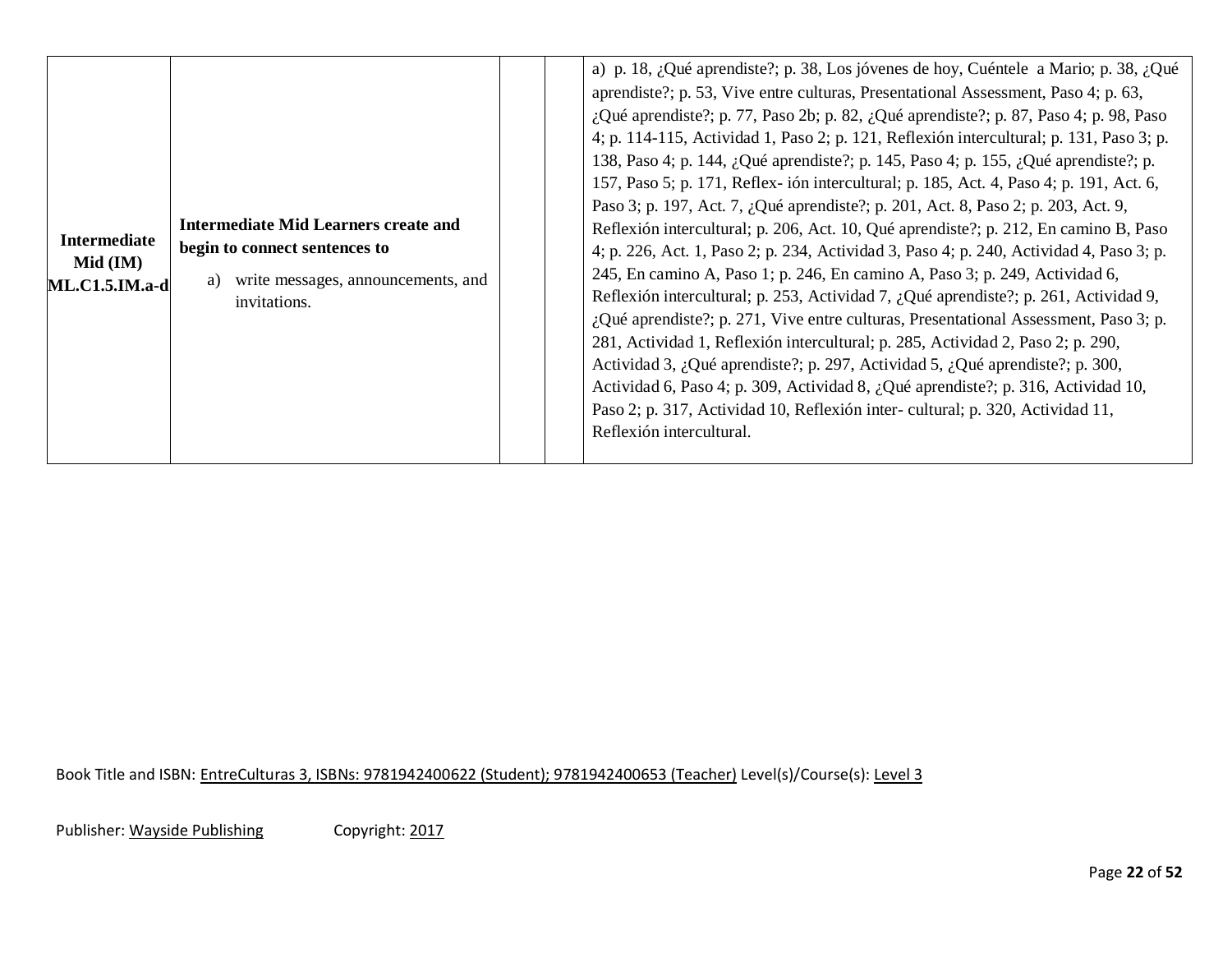| <b>Intermediate</b><br>$Mid$ (IM)<br>$ML.C1.5.IM.a-d$ | b) compose a simple paragraph<br>about a learned or researched topic. |  | b) p. 11, Reflexión intercultural; p. 28, ¿Qué aprendiste? & Reflex-ión intercultural;<br>p. 29, En camino A, Pasos 3 & 4; p. 35, Paso 4; p. 35, Reflexión intercultural; p. 43,<br>Reflexión intercultural; p. 45, Reflexión intercultural; p. 47, En camino B, Paso 4; p.<br>61, Paso 3; p. 66, ¿Qué aprendiste?; p. 69, Pasos 5 & 6; p. 72, Pasos 3 & 5; p. 73,<br>Reflexión intercultural; p. 77, Reflexión Intercultural; p. 82, Paso 3b; p. 82, ¿Qué<br>aprendiste?; p. 85, Paso 5; pp. 86-87, Pasos 1, 3, & 4; p. 101, ¿Qué aprendiste?; p.<br>107, Presentational As- sessment, Paso 2; p. 112, Actividad Preliminar, f; p. 118,<br>Paso 3; p. 121, Reflexión intercultural; p. 128, ¿Qué aprendiste?; p. 131, ¿Qué<br>aprendiste?; p. 134, Reflexión intercultural; p. 138, Paso 4; p. 139, ¿Qué aprendiste?;<br>p. 144, ¿Qué aprendiste?; p. 145, Paso 4; p. 155, ¿Qué aprendiste?; p. 157, Paso 5; p.<br>171, Actividad 1, Paso 4 & ¿Qué aprendiste?; p. 176, Act. 3, Paso 3; p. 178, Act. 3,<br>¿Qué aprendiste?; p. 192, Act. 6, ¿Qué aprendiste?; p. 193, Pasos 1 & 4; p. 197, Act.<br>7, ¿Qué aprendiste?; p. 202, Act. 8, ¿Qué aprendiste?; p. 203, Act. 9, Reflexión<br>intercultural; p. 206, Act. 10, Paso 2 & Qué aprendiste?; p. 208, Act. 11, Reflexión<br>intercultural; p. 211, Act.12, Reflexión intercultural; p. 212, En camino B, Paso 4; p.<br>223, Act. preliminar, Paso 3; p. 233, Actividad 3, Paso 3; p. 234, Actividad 3, Paso 4;<br>p. 244, Actividad 5, Paso 3; p. 261, Actividad 9, $\partial_{\alpha}$ . Qué aprendiste?; p. 266, En camino<br>B, Paso 2; p. 271, Vive entre culturas, Presentational Assessment, Paso 3; p. 285,<br>Actividad 2, Paso 2; p. 289, Actividad 3, Paso 2; p. 290, Actividad 3, ¿Qué<br>aprendiste?; p. 309, Actividad 8, ¿Qué aprendiste?; p. 313, Actividad 9, Reflexión<br>intercultural; p. 317, Actividad 10, Reflexión intercultural. |
|-------------------------------------------------------|-----------------------------------------------------------------------|--|---------------------------------------------------------------------------------------------------------------------------------------------------------------------------------------------------------------------------------------------------------------------------------------------------------------------------------------------------------------------------------------------------------------------------------------------------------------------------------------------------------------------------------------------------------------------------------------------------------------------------------------------------------------------------------------------------------------------------------------------------------------------------------------------------------------------------------------------------------------------------------------------------------------------------------------------------------------------------------------------------------------------------------------------------------------------------------------------------------------------------------------------------------------------------------------------------------------------------------------------------------------------------------------------------------------------------------------------------------------------------------------------------------------------------------------------------------------------------------------------------------------------------------------------------------------------------------------------------------------------------------------------------------------------------------------------------------------------------------------------------------------------------------------------------------------------------------------------------------------------------------------------------------------|
|-------------------------------------------------------|-----------------------------------------------------------------------|--|---------------------------------------------------------------------------------------------------------------------------------------------------------------------------------------------------------------------------------------------------------------------------------------------------------------------------------------------------------------------------------------------------------------------------------------------------------------------------------------------------------------------------------------------------------------------------------------------------------------------------------------------------------------------------------------------------------------------------------------------------------------------------------------------------------------------------------------------------------------------------------------------------------------------------------------------------------------------------------------------------------------------------------------------------------------------------------------------------------------------------------------------------------------------------------------------------------------------------------------------------------------------------------------------------------------------------------------------------------------------------------------------------------------------------------------------------------------------------------------------------------------------------------------------------------------------------------------------------------------------------------------------------------------------------------------------------------------------------------------------------------------------------------------------------------------------------------------------------------------------------------------------------------------|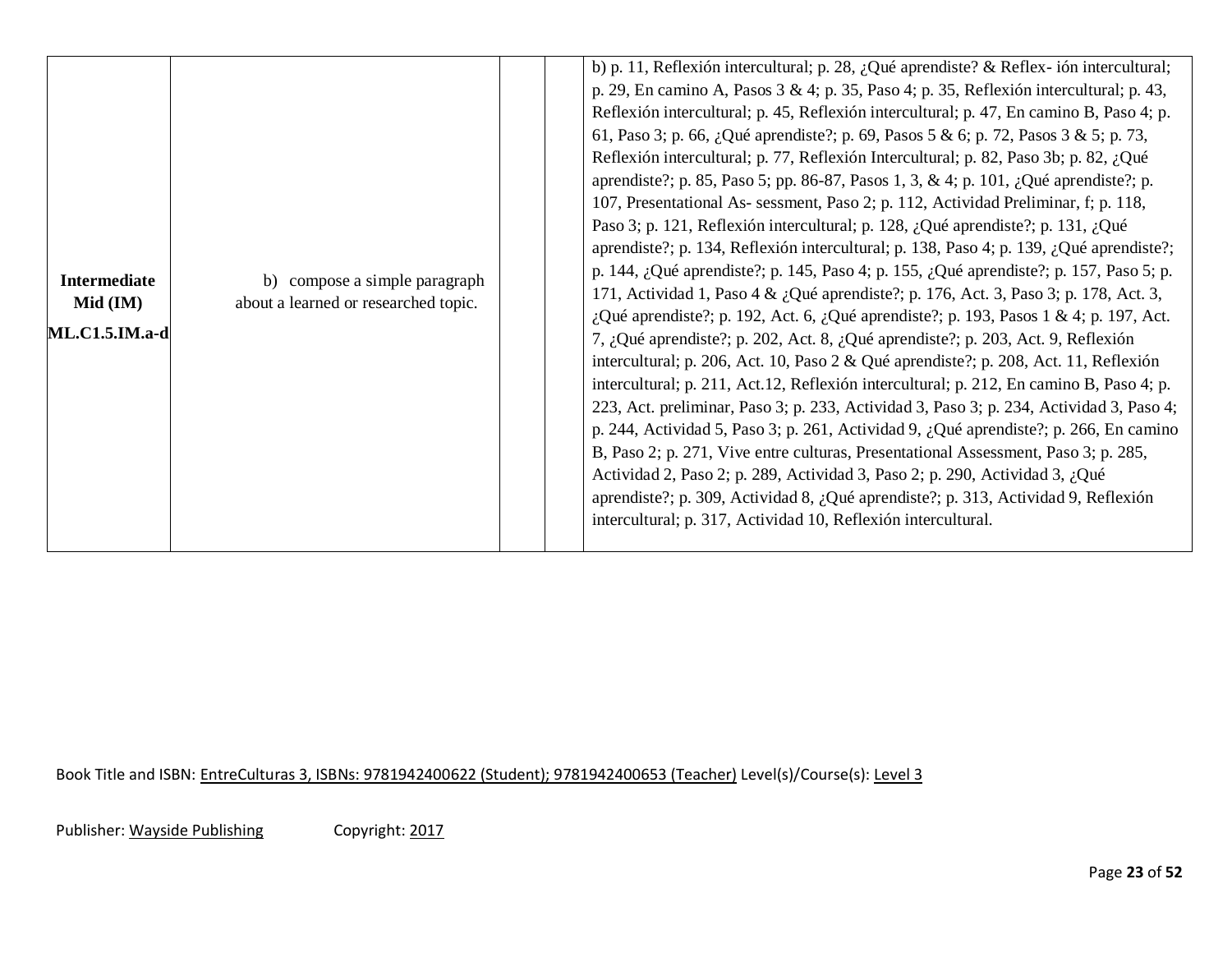| <b>Intermediate</b><br>$Mid$ (IM)<br><b>ML.C1.5.IM.a-d</b> | c) create communications for an authentic<br>audience.<br>d) use language in various time frames with<br>occasional success. | 9, Reflexión intercultural.<br>Expresiones útiles p. 18, 51. |          |                | c) p. 82, ¿Qué aprendiste?; p. 87, Paso 4; p. 98, Paso 4; p. 119, Paso 4; p. 121,<br>Reflexión intercultural; p. 128, ¿Qué aprendiste?; p. 131, Paso 3; p. 141, Paso 1; p.<br>143, Paso 3; p. 144, ¿Qué apren- diste?; p. 152, ¿Qué aprendiste?; Actividad 11 p.<br>154; p. 155, Paso 3; p. 157, Paso 4; p. 169, ¿Qué aprendiste?; p. 183, Act. 4, Paso 2;<br>p. 188, Act. 5, ¿Qué aprendiste?; p. 193, En camino A, Paso 4; p. 222, Actividad<br>Preliminar, Paso 1; p. 227, Act. 1, Paso 3; p. 234, Actividad 3, Paso 4; p. 249,<br>Actividad 6, Paso 2; p. 250-251, Actividad 7, Paso 2; p. 261, Actividad 9, Paso 3; p.<br>266, En camino B, Paso 2; p. 287, Actividad 2 p. 300, Actividad 6, Reflexión<br>intercultural; p. 302, En camino A, Paso 3; p. 305, Actividad 7, Paso 3; p. 305,<br>Actividad 7, Reflexión intercultural; p. 309, Actividad 8, Paso 2c; p. 313, Actividad<br>d) Actividad 6 p. 11-12; Actividad 8 p. 18-21; Recuerda p. 12, 20; Observa p.<br>22-23, Acciones, emociones y descripciones p. 22; Actividad 9 p. 24-25; ¿Qué<br>aprendiste? p. 25, 261.; Síntesis de gramática p. 48-49, 103-104, 158-159, 213,;<br>Observa 3 p. 92-93; Detalle gramatical p. 132, 257, 267; Observa 2 Paso 4 p. 199;<br>Actividad 6 p. 248-249; Actividad 8 p. 256-258; Actividad 9 p. 258-261; Vive entre<br>culturas p. 270-271; Observa 2 p. 254-255; Observa 1 p. 67–69; Observa 122-123; |
|------------------------------------------------------------|------------------------------------------------------------------------------------------------------------------------------|--------------------------------------------------------------|----------|----------------|-------------------------------------------------------------------------------------------------------------------------------------------------------------------------------------------------------------------------------------------------------------------------------------------------------------------------------------------------------------------------------------------------------------------------------------------------------------------------------------------------------------------------------------------------------------------------------------------------------------------------------------------------------------------------------------------------------------------------------------------------------------------------------------------------------------------------------------------------------------------------------------------------------------------------------------------------------------------------------------------------------------------------------------------------------------------------------------------------------------------------------------------------------------------------------------------------------------------------------------------------------------------------------------------------------------------------------------------------------------------------------------------------------------|
|                                                            | These materials meet with at least 80% of C1.5 standards required for Levels 3 and 4<br>Modern Alphabetic Language courses.  |                                                              | Yes<br>X | N <sub>o</sub> | <b>Notes (Optional)</b>                                                                                                                                                                                                                                                                                                                                                                                                                                                                                                                                                                                                                                                                                                                                                                                                                                                                                                                                                                                                                                                                                                                                                                                                                                                                                                                                                                                     |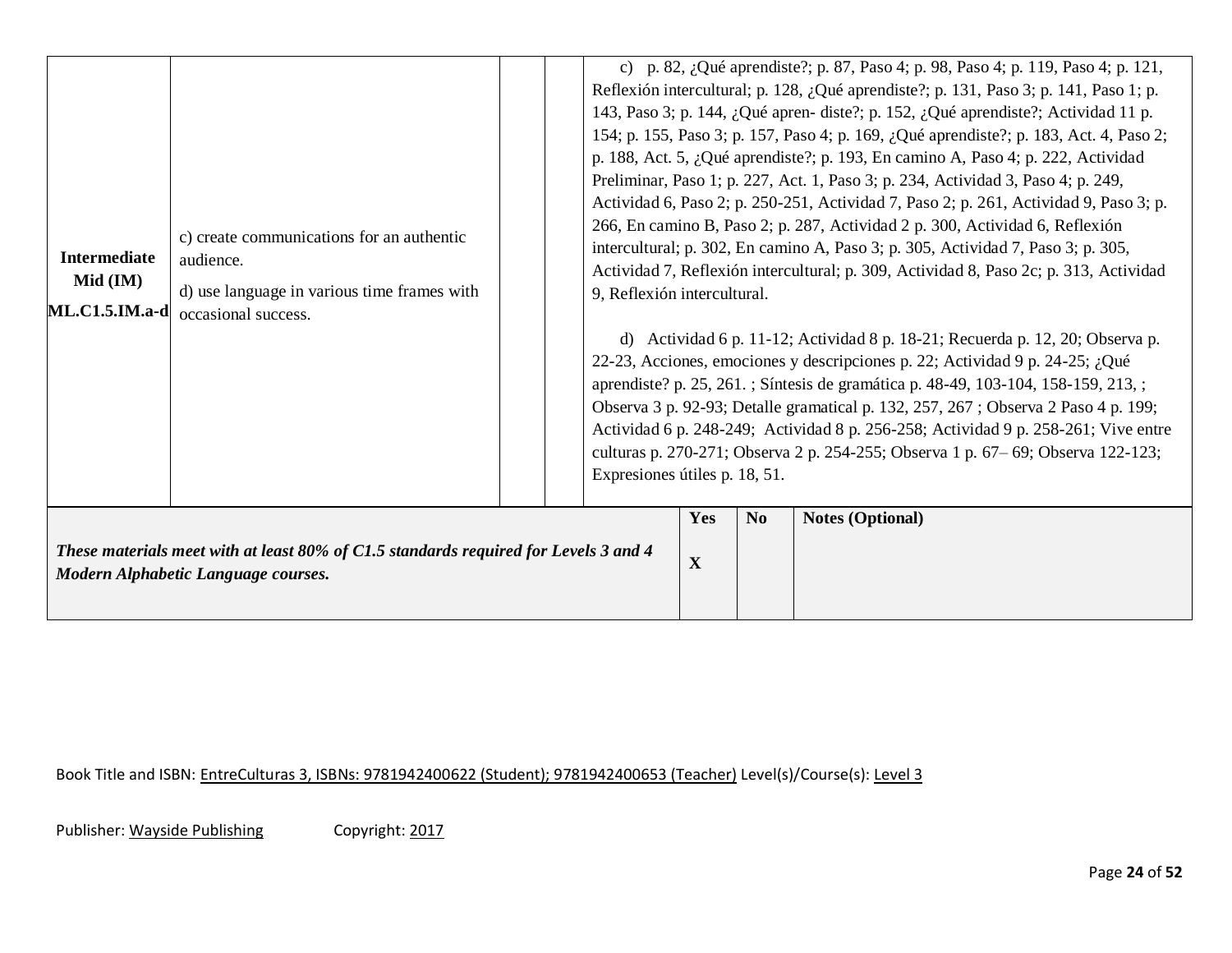| <b>CORNERSTONE: Culture (C2)</b>                                                                                                                                                                                                                |                                                                                                                                                                                                                                                                                                                                                                                                                                                                                                                                                                                                                                                                          |             |                |                                                                                                                                                                                                                                                                                                                                                                                                                                                                                                                                                                                                                                                                                                                                                                                                                                                                                                                                                                                                                                                                                           |  |
|-------------------------------------------------------------------------------------------------------------------------------------------------------------------------------------------------------------------------------------------------|--------------------------------------------------------------------------------------------------------------------------------------------------------------------------------------------------------------------------------------------------------------------------------------------------------------------------------------------------------------------------------------------------------------------------------------------------------------------------------------------------------------------------------------------------------------------------------------------------------------------------------------------------------------------------|-------------|----------------|-------------------------------------------------------------------------------------------------------------------------------------------------------------------------------------------------------------------------------------------------------------------------------------------------------------------------------------------------------------------------------------------------------------------------------------------------------------------------------------------------------------------------------------------------------------------------------------------------------------------------------------------------------------------------------------------------------------------------------------------------------------------------------------------------------------------------------------------------------------------------------------------------------------------------------------------------------------------------------------------------------------------------------------------------------------------------------------------|--|
|                                                                                                                                                                                                                                                 | <b>Standard C2.1</b><br><b>Relating Cultural Practices to Perspectives</b>                                                                                                                                                                                                                                                                                                                                                                                                                                                                                                                                                                                               | Yes         | N <sub>0</sub> | Evidence (e.g., page numbers and/or examples of<br>inclusion)                                                                                                                                                                                                                                                                                                                                                                                                                                                                                                                                                                                                                                                                                                                                                                                                                                                                                                                                                                                                                             |  |
| <b>Performance Level</b>                                                                                                                                                                                                                        | Investigate, draw comparisons between, and explain the<br>interaction of practices and perspectives of the cultures studied.                                                                                                                                                                                                                                                                                                                                                                                                                                                                                                                                             | $\mathbf X$ |                |                                                                                                                                                                                                                                                                                                                                                                                                                                                                                                                                                                                                                                                                                                                                                                                                                                                                                                                                                                                                                                                                                           |  |
| Note: There are instances in the standards where examples are given. The following should be used as a reference for when for those examples:<br>e.g.: "for example"; examples that could be used, but examples are not limited to those listed |                                                                                                                                                                                                                                                                                                                                                                                                                                                                                                                                                                                                                                                                          |             |                |                                                                                                                                                                                                                                                                                                                                                                                                                                                                                                                                                                                                                                                                                                                                                                                                                                                                                                                                                                                                                                                                                           |  |
| <b>Intermediate Range</b><br>$(\mathbf{IR})$<br><b>ML.C2.1.IR.a-h</b>                                                                                                                                                                           | <b>Intermediate Range Learners</b><br>examine, analyze, and exchange information on<br>a)<br>patterns of behavior typical of their peer group in the<br>target culture.<br>identify and begin to use both formal and informal<br>b)<br>methods to interact with peers and adults.<br>observe or identify a variety of authentic or simulated age-<br>C)<br>appropriate cultural activities (e.g., games, sports, or<br>entertainment).<br>investigate, draw comparisons between, and explain the<br>$\mathsf{d}$<br>interaction of practices and perspectives of the cultures<br>studied.<br>identify and analyze cultural practices using authentic<br>e)<br>materials. |             |                | a) Actividad 11 p. 318-319; Enfoque cultural p. 226,<br>319; Reflexión intercultural p. 228, 231, Enfoque<br>intercultural p. 4, 56, 110, 166, 220, 274;<br>En camino A p. 29, 86-87, 145, 193, 245-246, 302; En<br>camino B p. 47, 102, 156-157, 212, 265-266, 321.<br>b) Enfoque intercultural p. 4; En camino A p. 29;<br>Actividad 6 p. 132; Actividad 6 Paso 4 p. 134; Origen<br>del uso de <i>usted</i> p. 147; Recuerda p. 121; Actividad 2<br>Paso 3 p. 118; En camino B p. 212; Estrategias p. 221;<br>En camino A p. 245; Expresiones útiles p. 245-246;<br>¿Qué aprendiste? P. 297; Detalle gramatical p. 297;<br>Enfoque cultural p 319; Reflexión intercultural p. 11,<br>28, 35, 43, 45, 73, 77, 91, 98, 134, 150, 173, 203, 208,<br>211, 228, 231, 249, 281, 288, 300, 305, 313, 317, 320.<br>Enfoque cultural p. 24, 120, 126, 142, 144, 226,<br>$\mathbf{c})$<br>241, 249, 288, 313, 258, 310, Enfoque intercultural<br>p. 4, 56, 110, 166, 220, 274; Reflexión<br>intercultural p. 77, 211, 249, 288, 300, Actividad<br>11 Paso 2 p. 33; En camino A p. 29, 86-87, 145, |  |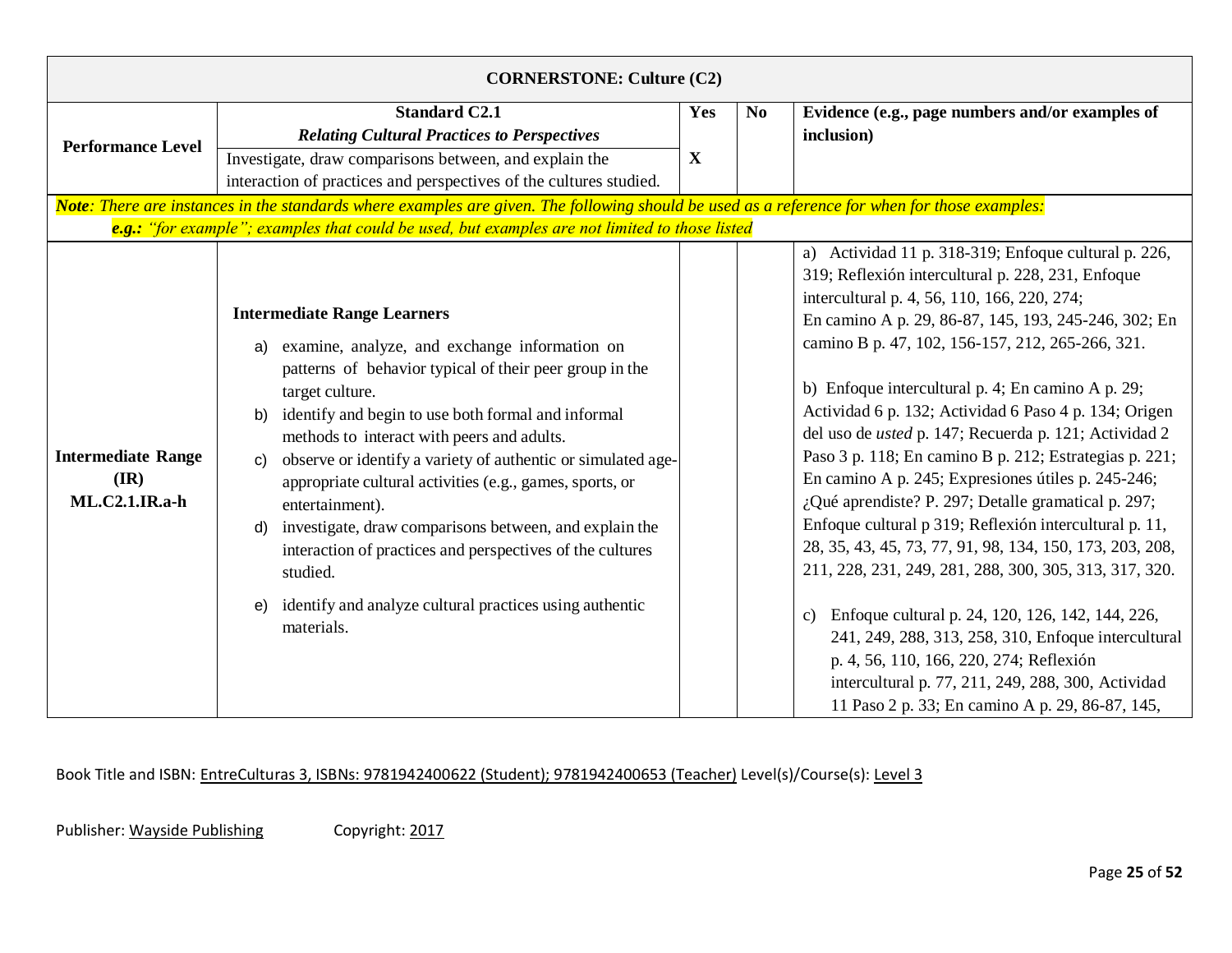|  | 193, 245-246, 302; En camino B p. 47, 102, 156-<br>157, 212, 265-266, 321 Vive entre culturas 52-53,<br>106-107, 162-163, 216-217, 270-271, 326-327.<br>d) Actividad 2 p. 228-231; Reflexión intercultural p.<br>11, 28, 35, 43, 45, 73, 77, 91, 98, 134, 150, 173,<br>203, 208, 211, 228, 231, 249, 281, 288, 300, 305,<br>313, 317, 320; En camino A p. 29.                                                                                                                                                                                                                                                                                                                                                                                                                                        |
|--|------------------------------------------------------------------------------------------------------------------------------------------------------------------------------------------------------------------------------------------------------------------------------------------------------------------------------------------------------------------------------------------------------------------------------------------------------------------------------------------------------------------------------------------------------------------------------------------------------------------------------------------------------------------------------------------------------------------------------------------------------------------------------------------------------|
|  | EntreCulturas Mission and Vision p. XII;<br>e)<br>Actividad 10 ¿Qué aprendiste? p. 28; Actividad 8<br>Paso 3 p. 20, Explorer; Actividad 12, Paso 1 p.<br>36, Explorer; Actividad 14 p. 42-43; Actividad 15<br>Paso 2 p. 45; Actividad 1 Pasos 1, 3 p. 60-61,<br>Explorer; Actividad 3 Paso 6; Reflexión<br>intercultural p. 73; Actividad 4 Paso 1 p. 76,<br>Explorer; Actividad 8 Paso 2 p. 91; Actividad 1,<br>Paso 2 p. 115, Explorer; Actividad 2 Paso 3 p.<br>118; Actividad 7 Paso 1 p. 135; Actividad 9<br>Reflexión intercultural p. 150, Explorer; Actividad<br>1, p. 228; Reflexión intercultural p. 228, Explorer;<br>Actividad 2 Paso 2 p. 229; En camino B Paso 1 p.<br>265, Explorer; Actividad 2 Paso 4 p. 279;<br>Actividad 3 Paso 2 p. 289, Explorer; Actividad 7<br>Paso 1 p. 304. |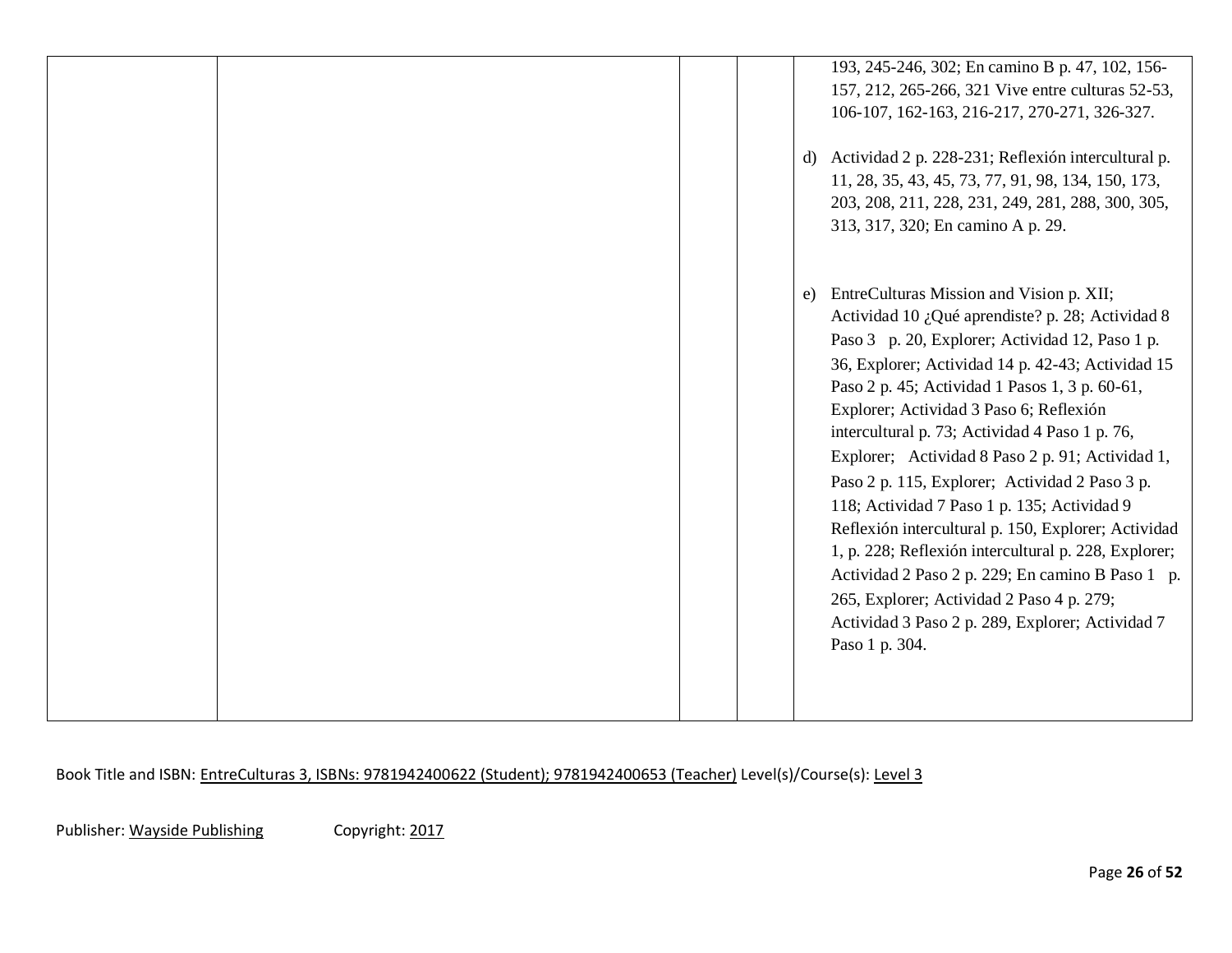|  | simulate culturally appropriate community interactions.<br>f) |  | f) Reflexión intercultural p. 28, 45, 77, 150, 173,<br>208, 211, 228, 305, 320; Actividad 11 Paso 2 P.<br>33; Actividad 13 p. 39; Actividad 11 p. 43;<br>Actividad 15 Paso 2 p. 45; Actividad 1 p. 60;<br>Actividad 8 p. 90; Actividad 10 p. 100; Actividad<br>2 p. 118-119;; Actividad 11 p. 153; Actividad 1 p.<br>170-171; Actividad 7 p. 196; Actividad 5 Paso 2<br>p. 188; Actividad 6 Paso 2 p. 190; Actividad 8<br>Paso 1 p. 200; Actividad 11 p. 207; Actividad 12<br>Paso 2 p. 210; Actividad 2 Paso 2 p. 229;<br>Actividad 4 Paso 2 p. 239; Actividad 7 p. 252;<br>Actividad 10 Paso 3 p. 263; Actividad preliminary<br>p. 276; Actividad 3 Paso 2 p. 289; Actividad 5 p.<br>294-297; Actividad 10 p. 316; ¿Qué aprendiste? p.<br>41, 131, 139, 264, 297, 309; Actividad 9 p. 312,<br>Enfoque cultural p. 9,10, 16, 31; 61, 101, 116,<br>128, 142, 176, 203, 211, 226, 232, 242, 249, 258,<br>310, 313; Actividad 11 p. 318-319; En camino B<br>p. 321; Enfoque intercultural p. 43, 56, 110, 166,<br>220, 274, 317; En camino B p. 47, 102, 156, 212,<br>321; Vive entre culturas p. 52-53, 106-107, 162-<br>163, 216-217; En camino A p. 193; En camino A<br>p. 302; Actividad 11 p. 318-319. |
|--|---------------------------------------------------------------|--|-----------------------------------------------------------------------------------------------------------------------------------------------------------------------------------------------------------------------------------------------------------------------------------------------------------------------------------------------------------------------------------------------------------------------------------------------------------------------------------------------------------------------------------------------------------------------------------------------------------------------------------------------------------------------------------------------------------------------------------------------------------------------------------------------------------------------------------------------------------------------------------------------------------------------------------------------------------------------------------------------------------------------------------------------------------------------------------------------------------------------------------------------------------------------------------------------------------|
|--|---------------------------------------------------------------|--|-----------------------------------------------------------------------------------------------------------------------------------------------------------------------------------------------------------------------------------------------------------------------------------------------------------------------------------------------------------------------------------------------------------------------------------------------------------------------------------------------------------------------------------------------------------------------------------------------------------------------------------------------------------------------------------------------------------------------------------------------------------------------------------------------------------------------------------------------------------------------------------------------------------------------------------------------------------------------------------------------------------------------------------------------------------------------------------------------------------------------------------------------------------------------------------------------------------|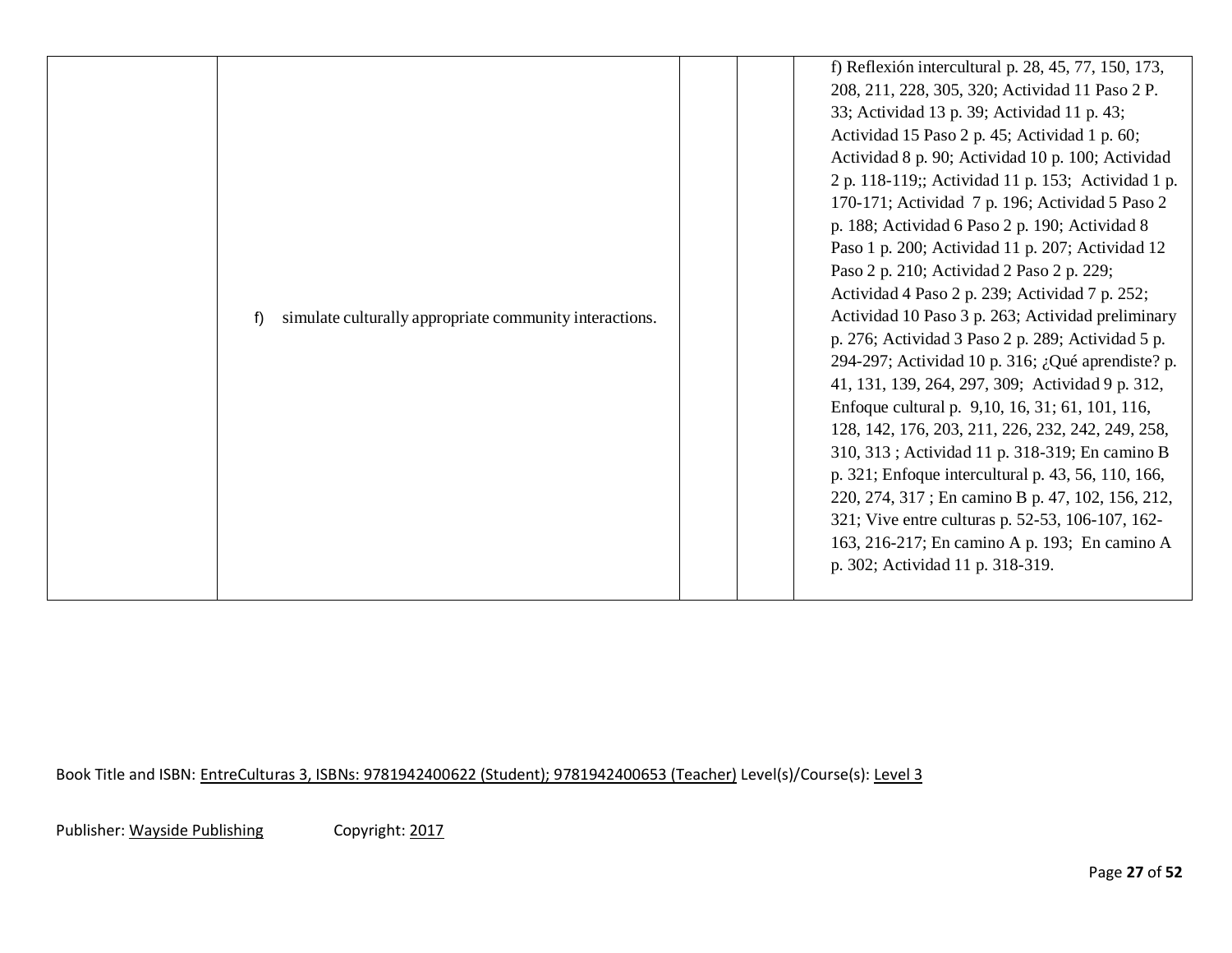|                                                                                                                         | g) interact with peers or the peer group of the target<br>culture to demonstrate an awareness of culturally<br>respectful behavior.<br>h) begin to adjust language and message to acknowledge<br>audiences with different cultural backgrounds. |             |                | g) Estrategia p. 33; Enfoque cultural p 319; Actividad<br>11 p. 318-319; Enfoque intercultural p. 4, 56, 110, 166,<br>220, 274; En camino A p. 29, 86-87, 145, 193, 245-<br>246, 302; En camino B p. 47, 102, 156-157, 212, 265-<br>266, 321 Vive entre culturas 52-53, 106-107, 162-163,<br>216-217, 270-271, 326-327.<br>h) Estrategias p. 33, 221, 282; Reflexión intercultural<br>p. 11, 28, 35, 43, 45, 73, 77, 91, 98, 134, 150, 173,<br>203, 208, 211, 228, 231, 249, 281, 288, 300, 305, 313,<br>317, 320; Enfoque cultural p. 9,10, 16, 31; 61, 101,<br>116, 128, 142, 176, 203, 211, 226, 232, 242, 249, 258,<br>310, 313, 319. |
|-------------------------------------------------------------------------------------------------------------------------|-------------------------------------------------------------------------------------------------------------------------------------------------------------------------------------------------------------------------------------------------|-------------|----------------|-------------------------------------------------------------------------------------------------------------------------------------------------------------------------------------------------------------------------------------------------------------------------------------------------------------------------------------------------------------------------------------------------------------------------------------------------------------------------------------------------------------------------------------------------------------------------------------------------------------------------------------------|
|                                                                                                                         |                                                                                                                                                                                                                                                 | Yes         | N <sub>o</sub> | <b>Notes (Optional)</b>                                                                                                                                                                                                                                                                                                                                                                                                                                                                                                                                                                                                                   |
| These materials meet with at least 80% of C2.1 standards required for Levels 2-5<br>Modern Alphabetic Language courses. |                                                                                                                                                                                                                                                 | $\mathbf X$ |                |                                                                                                                                                                                                                                                                                                                                                                                                                                                                                                                                                                                                                                           |
| <b>Performance Level</b>                                                                                                | <b>Standard C2.2</b>                                                                                                                                                                                                                            | Yes         | N <sub>0</sub> | Evidence (e.g., page numbers and/or examples of                                                                                                                                                                                                                                                                                                                                                                                                                                                                                                                                                                                           |
|                                                                                                                         | <b>Relating Cultural Products to Perspectives</b>                                                                                                                                                                                               |             |                | inclusion)                                                                                                                                                                                                                                                                                                                                                                                                                                                                                                                                                                                                                                |
|                                                                                                                         | Investigate, explain, and reflect on the relationship between<br>products and perspectives of the culture(s) studied.                                                                                                                           | $\mathbf X$ |                |                                                                                                                                                                                                                                                                                                                                                                                                                                                                                                                                                                                                                                           |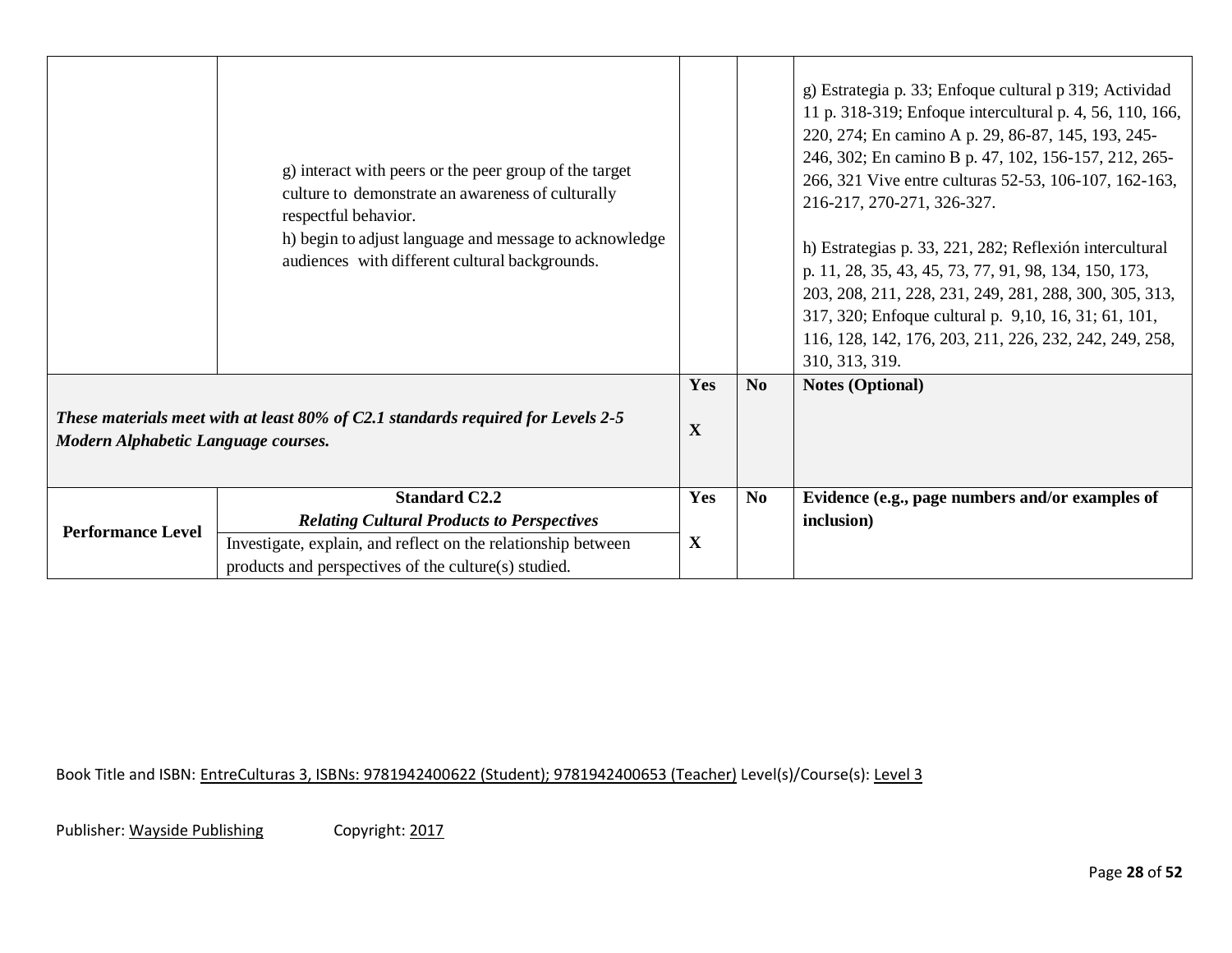| <b>Intermediate Range</b><br>$(\mathbf{IR})$<br>$ML.C2.2.IR.a-c$                                                        | <b>Intermediate Range Learners</b><br>identify and investigate the function of products of the<br>a)<br>target culture.<br>explore (e.g., read, listen to, observe, perform) products of<br>b)<br>the target culture and explain the origin and importance of<br>these products today.<br>identify and analyze cultural products found in literature,<br>C)<br>news stories, and films from the target culture. |                    |                | a) Enfoque cultural p. 10, 11, 13, 15, 16, 24, 31, 32,<br>36, 61, 66, 79, 101, 116, 126, 128, 142, 144, 176,<br>178, 203, 211, 226, 242, 262, 278, 281, 288, 290,<br>301, 313, 319.<br>b) Enfoque cultural p. 9, 10, 11, 13, 16, 24, 31, 32,<br>36, 61, 66, 116, 142, 144, 176, 203, 226, 242, 249,<br>258, 262, 263, 278, 301, 313, 319,<br>Actividad 11 p. 31-35.<br>c) Enfoque cultural p. 16, 31, 32, 36, 61, 66, 101,<br>116, 176, 178, 226, 249, 251, 262, 263, 281, 301,<br>313. |  |
|-------------------------------------------------------------------------------------------------------------------------|-----------------------------------------------------------------------------------------------------------------------------------------------------------------------------------------------------------------------------------------------------------------------------------------------------------------------------------------------------------------------------------------------------------------|--------------------|----------------|-----------------------------------------------------------------------------------------------------------------------------------------------------------------------------------------------------------------------------------------------------------------------------------------------------------------------------------------------------------------------------------------------------------------------------------------------------------------------------------------|--|
| These materials meet with at least 80% of C2.2 standards required for Levels 2-5<br>Modern Alphabetic Language courses. |                                                                                                                                                                                                                                                                                                                                                                                                                 | Yes<br>X           | N <sub>o</sub> | <b>Notes (Optional)</b>                                                                                                                                                                                                                                                                                                                                                                                                                                                                 |  |
|                                                                                                                         | Note: There are instances in the standards where examples are given. The following should be used as a reference for when for those examples:                                                                                                                                                                                                                                                                   |                    |                |                                                                                                                                                                                                                                                                                                                                                                                                                                                                                         |  |
|                                                                                                                         | e.g.: "for example"; examples that could be used, but examples are not limited to those listed                                                                                                                                                                                                                                                                                                                  |                    |                |                                                                                                                                                                                                                                                                                                                                                                                                                                                                                         |  |
|                                                                                                                         | <b>CORNERSTONE: Connections (C3)</b>                                                                                                                                                                                                                                                                                                                                                                            |                    |                |                                                                                                                                                                                                                                                                                                                                                                                                                                                                                         |  |
| <b>Performance Level</b>                                                                                                | <b>Standard C3.1</b><br><b>Making Connections</b><br>Build, reinforce, and expand knowledge of other content areas                                                                                                                                                                                                                                                                                              | Yes<br>$\mathbf X$ | N <sub>0</sub> | Evidence (e.g., page numbers and/or examples of<br>inclusion)                                                                                                                                                                                                                                                                                                                                                                                                                           |  |
|                                                                                                                         | while using the target language to develop critical thinking and<br>to solve problems creatively.                                                                                                                                                                                                                                                                                                               |                    |                |                                                                                                                                                                                                                                                                                                                                                                                                                                                                                         |  |
|                                                                                                                         | Note: There are instances in the standards where examples are given. The following should be used as a reference for when for those examples:                                                                                                                                                                                                                                                                   |                    |                |                                                                                                                                                                                                                                                                                                                                                                                                                                                                                         |  |
|                                                                                                                         | e.g.: "for example"; examples that could be used, but examples are not limited to those listed                                                                                                                                                                                                                                                                                                                  |                    |                |                                                                                                                                                                                                                                                                                                                                                                                                                                                                                         |  |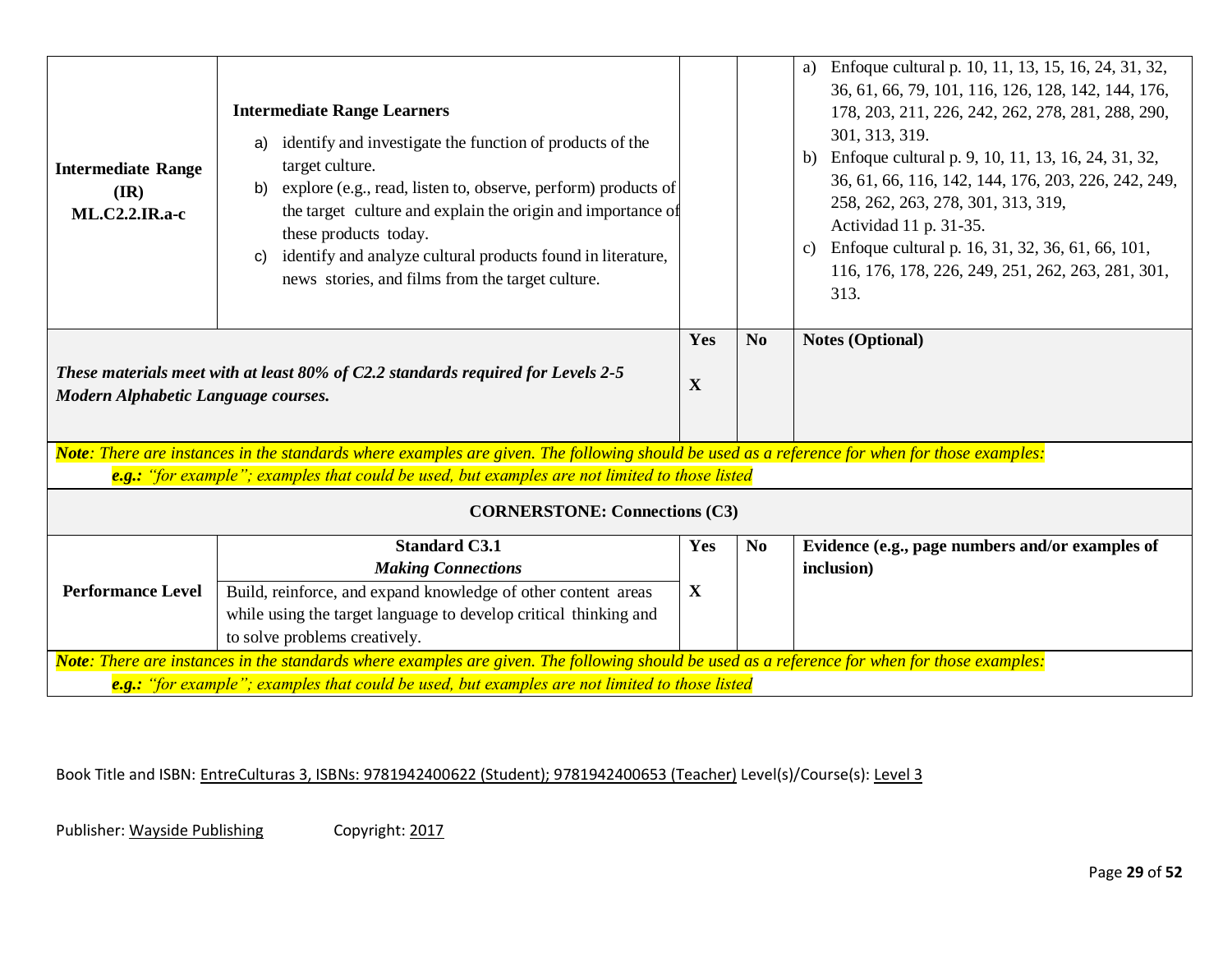|                                                                                                                                               |                                                                                                                                                                                                                                                                                   | Yes                | N <sub>0</sub> | <b>Notes (Optional)</b>                                                                                                                                                                                                                      |
|-----------------------------------------------------------------------------------------------------------------------------------------------|-----------------------------------------------------------------------------------------------------------------------------------------------------------------------------------------------------------------------------------------------------------------------------------|--------------------|----------------|----------------------------------------------------------------------------------------------------------------------------------------------------------------------------------------------------------------------------------------------|
| These materials meet with at least 80% of C3.1 standards required for Level 1 Modern<br>Alphabetic Language courses.                          |                                                                                                                                                                                                                                                                                   | $\mathbf X$        |                |                                                                                                                                                                                                                                              |
|                                                                                                                                               | <b>Intermediate Range Learners</b>                                                                                                                                                                                                                                                |                    |                | Enfoque intercultural p. 4, 56, 110, 166, 220, 274.<br>a)                                                                                                                                                                                    |
| <b>Intermediate Range</b><br>$(\mathbf{IR})$                                                                                                  | identify and locate the target countries and their<br>a)<br>geographic features on a map.<br>relate topics from other content areas to the target<br>b)<br>culture.<br>explain and sequence the significant events that<br>C)                                                     |                    |                | Enfoque intercultural p. 4, 56, 110, 166, 220, 274;<br>b)<br>Enfoque cultural p. 226, 249, 262, 263.<br>Enfoque intercultural p. 4, 56, 110, 166, 220, 274.<br>$\mathbf{c})$<br>$\mathbf{d}$                                                 |
| <b>ML.C3.1.IR.a-e</b>                                                                                                                         | shaped the identity of the target countries.<br>compare attitudes and reactions regarding current<br>d)<br>events of global importance.<br>contrast examples of contemporary culture (e.g., sports,<br>e)<br>music, art, architecture) from the target countries to<br>one's own. |                    |                | Enfoque cultural p. 16, 101, 178, 203, 258.<br>Enfoque intercultural p. 4, 56, 110, 166, 220, 274;<br>e)<br>Enfoque cultural p. 31, 34, 36, 66, 116, 142, 144,<br>176, 178, 226, 249, 313; Actividad 11 p. 31-35,<br>Actividad 3 p. 174-178. |
| These materials meet with at least 80% of C3.1 standards required for Levels 2-5<br>Modern Alphabetic Language courses.                       |                                                                                                                                                                                                                                                                                   | Yes<br>$\mathbf X$ | N <sub>0</sub> | <b>Notes (Optional)</b>                                                                                                                                                                                                                      |
| Note: There are instances in the standards where examples are given. The following should be used as a reference for when for those examples: |                                                                                                                                                                                                                                                                                   |                    |                |                                                                                                                                                                                                                                              |
|                                                                                                                                               | e.g.: "for example"; examples that could be used, but examples are not limited to those listed                                                                                                                                                                                    |                    |                |                                                                                                                                                                                                                                              |
| <b>Performance Level</b>                                                                                                                      | <b>Standard C3.2</b><br><b>Acquiring Information and Diverse Perspectives</b>                                                                                                                                                                                                     | Yes<br>$\mathbf X$ | N <sub>0</sub> | Evidence (e.g., page numbers and/or examples of<br>inclusion)                                                                                                                                                                                |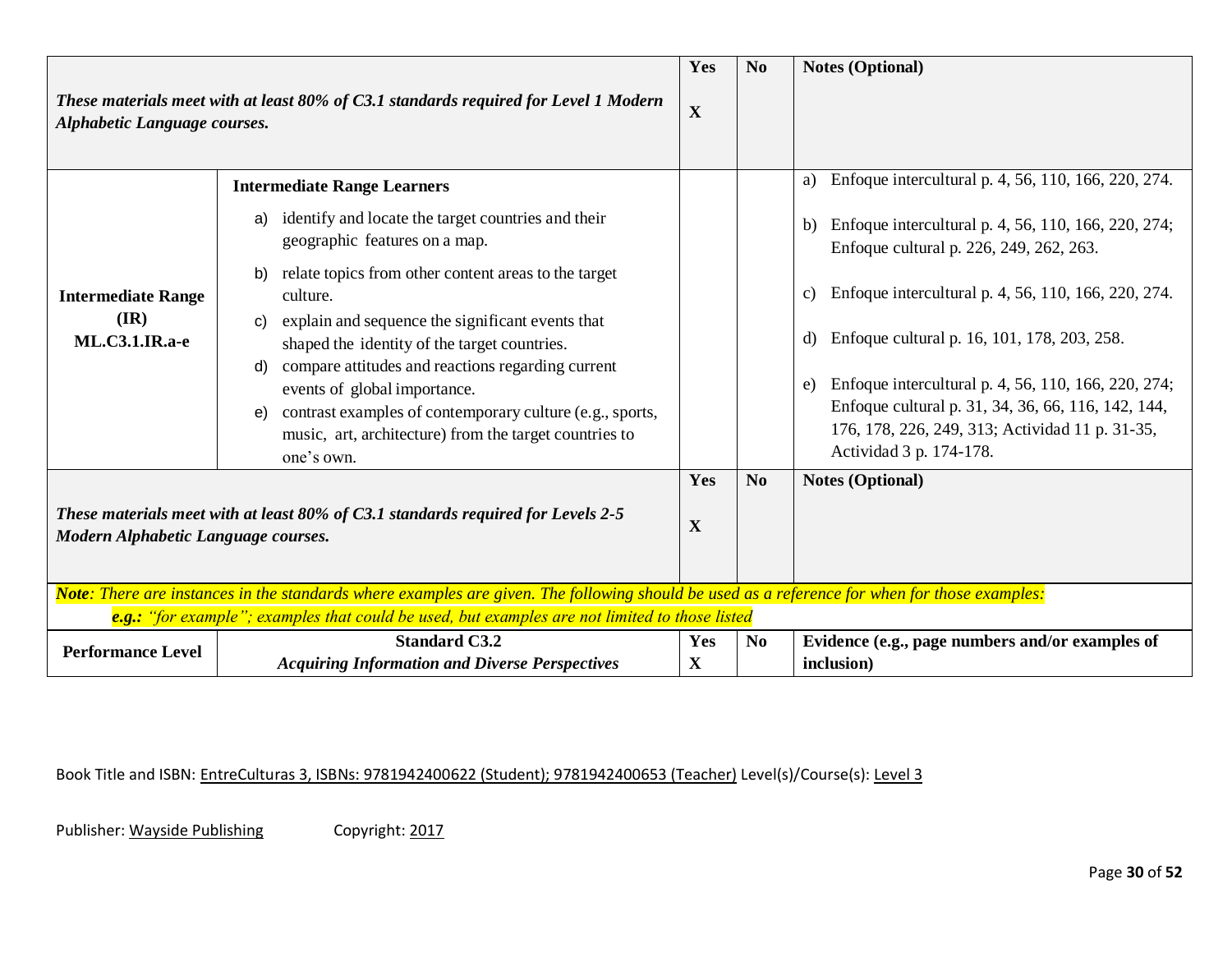|                                                                                                                                               | Access and evaluate information and diverse perspectives that                                  |  |  |  |  |
|-----------------------------------------------------------------------------------------------------------------------------------------------|------------------------------------------------------------------------------------------------|--|--|--|--|
|                                                                                                                                               | are available through the target language and its cultures.                                    |  |  |  |  |
| Note: There are instances in the standards where examples are given. The following should be used as a reference for when for those examples: |                                                                                                |  |  |  |  |
|                                                                                                                                               | e.g.: "for example"; examples that could be used, but examples are not limited to those listed |  |  |  |  |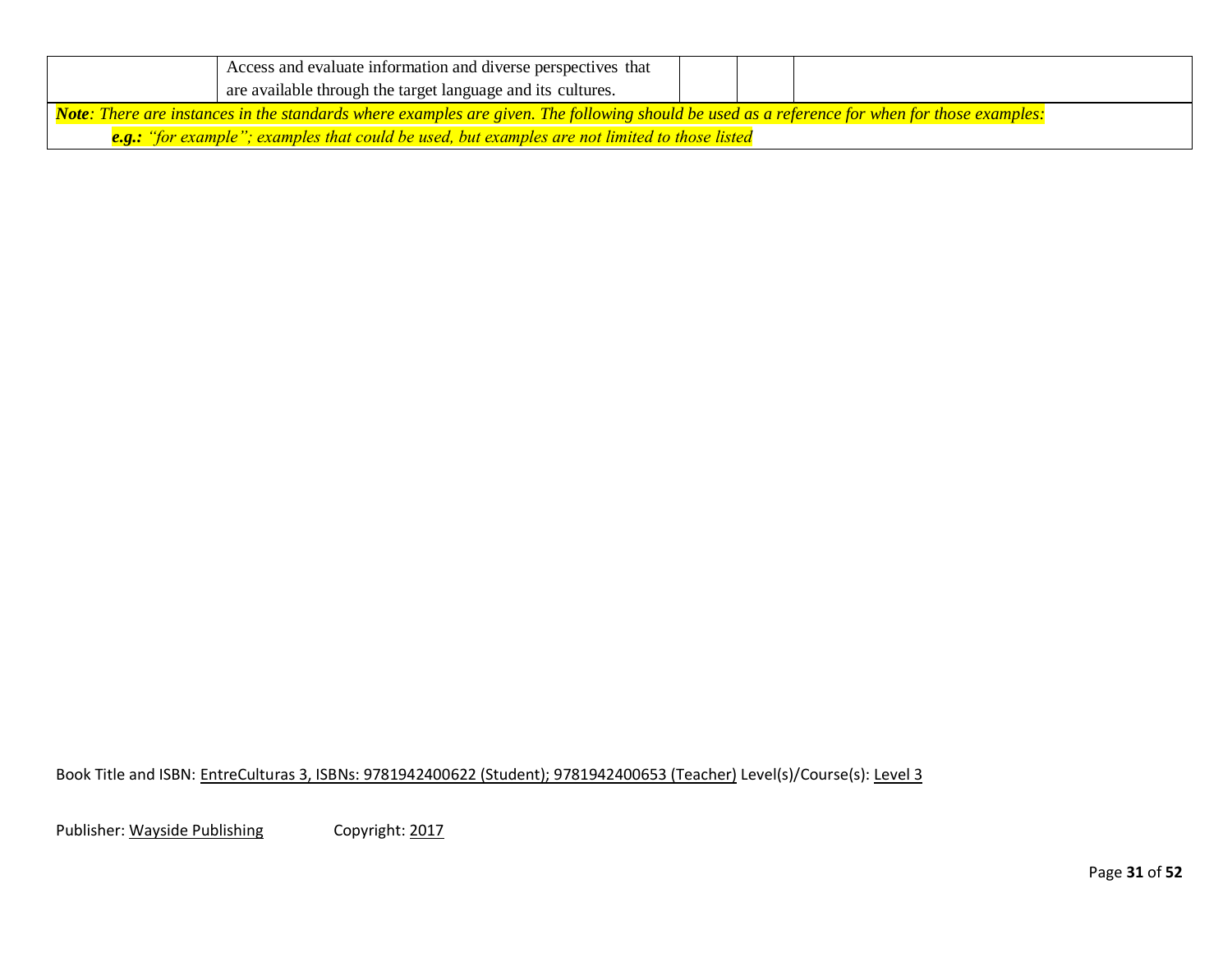| <b>Intermediate Range</b><br>$(\mathbf{IR})$<br><b>ML.C3.2.IR.a-e</b> | <b>Intermediate Range Learners</b><br>use age-appropriate authentic sources to prepare<br>a)<br>presentations on familiar topics.<br>describe a current event article or broadcast in the<br>b)<br>target language and evaluate how it compares with<br>the same event reported in the United States.<br>explore the various perspectives of a major figure<br>C)<br>in history, science, or the arts from the perspective<br>of the target culture.<br>compare preferences related to daily life of the local<br>d)<br>community to those of the target culture (e.g., music,<br>movies, or leisure activities). | a) Actividad 7 Paso 3 p. 17; Actividad 8 Paso 2 p. 18;<br>En camino B Paso 4 p. 102; Actividad 4 Paso 5 p.<br>185; En camino A Paso 5 p. 193; ¿Qué aprendiste?<br>p.202; ¿Qué aprendiste? p. 234; ¿Qué aprendiste?<br>p. 264; Actividad 7 Paso 4 p. 252; Reflexión<br>intercultural p. 288; Actividad 9 Paso 1 p. 311;<br>Actividad 5 Paso 4 p. 297; Actividad 9 Paso 3 p.<br>261; Presentational Assessment p. 53, 107, 163,<br>217, 327.<br>b) Actividad 11 p. 31-35; Actividad 9 p. 147-149;<br>Reflexión intercultural p. 150; Actividad 11 p.<br>153-155; Actividad 1 p. 225-227; Enfoque cultural<br>p. 249; Actividad 11 p. 318-320; Reflexión<br>intercultural p. 35; Enfoque cultural p. 178; Vive<br>entre culturas p. 162-163.<br>c) Conozcámonos p. 4; Enfoque cultural p. 31;<br>Conecta con Chile p. 57; Actividad 9 Paso 3 p.<br>96-97; Enfoque cultural p. 36, 111, 278; Descubre<br>la República Dominicana p. 221; Uruguay, un gran<br>país chiquito p. 275.<br>d) Actividad 5 p. 9-11; Actividad 6 p. 11-12;<br>Actividad 12 p. 32-38; Actividad 3 p. 70-73;<br>Actividad 2 p. 116–121; ; Enfoque cultural p. 120;<br>Actividad 3 p. 124-125; Actividad 4 p. 126-128;<br>Actividad 7 p. 135-139; Actividad 8 p. 140-144; |
|-----------------------------------------------------------------------|-------------------------------------------------------------------------------------------------------------------------------------------------------------------------------------------------------------------------------------------------------------------------------------------------------------------------------------------------------------------------------------------------------------------------------------------------------------------------------------------------------------------------------------------------------------------------------------------------------------------|---------------------------------------------------------------------------------------------------------------------------------------------------------------------------------------------------------------------------------------------------------------------------------------------------------------------------------------------------------------------------------------------------------------------------------------------------------------------------------------------------------------------------------------------------------------------------------------------------------------------------------------------------------------------------------------------------------------------------------------------------------------------------------------------------------------------------------------------------------------------------------------------------------------------------------------------------------------------------------------------------------------------------------------------------------------------------------------------------------------------------------------------------------------------------------------------------------------------------------------------|
|                                                                       |                                                                                                                                                                                                                                                                                                                                                                                                                                                                                                                                                                                                                   | Actividad 4 p. 181-186; Actividad 2 p. 228-231;<br>Reflexión intercultural p. 231; Actividad 1 p. 278-<br>280; Enfoque cultural p. 281; Actividad 5 p. 294-<br>297.                                                                                                                                                                                                                                                                                                                                                                                                                                                                                                                                                                                                                                                                                                                                                                                                                                                                                                                                                                                                                                                                         |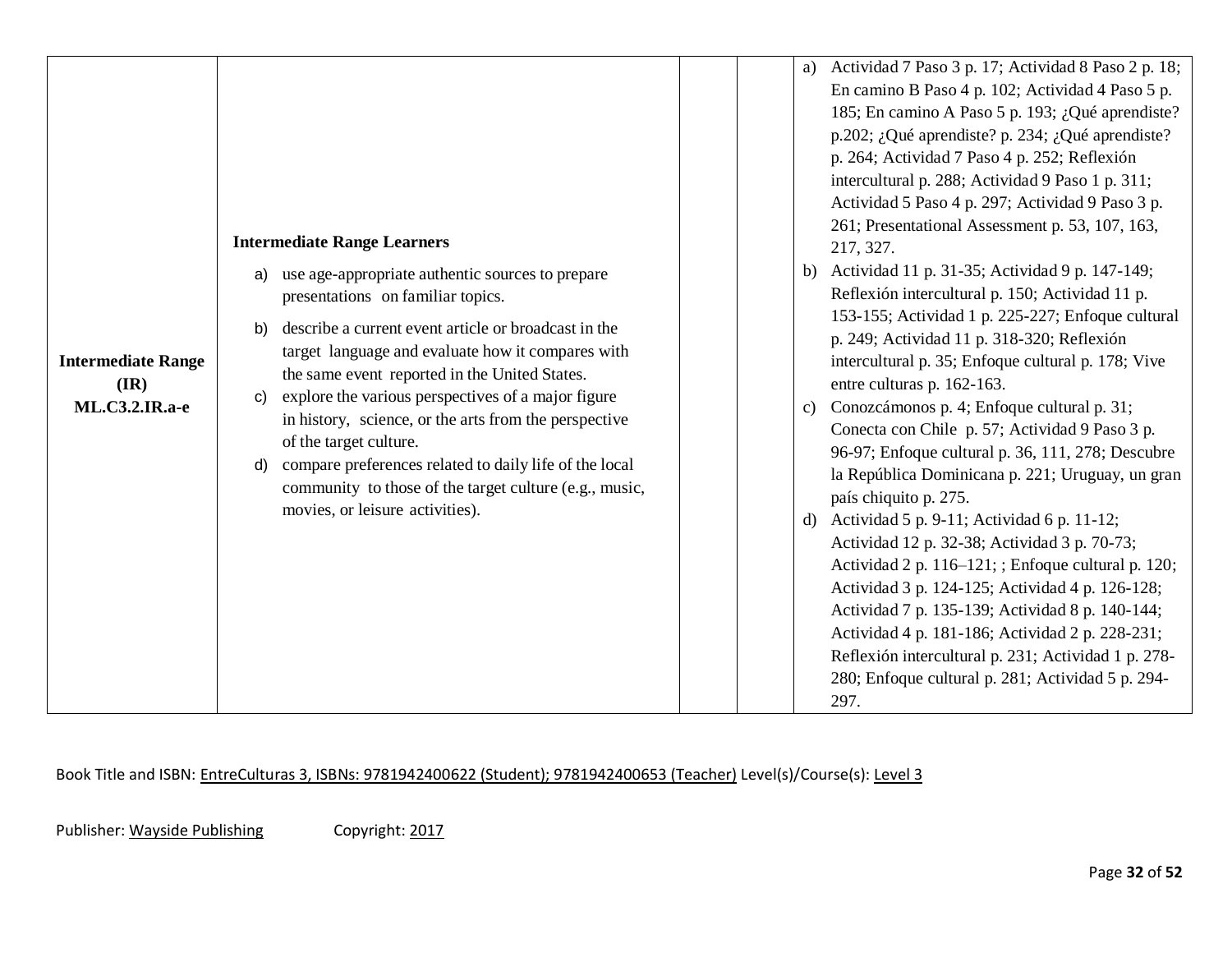|                                                                                                                                               | e) compare the perspective of local advertisements with<br>advertisements of the target culture. |                 |                | e) Vive entre culturas p. 106; Actividad 3 Paso 2 p.<br>125; Actividad 7 p. 135-138; Enfoque cultural p. 142;<br>Actividad 1 Paso 2 p. 170; Actividad 4 Paso 1 p. 182. |  |
|-----------------------------------------------------------------------------------------------------------------------------------------------|--------------------------------------------------------------------------------------------------|-----------------|----------------|------------------------------------------------------------------------------------------------------------------------------------------------------------------------|--|
| These materials meet with at least 80% of C3.2 standards required for Levels 2-5<br>Modern Alphabetic Language courses.                       |                                                                                                  | <b>Yes</b><br>X | N <sub>0</sub> | <b>Notes (Optional)</b>                                                                                                                                                |  |
|                                                                                                                                               |                                                                                                  |                 |                |                                                                                                                                                                        |  |
| Note: There are instances in the standards where examples are given. The following should be used as a reference for when for those examples: |                                                                                                  |                 |                |                                                                                                                                                                        |  |
| e.g.: "for example"; examples that could be used, but examples are not limited to those listed                                                |                                                                                                  |                 |                |                                                                                                                                                                        |  |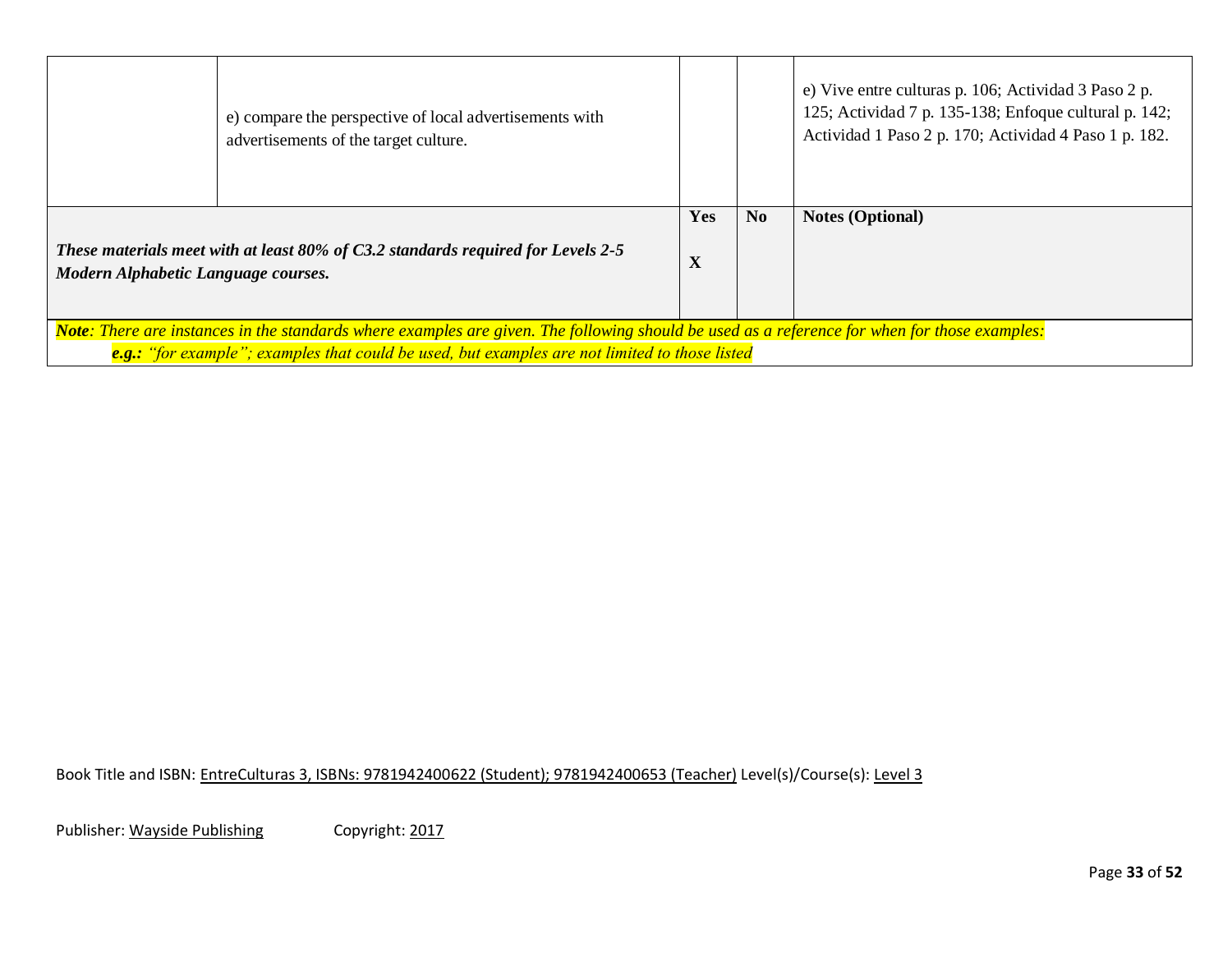| <b>CORNERSTONE: Comparisons (C4)</b> |                                                              |     |                |                                                 |  |  |
|--------------------------------------|--------------------------------------------------------------|-----|----------------|-------------------------------------------------|--|--|
|                                      | <b>Standard C4.1</b>                                         | Yes | N <sub>0</sub> | Evidence (e.g., page numbers and/or examples of |  |  |
| <b>Performance Level</b>             | <b>Language Comparisons</b>                                  |     |                | inclusion)                                      |  |  |
|                                      | Investigate, explain, and reflect on the nature of language  |     |                |                                                 |  |  |
|                                      | through comparisons of the classical language and one's own. |     |                |                                                 |  |  |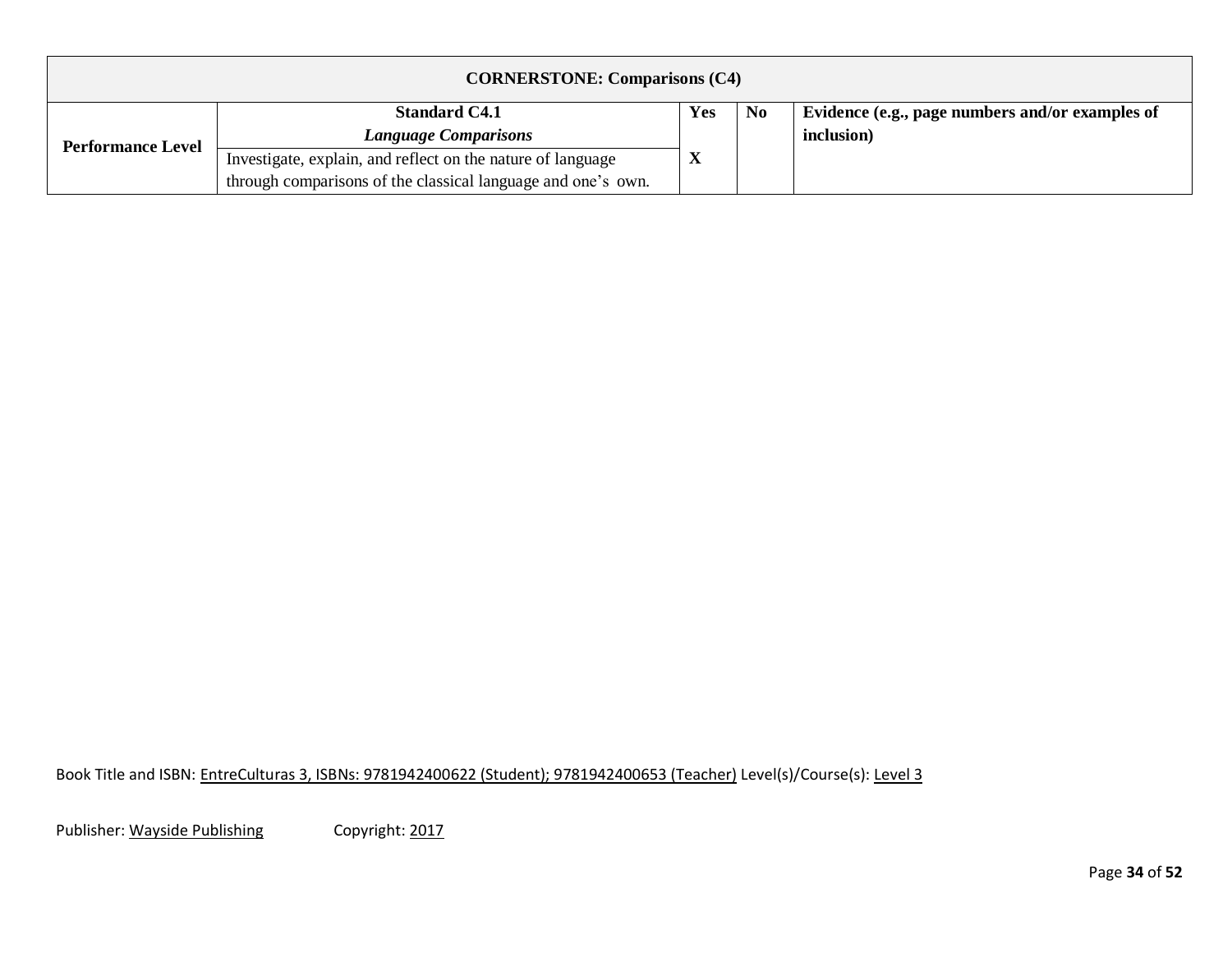| <b>Intermediate Range</b><br>$(\mathbf{IR})$<br><b>ML.C4.1.IR.a-e</b> | <b>Intermediate Range Learners</b><br>identify expressions that communicate respect and<br>a)<br>status in one's own and the target language.<br>determine words in one's own and target language<br>b)<br>that have no direct translation.<br>recognize on how different time frames are expressed in<br>C)<br>the target language and one's own.<br>predict language origins based on awareness of<br>d)<br>cognates and linguistic similarities.<br>investigate cognates that can have the same or different<br>e)<br>meanings among languages and speculate about the<br>evolution of language over time. | Enfoque intercultural p. 4; En camino A p. 29;<br>a)<br>Expresiones útiles p. 117; Actividad 6 p. 132;<br>Actividad 6 Paso 4 p. 134; Origen del uso de usted<br>p. 147; Recuerda p. 121; Actividad 2 Paso 3 p.<br>118; En camino B p. 212; Estrategias p. 221; En<br>camino A p. 245; Expresiones útiles p. 245-246;<br>¿Qué aprendiste? P. 297; Detalle gramatical p.<br>297; Enfoque cultural p 319; Reflexión<br>intercultural p. 11, 28, 35, 43, 45, 73, 77, 91, 98,<br>134, 150, 173, 203, 208, 211, 228, 231, 249, 281,<br>288, 300, 305, 313, 317, 320.<br>b) Recuerda p. 7; Además se dice p. 9; Enfoque<br>cultural p. 13, 31, 319, Expresiones útiles p. 117,<br>Estrategias p. 58, 115.<br>c) Actividad 6 p. 11-12; Actividad 8 p. 18-21;<br>Recuerda p. 12, 20; Observa p. 22-23, Acciones,<br>emociones y descripciones p. 22; Actividad 9 p. 24-25;<br>¿Qué aprendiste? p. 25, 261. ; Síntesis de gramática p. |
|-----------------------------------------------------------------------|---------------------------------------------------------------------------------------------------------------------------------------------------------------------------------------------------------------------------------------------------------------------------------------------------------------------------------------------------------------------------------------------------------------------------------------------------------------------------------------------------------------------------------------------------------------------------------------------------------------|------------------------------------------------------------------------------------------------------------------------------------------------------------------------------------------------------------------------------------------------------------------------------------------------------------------------------------------------------------------------------------------------------------------------------------------------------------------------------------------------------------------------------------------------------------------------------------------------------------------------------------------------------------------------------------------------------------------------------------------------------------------------------------------------------------------------------------------------------------------------------------------------------------------------------|
|                                                                       |                                                                                                                                                                                                                                                                                                                                                                                                                                                                                                                                                                                                               | 48-49, 103-104, 158-159, 213, ; Observa 3 p. 92-93;<br>Detalle gramatical p. 132, 257, 267; Observa 2 Paso 4<br>p. 199; Actividad 6 p. 248-249; Actividad 8 p. 256-<br>258; Actividad 9 p. 258-261; Vive entre culturas p.<br>270-271; Observa 2 p. 254-255; Observa 1 p. 67–69;                                                                                                                                                                                                                                                                                                                                                                                                                                                                                                                                                                                                                                             |
|                                                                       |                                                                                                                                                                                                                                                                                                                                                                                                                                                                                                                                                                                                               | Observa 122-123; Expresiones útiles p. 18, 51.                                                                                                                                                                                                                                                                                                                                                                                                                                                                                                                                                                                                                                                                                                                                                                                                                                                                               |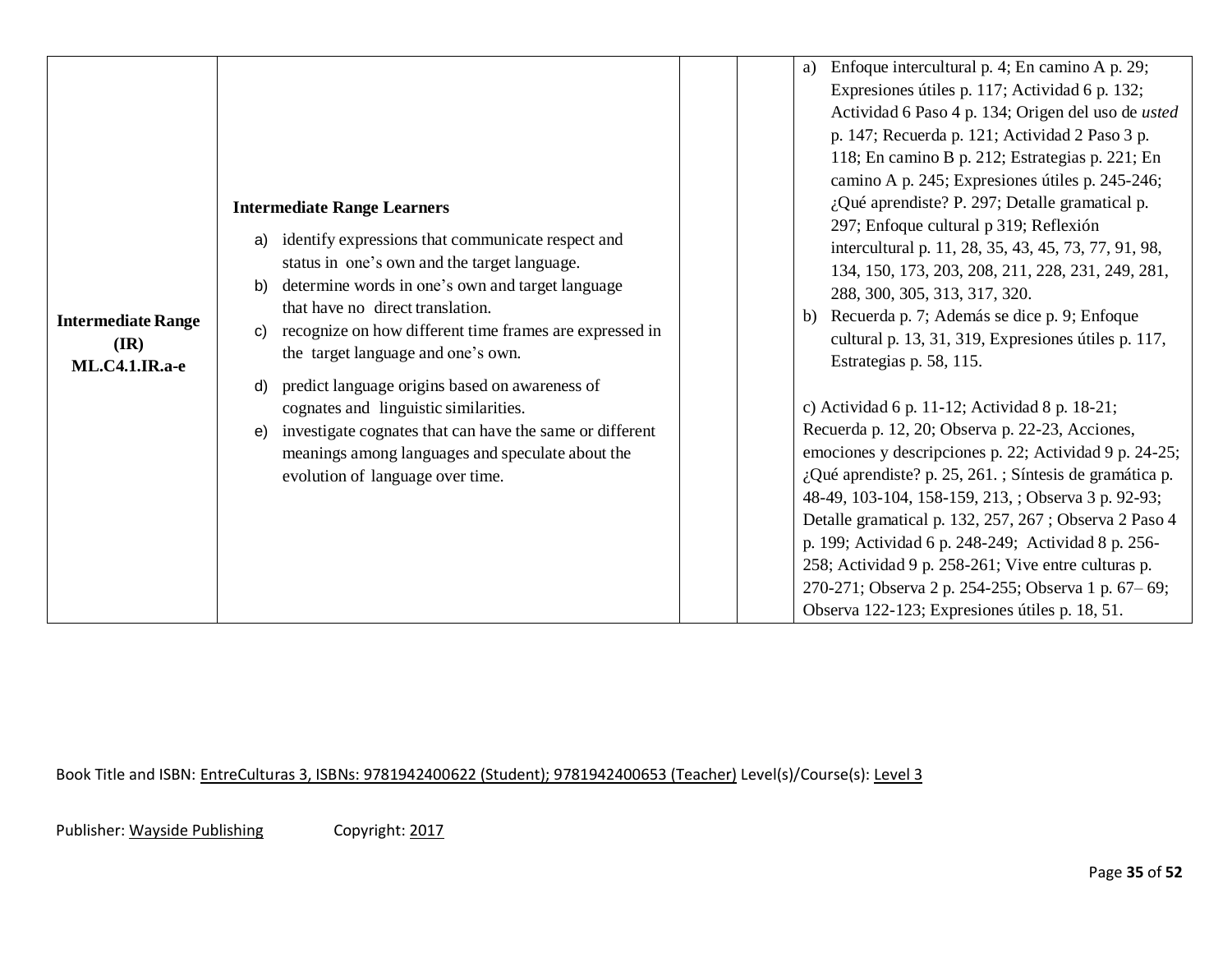|                                                                                                                                                                                                                                                 |  |                    |                | d) Estrategias p. 58, 115; Enfoque cultural p. 319.<br>e) Estrategias p. 58, 115; Enfoque cultural p. 319. |
|-------------------------------------------------------------------------------------------------------------------------------------------------------------------------------------------------------------------------------------------------|--|--------------------|----------------|------------------------------------------------------------------------------------------------------------|
| These materials meet with at least 80% of C4.1 standards required for Levels 2-5<br>Modern Alphabetic Language courses.                                                                                                                         |  | Yes<br>$\mathbf X$ | N <sub>o</sub> | <b>Notes (Optional)</b>                                                                                    |
| <b>Standard C4.2</b><br><b>Cultural Comparisons</b><br><b>Performance Level</b><br>Investigate, explain, and reflect on the concept of culture<br>through comparisons of the target culture and one's own.                                      |  | Yes<br>X           | N <sub>0</sub> | Evidence (e.g., page numbers and/or examples of<br>inclusion)                                              |
| Note: There are instances in the standards where examples are given. The following should be used as a reference for when for those examples:<br>e.g.: "for example"; examples that could be used, but examples are not limited to those listed |  |                    |                |                                                                                                            |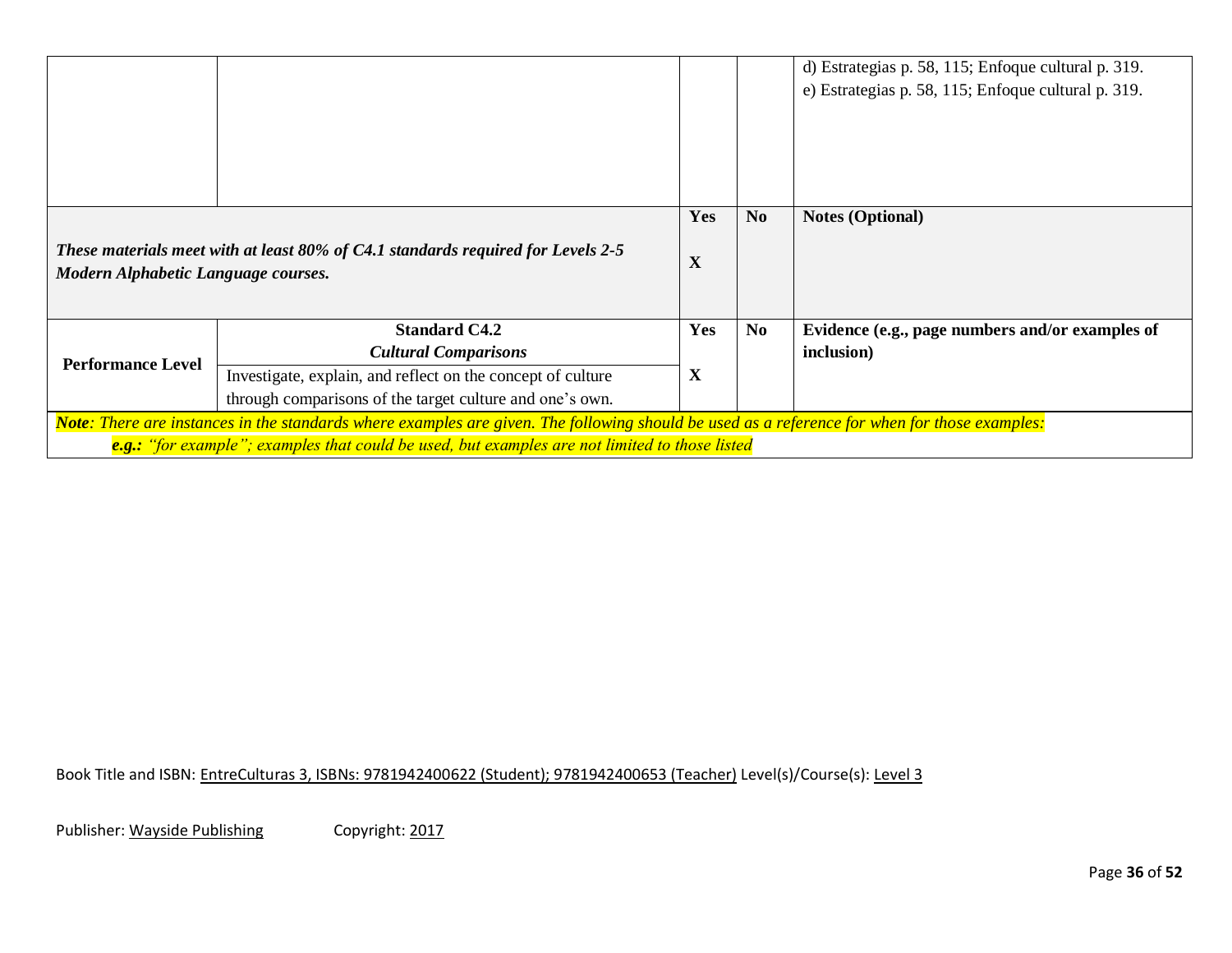| <b>Intermediate Range</b><br>$(\mathbf{IR})$<br><b>ML.C4.2.IR.a-f</b> | <b>Intermediate Range Learners</b><br>discuss products' origins and importance by<br>a)<br>comparing products in the one's own and the target<br>culture.<br>explore the origins and importance of cultural<br>b)<br>practices (e.g., holidays, celebrations, work habits)<br>by comparing practices in one's own and the target<br>culture.<br>compare and contrast the role and importance of family<br>C)<br>in one's own and the target culture.<br>juxtapose school schedules, course offerings, and<br>d)<br>attitudes toward school in one's own and the<br>target culture. | Enfoque cultural p. 10, 11, 13, 15, 16, 24, 31, 32,<br>a)<br>36, 61, 66, 79, 101, 116, 126, 128, 142, 144, 176,<br>178, 203, 211, 226, 242, 262, 278, 281, 288, 290,<br>301, 313, 319<br>Enfoque cultural p. 10, 11, 13, 15, 16, 24, 31, 32,<br>b)<br>36, 61, 66, 79, 101, 116, 126, 128, 142, 144, 176,<br>178, 203, 211, 226, 242, 262, 278, 281, 288, 290,<br>301, 313, 319<br>Actividad 1 p. 6; Actividad 2 p. 7; Actividad 3 p.<br>$\mathbf{c}$<br>7; Actividad 1 p. 60-62; ¿Qué aprendiste? p. 63;<br>Actividad 2 p. 116-120; Actividad 1 p. 278;<br>Enfoque cultural p. 56; Actividad 7 Paso 2 p. 136;<br>Actividad 8 p. 89-90; Actividad 1 p. 225;<br>Encuentro intercultural p. 4-5<br>Enfoque cultural p.16, Enfoque intercultural p.<br>d)<br>167; Vive entre culturas p. 270-271; Actividad 9 p.<br>258-261; ¿Qué aprendiste? p. 261; Actividad 10 p.<br>262-263; Actividad 5 Paso 3 p. 296; Actividad 2 p.<br>6-7; ¿Qué aprendiste? p. 309; En camino A Paso 3<br>p. 302 |
|-----------------------------------------------------------------------|------------------------------------------------------------------------------------------------------------------------------------------------------------------------------------------------------------------------------------------------------------------------------------------------------------------------------------------------------------------------------------------------------------------------------------------------------------------------------------------------------------------------------------------------------------------------------------|---------------------------------------------------------------------------------------------------------------------------------------------------------------------------------------------------------------------------------------------------------------------------------------------------------------------------------------------------------------------------------------------------------------------------------------------------------------------------------------------------------------------------------------------------------------------------------------------------------------------------------------------------------------------------------------------------------------------------------------------------------------------------------------------------------------------------------------------------------------------------------------------------------------------------------------------------------------------------------------|
|-----------------------------------------------------------------------|------------------------------------------------------------------------------------------------------------------------------------------------------------------------------------------------------------------------------------------------------------------------------------------------------------------------------------------------------------------------------------------------------------------------------------------------------------------------------------------------------------------------------------------------------------------------------------|---------------------------------------------------------------------------------------------------------------------------------------------------------------------------------------------------------------------------------------------------------------------------------------------------------------------------------------------------------------------------------------------------------------------------------------------------------------------------------------------------------------------------------------------------------------------------------------------------------------------------------------------------------------------------------------------------------------------------------------------------------------------------------------------------------------------------------------------------------------------------------------------------------------------------------------------------------------------------------------|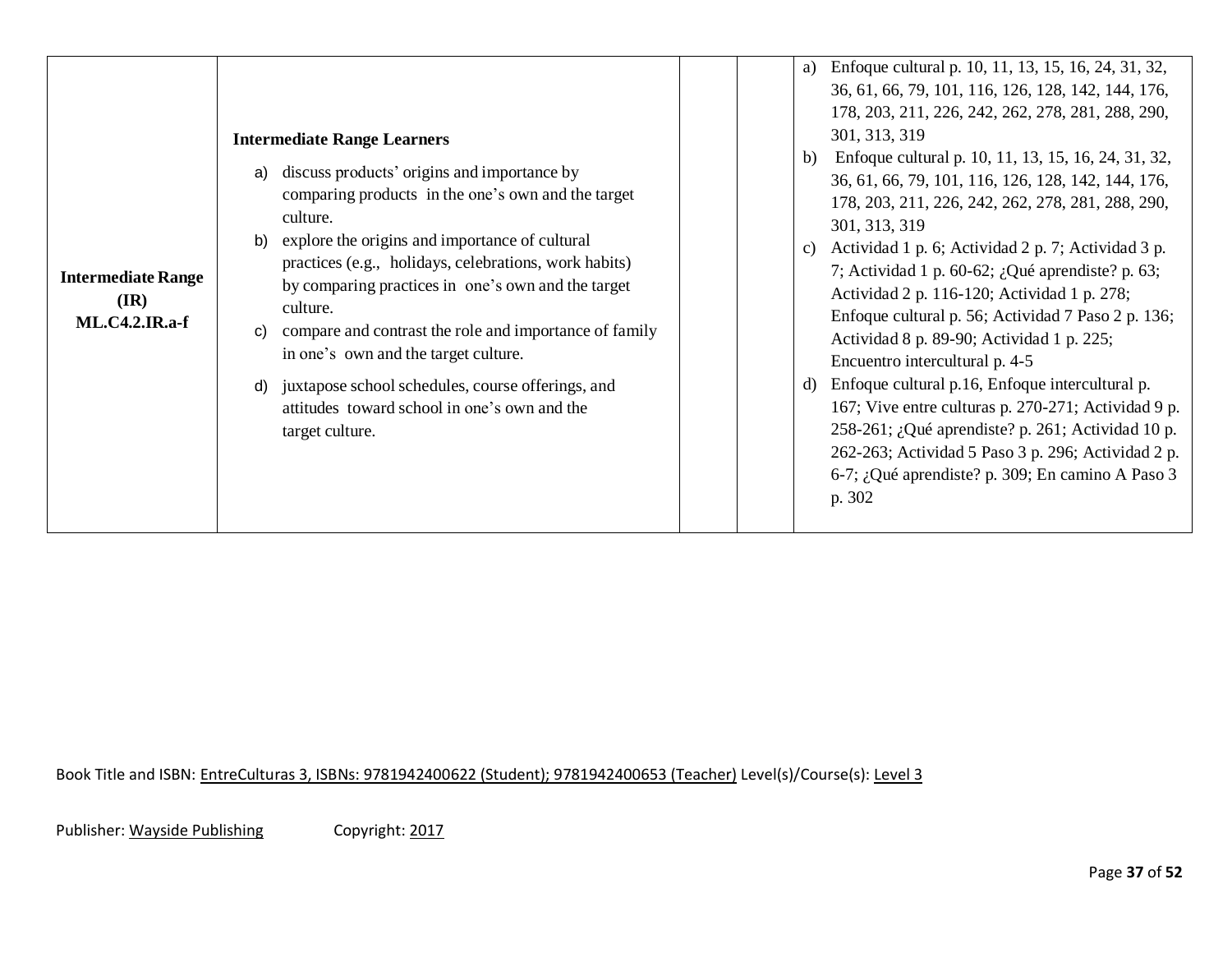|                                      | compare and contrast career choices and preparation<br>e)<br>in one's own and the target culture.<br>explore entertainment and leisure options in one's<br>f)<br>own and the target culture. |                    |                | Enfoque cultural p. 226, 241, Reflexión<br>e)<br>intercultural p. 288; Presentational Assessment p.<br>163; Actividad 7 Paso 3 p. 138; Actividad 5 Paso 2<br>p. 188; Actividad 1 Paso 2 p. 170; Actividad 11<br>Paso 3 p. 155; Actividad 2 p. 228-231; Actividad<br>15 Paso 2 p. 45; Vive entre culturas p. 270-271<br>Actividad 9 p. 258-261; ¿Qué aprendiste? p. 261.<br>Enfoque cultural p. 10, 11, 31, 66, 111, 116, 142,<br>f)<br>241, 249, 310, 313, Actividad 11 p. 31-35; En<br>camino A p. 29; Presentational assessment p. 163;<br>Actividad 12 p. 36-38; Actividad 14 p. 42-43; Vive<br>entre culturas p. 52-53; Enfoque intercultural p.<br>275. |  |  |
|--------------------------------------|----------------------------------------------------------------------------------------------------------------------------------------------------------------------------------------------|--------------------|----------------|--------------------------------------------------------------------------------------------------------------------------------------------------------------------------------------------------------------------------------------------------------------------------------------------------------------------------------------------------------------------------------------------------------------------------------------------------------------------------------------------------------------------------------------------------------------------------------------------------------------------------------------------------------------|--|--|
| Modern Alphabetic Language courses.  | These materials meet with at least 80% of C4.2 standards required for Levels 2-5                                                                                                             | Yes<br>$\mathbf X$ | N <sub>0</sub> | <b>Notes (Optional)</b>                                                                                                                                                                                                                                                                                                                                                                                                                                                                                                                                                                                                                                      |  |  |
| <b>CORNERSTONE: Communities (C5)</b> |                                                                                                                                                                                              |                    |                |                                                                                                                                                                                                                                                                                                                                                                                                                                                                                                                                                                                                                                                              |  |  |
| <b>Performance Level</b>             | <b>Standard C5.1</b><br><b>School and Global Communities</b><br>Use language to interact both within and beyond the classroom.                                                               | Yes<br>$\mathbf X$ | N <sub>0</sub> | Evidence (e.g., page numbers and/or examples of<br>inclusion)                                                                                                                                                                                                                                                                                                                                                                                                                                                                                                                                                                                                |  |  |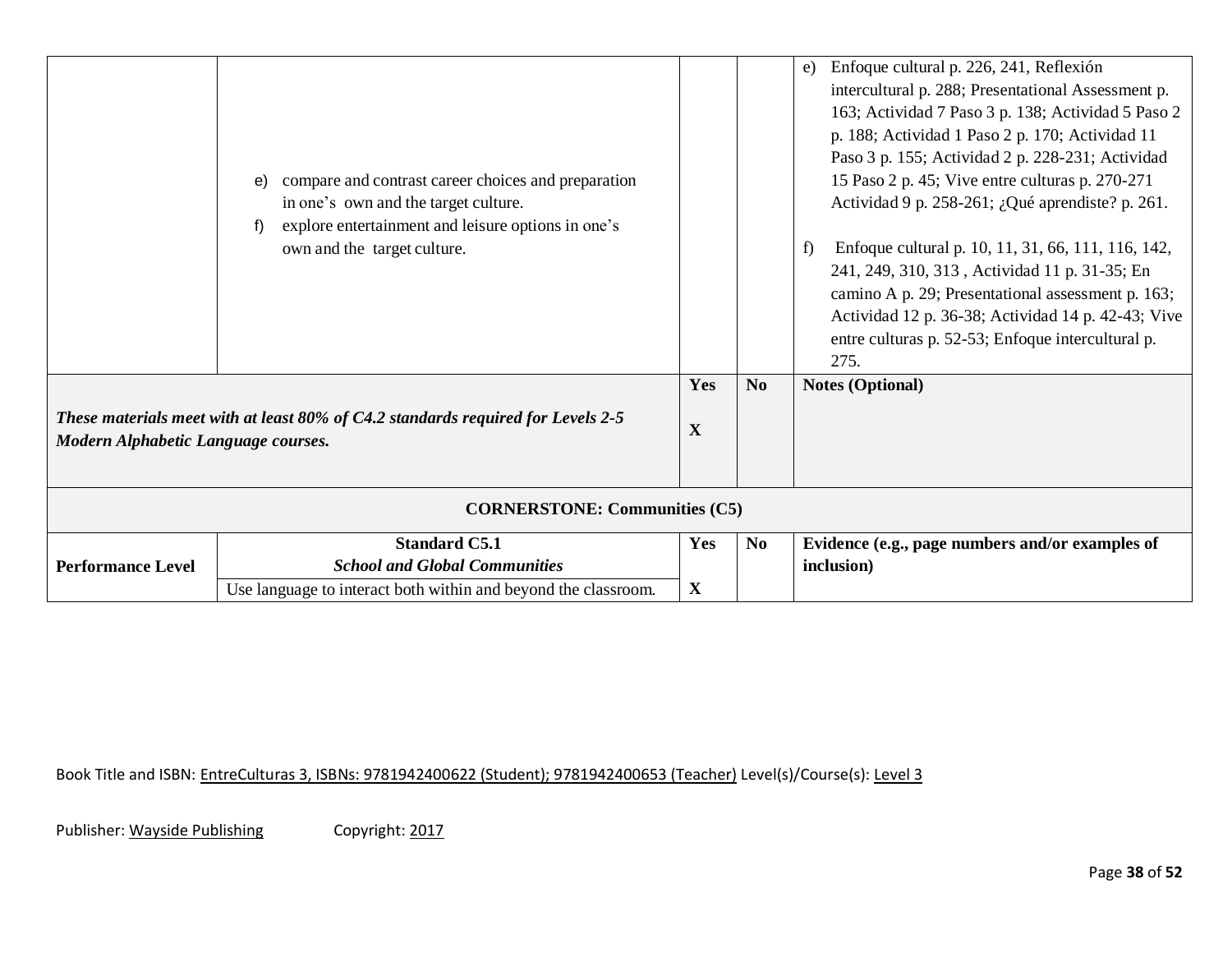| <b>Intermediate Range</b><br>$(\mathbf{IR})$<br><b>ML.C5.1.IR.a-c</b>                                                   | <b>Intermediate Range Learners</b><br>interact with members of the local community or with<br>a)<br>contacts made electronically to hear how they use the<br>language (e.g., law enforcement, interpreters, heritage<br>speakers).<br>research the use of the target language in various<br>b)<br>fields of work in today's world.<br>explore real-world opportunities to connect with the<br>$\mathsf{C}$<br>target language community. |                    |                | a) Vive entre culturas p. 216-217; Reflexión<br>intercultural p. 203; Enfoque cultural p. 203;<br>Actividad 5 Paso 4 p. 297; ¿Qué aprendiste? p.<br>264; Vive entre culturas p. 162-163; En camino B<br>p. 212-213; Enfoque cultural p. 16; En camino B p.<br>321.<br>b) Enfoque cultural p. 16, 226, 241; Reflexión<br>intercultural p. 228; Actividad 7 p. 250-252.<br>Actividad 4 p. 238-240; ¿Qué aprendiste? p.240;<br>$\mathbf{c}$<br>En camino A p. 245-246; Actividad 7 p. 250-252;<br>Actividad 8 p. 256-257; Actividad 9 p. 258-261. |
|-------------------------------------------------------------------------------------------------------------------------|------------------------------------------------------------------------------------------------------------------------------------------------------------------------------------------------------------------------------------------------------------------------------------------------------------------------------------------------------------------------------------------------------------------------------------------|--------------------|----------------|------------------------------------------------------------------------------------------------------------------------------------------------------------------------------------------------------------------------------------------------------------------------------------------------------------------------------------------------------------------------------------------------------------------------------------------------------------------------------------------------------------------------------------------------|
| These materials meet with at least 80% of C5.1 standards required for Levels 2-5<br>Modern Alphabetic Language courses. |                                                                                                                                                                                                                                                                                                                                                                                                                                          | Yes<br>$\mathbf X$ | No             | <b>Notes (Optional)</b>                                                                                                                                                                                                                                                                                                                                                                                                                                                                                                                        |
|                                                                                                                         | <b>Standard C5.2</b>                                                                                                                                                                                                                                                                                                                                                                                                                     | Yes                | N <sub>0</sub> | Evidence (e.g., page numbers and/or examples of                                                                                                                                                                                                                                                                                                                                                                                                                                                                                                |
| <b>Performance Level</b>                                                                                                | <b>Lifelong Learning</b>                                                                                                                                                                                                                                                                                                                                                                                                                 | $\mathbf X$        |                | inclusion)                                                                                                                                                                                                                                                                                                                                                                                                                                                                                                                                     |
|                                                                                                                         | Use the target language for enrichment and advancement.                                                                                                                                                                                                                                                                                                                                                                                  |                    |                |                                                                                                                                                                                                                                                                                                                                                                                                                                                                                                                                                |
| <b>Intermediate Range</b><br>$(\mathbf{IR})$<br><b>ML.C5.2.IR.a-b</b>                                                   | <b>Intermediate Range Learners</b><br>consult various sources in the target language to obtain<br>a)<br>information on topics of personal interest.<br>reflect and collect evidence on language acquisition<br>b)<br>goals to plan one's next steps in the language learning<br>process.                                                                                                                                                 |                    |                | a) Interpretive assessment pp. 52,107, 162, 216, 270,<br>326; En camino A pp. 29, 86, 145, 193, 245, 302; En<br>camino B pp. 47, 102, 156, 212, 265, 321.<br>b) Can do statements pp. 328-333; Mi progreso<br>intercultural pp. 328-333; Mi progreso comunicativo<br>pp. 328-333; Analytic growth rubrics pp. 334-339;<br>Holistic Rubric pp. 340-347; Learner self-reflection p.                                                                                                                                                              |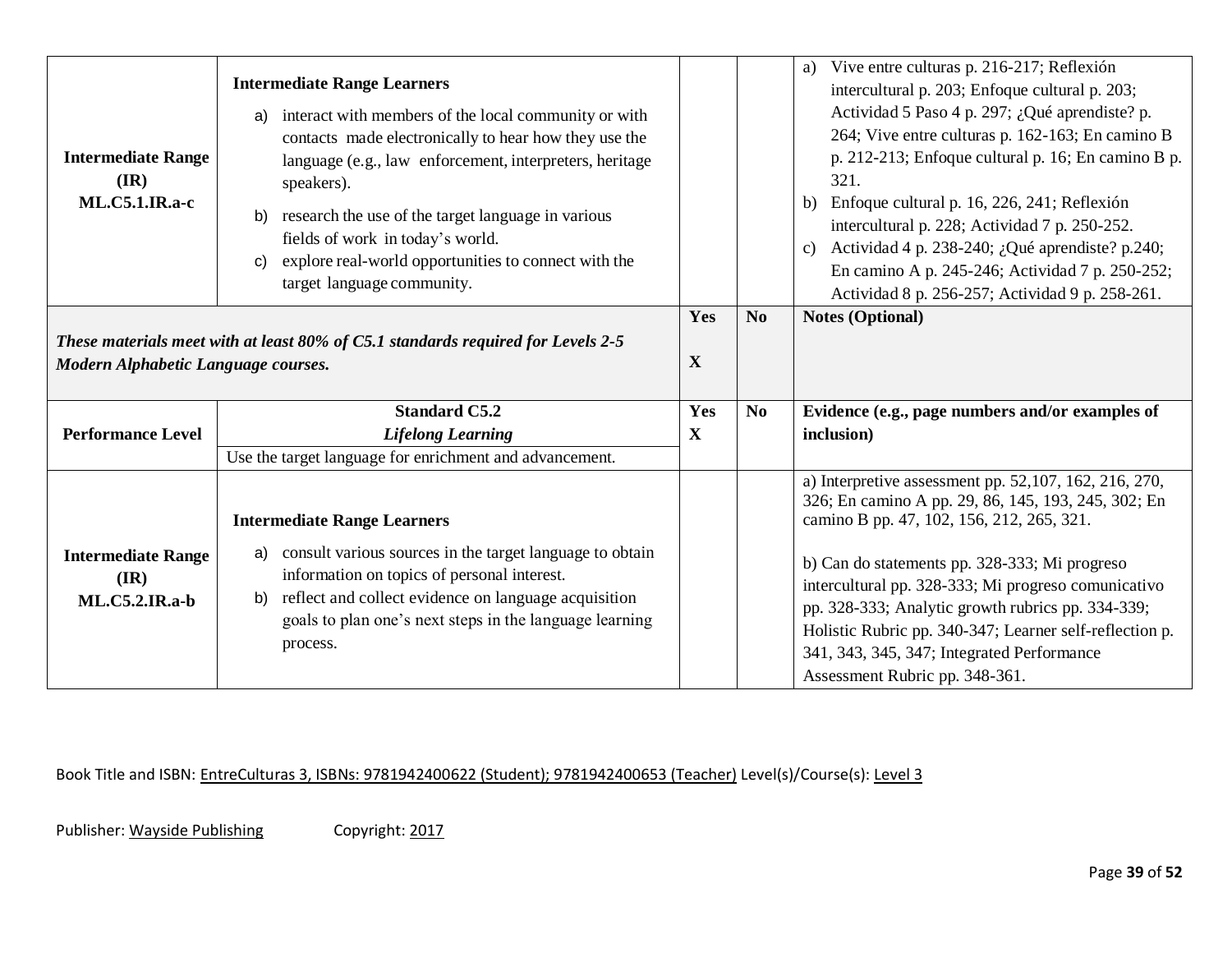|                                                                                                                        | Yes                    | <b>No</b> | <b>Notes (Optional)</b> |
|------------------------------------------------------------------------------------------------------------------------|------------------------|-----------|-------------------------|
| These materials meet with at least 80% of C5.1standards required for Levels 2-5<br>Modern Alphabetic Language courses. | $\boldsymbol{\Lambda}$ |           |                         |
|                                                                                                                        |                        |           |                         |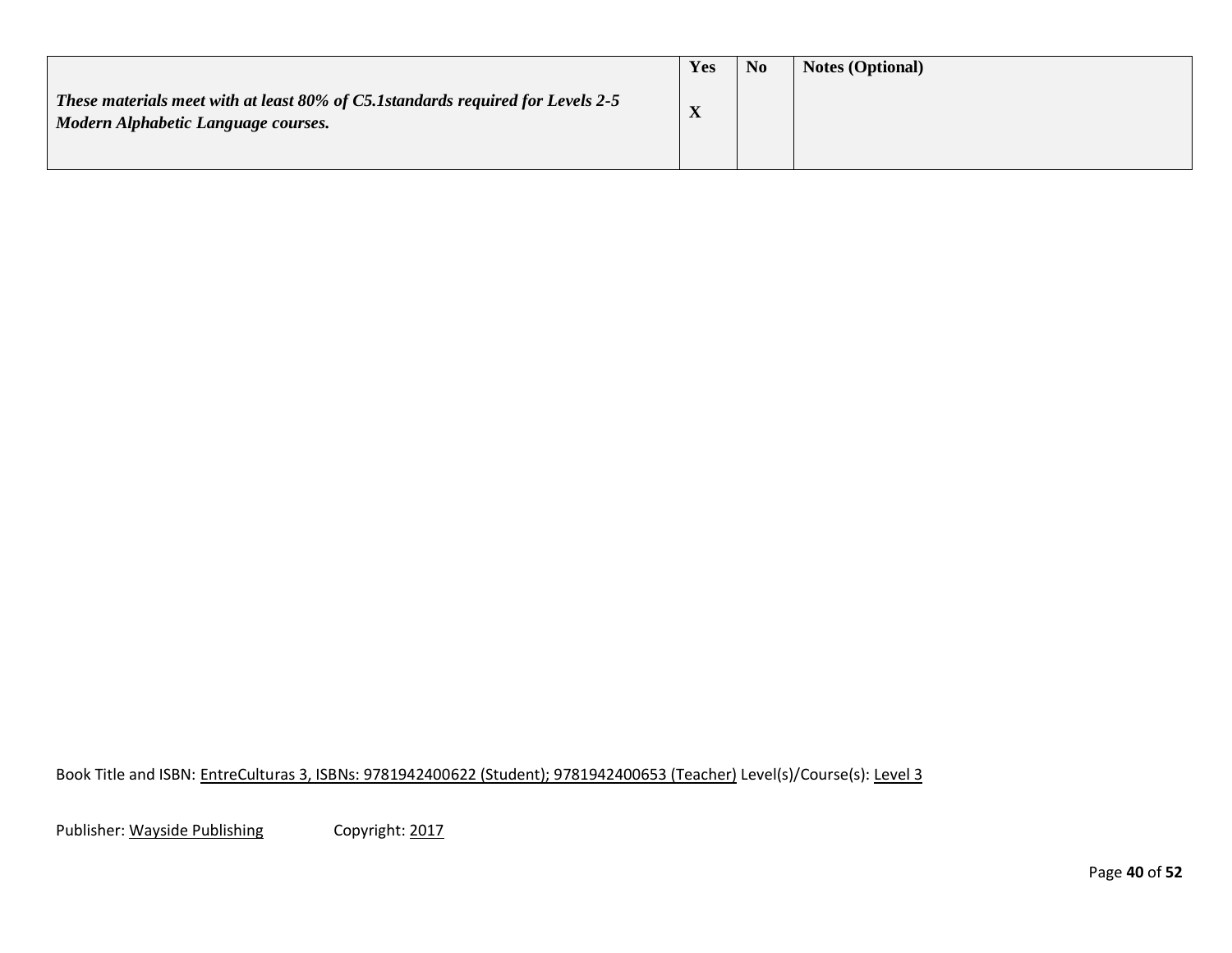# **SECTION I. Alignment to Tennessee World Language Standards**

|                                                                                                                                                                 | Yes              | $\mathbf{N} \mathbf{0}^*$ | * Evidence of extraneous or inaccurate materials                                                                                                                          |
|-----------------------------------------------------------------------------------------------------------------------------------------------------------------|------------------|---------------------------|---------------------------------------------------------------------------------------------------------------------------------------------------------------------------|
| Materials focus on the performance targets (i.e., do not include<br>information outside of the scope of the target level or<br>disconnected facts and details). | $\mathbf X$      |                           | Not applicable.                                                                                                                                                           |
| Materials are culturally sensitive, grade level appropriate, and<br>accurately reflect the diversity and history of the target culture<br>represented.          | $\mathbf X$      |                           | Not applicable.                                                                                                                                                           |
| each cornerstone.                                                                                                                                               |                  |                           | <b>Part C. Rigor:</b> Supports the intertwined five-dimensional nature of the Tennessee State Standards through the integration of conceptual understandings within       |
|                                                                                                                                                                 | Yes              | N <sub>0</sub>            | Evidence (include evidence of five-dimensional integration                                                                                                                |
|                                                                                                                                                                 |                  |                           | within each of cornerstones below)                                                                                                                                        |
| Communication                                                                                                                                                   |                  |                           |                                                                                                                                                                           |
| There are a variety of meaningful activities that provide                                                                                                       |                  |                           | For example:                                                                                                                                                              |
| opportunities for individual, paired, cooperative learning, and                                                                                                 | $\boldsymbol{X}$ |                           | Actividad 11, Pasos 1, 2, 3, 4, 5, p. 31-35; Reflexión                                                                                                                    |
| information gap activities.                                                                                                                                     |                  |                           | intercultural p. 35; En camino B Pasos 1, 2, 3, 4 p. 212.                                                                                                                 |
| There is sufficient oral and written practice of the grammar                                                                                                    | $\boldsymbol{X}$ |                           | ¿Te acuerdas?; Actividades (scaffolded); Mi progreso<br>comunicativo; Así se dice; Además se dice; Expresiones<br>útiles; Observa; Recuerda; Detalle Gramatical; Síntesis |
| concepts that lead from high-structured to meaningful to<br>communicative use of the language.                                                                  |                  |                           | gramatical; Prepárate; En Camino; Vive entre culturas;<br>Estrategias; Explorer.                                                                                          |

Book Title and ISBN: EntreCulturas 3, ISBNs: 9781942400622 (Student); 9781942400653 (Teacher) Level(s)/Course(s): Level 3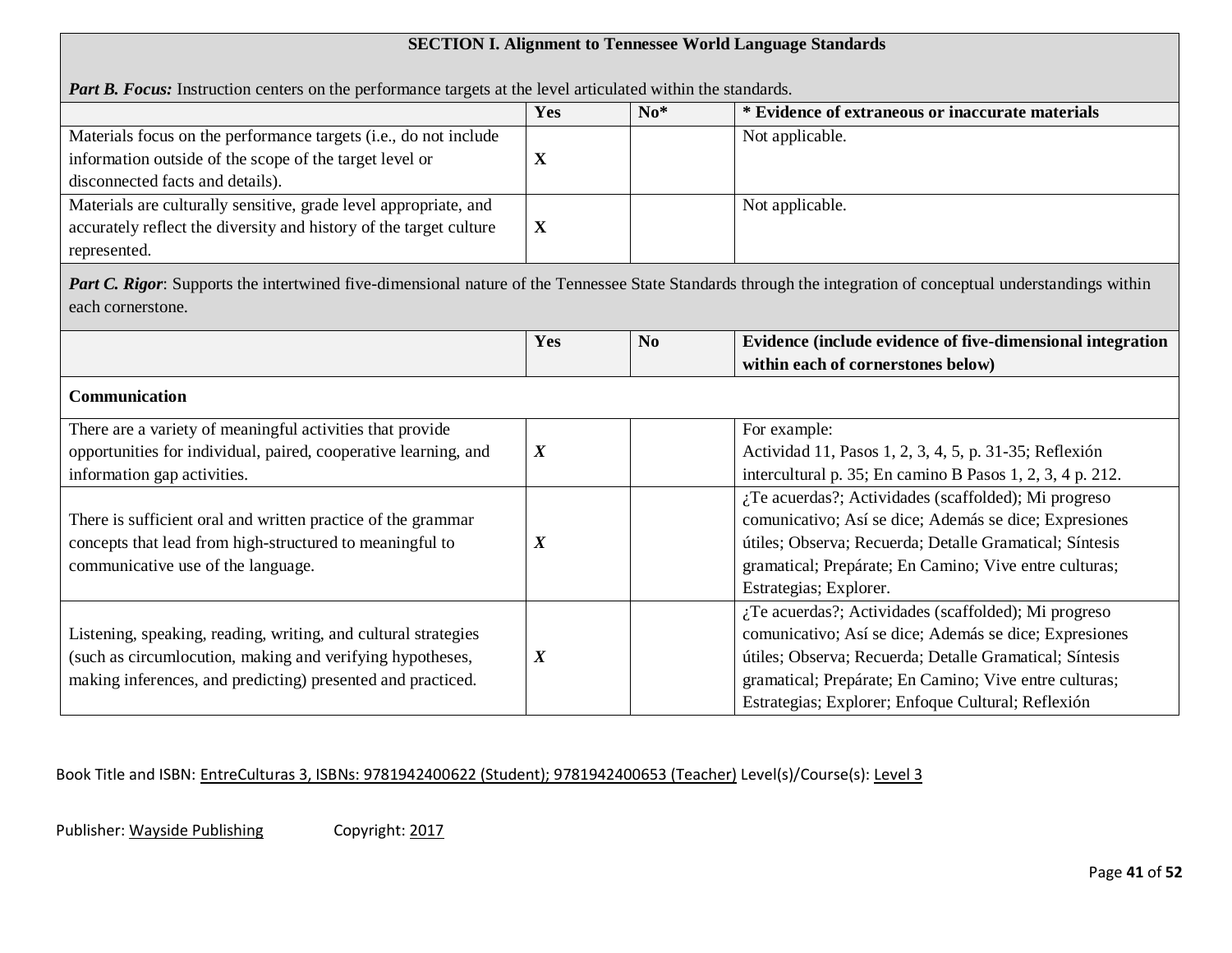|                                                                                                                                   |                  | intercultural; Mi progreso intercultural.                                                                                                                                                                                                                                                                                                                                                                                                                                                                                                                                                                                                                                                      |  |
|-----------------------------------------------------------------------------------------------------------------------------------|------------------|------------------------------------------------------------------------------------------------------------------------------------------------------------------------------------------------------------------------------------------------------------------------------------------------------------------------------------------------------------------------------------------------------------------------------------------------------------------------------------------------------------------------------------------------------------------------------------------------------------------------------------------------------------------------------------------------|--|
| <b>Culture</b>                                                                                                                    |                  |                                                                                                                                                                                                                                                                                                                                                                                                                                                                                                                                                                                                                                                                                                |  |
| There is a wide range and diverse representation of countries and<br>cultures presented.                                          |                  | Unidad 1: España; Unidad 2: Chile; Unidad 3: Colombia;                                                                                                                                                                                                                                                                                                                                                                                                                                                                                                                                                                                                                                         |  |
|                                                                                                                                   | $\boldsymbol{X}$ | Unidad 4: Medellín, Colombia/País Vasco, España; Unidad 5:<br>República Dominicana; Unidad 6: Uruguay<br>Unidad 1: Spain - family and social life of adolescents,<br>service; Unidad 2: Chile – media, internet, social networks,<br>technology, digital citizens; Unidad 3: Colombia - health and<br>nutrition, exercise, global and community health; Unidad 4:                                                                                                                                                                                                                                                                                                                              |  |
|                                                                                                                                   |                  | importance of being a global citizen, diversity, community<br>Colombia, España – eco-friendly housing, creating<br>sustainable housing and communities; Unidad 5: La<br>República Dominicana – work force, employment,<br>jobs/professionals of the future; Unidad 6: Uruguay -<br>solidarity, human rights, immigration, marginalized<br>communities<br>Mi progreso comunicativo; Mi progreso intercultural; En<br>camino A; En camino B; Mi portafolio; Vive entre culturas:<br>Interpretive Assessment; Interpersonal Assessment;<br>Presentational Assessment.<br>Enfoque cultural: Conexiones; Reflexión intercultural; Mi<br>progreso comunicativo; Mi progreso intercultural; En camino |  |
| <b>Connections</b>                                                                                                                |                  |                                                                                                                                                                                                                                                                                                                                                                                                                                                                                                                                                                                                                                                                                                |  |
| Provides opportunities to make connections between the target<br>language and other subject areas                                 | $\boldsymbol{X}$ |                                                                                                                                                                                                                                                                                                                                                                                                                                                                                                                                                                                                                                                                                                |  |
| Students must do more than rote memorization and recall to<br>demonstrate success.                                                | $\boldsymbol{X}$ |                                                                                                                                                                                                                                                                                                                                                                                                                                                                                                                                                                                                                                                                                                |  |
| <b>Comparisons:</b>                                                                                                               |                  |                                                                                                                                                                                                                                                                                                                                                                                                                                                                                                                                                                                                                                                                                                |  |
| Students frequently make comparisons with the target culture to<br>discover similar and different cultural concepts and patterns. | $\boldsymbol{X}$ | A; En camino B; Mi portafolio; Vive entre culturas.                                                                                                                                                                                                                                                                                                                                                                                                                                                                                                                                                                                                                                            |  |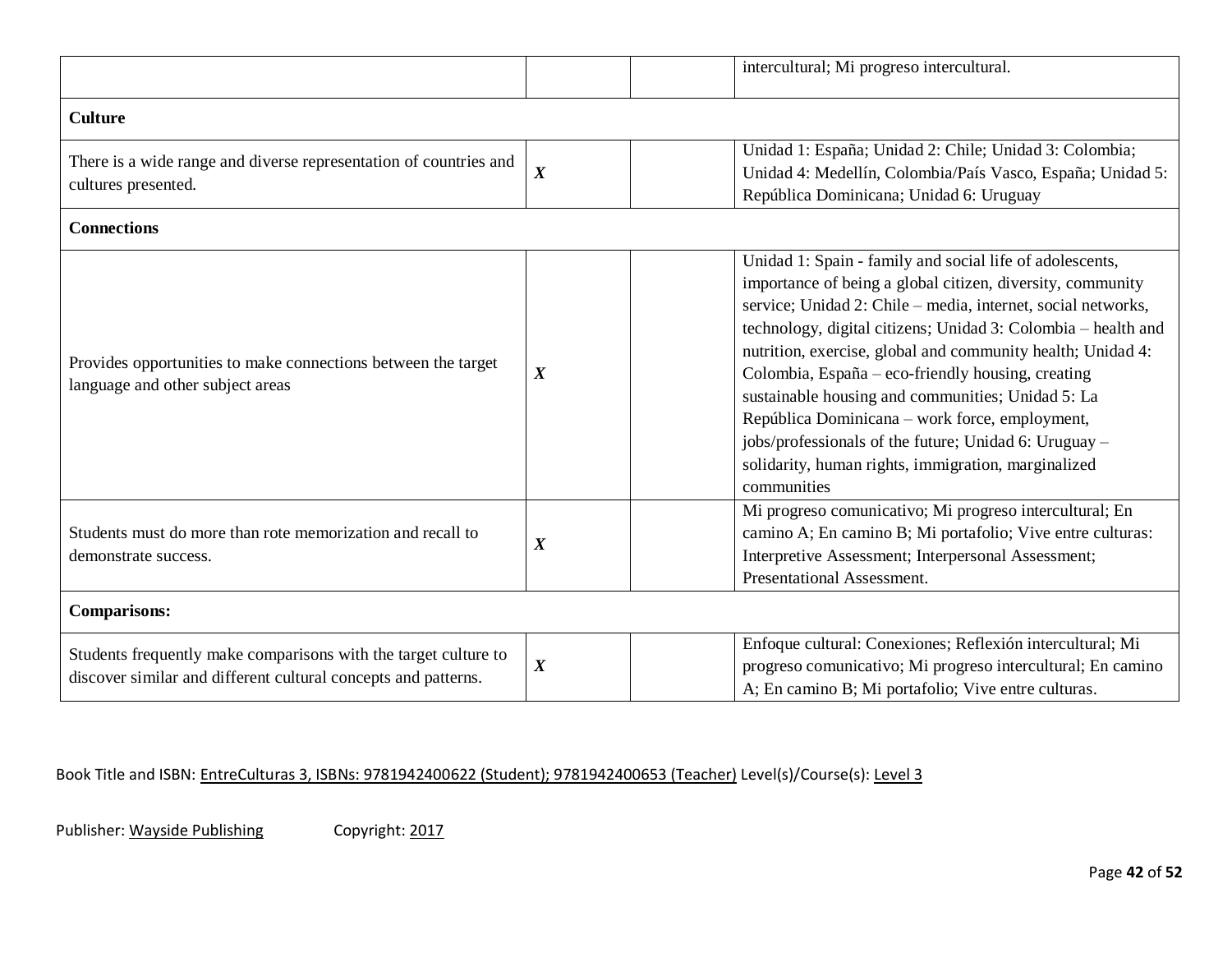| <b>Communities:</b>                                                |  |                                                               |  |  |
|--------------------------------------------------------------------|--|---------------------------------------------------------------|--|--|
| Provides students ideas on how to use target language in real-life |  | En Camino A p. 193, 302; En Camino B p. 47, 102, 156, 212,    |  |  |
| situations to help in the community.                               |  | 321; Vive entre culturas p. 52-53, 106-107, 216-217, 326-327. |  |  |
| $-$                                                                |  |                                                               |  |  |

**Additional comments on five-dimensional nature of the materials:**

**About EntreCulturas (From the Student Edition back cover):** "In today's world, we all live *entre culturas*; that is, we live around and among people and influences from a variety of cultures. As we live, learn, work, and play in our communities and abroad, we interact in person and online with people whose experiences and perspectives may be different from our own.

Those who are willing to learn how to demonstrate empathy, tolerance, sensitivity, flexibility, and respect when communicating with people from other cultures can truly become global citizens, valued at home and across the world.

Wayside Publishing's teacher-authors designed the learning materials in the *EntreCulturas* program to help students communicate in Spanish, and to develop the attitudes and habits of mind to interact appropriately with Spanish speakers, respecting differences and recognizing the many things we all share as human beings."

This pedagogical approach is explained in full detail in the front matter of the Teacher Edition and is fully illustrated in the *Vive en culturas* and Video bloggers in each *unidad* of both the Student and Teacher Editions.

Book Title and ISBN: EntreCulturas 3, ISBNs: 9781942400622 (Student); 9781942400653 (Teacher) Level(s)/Course(s): Level 3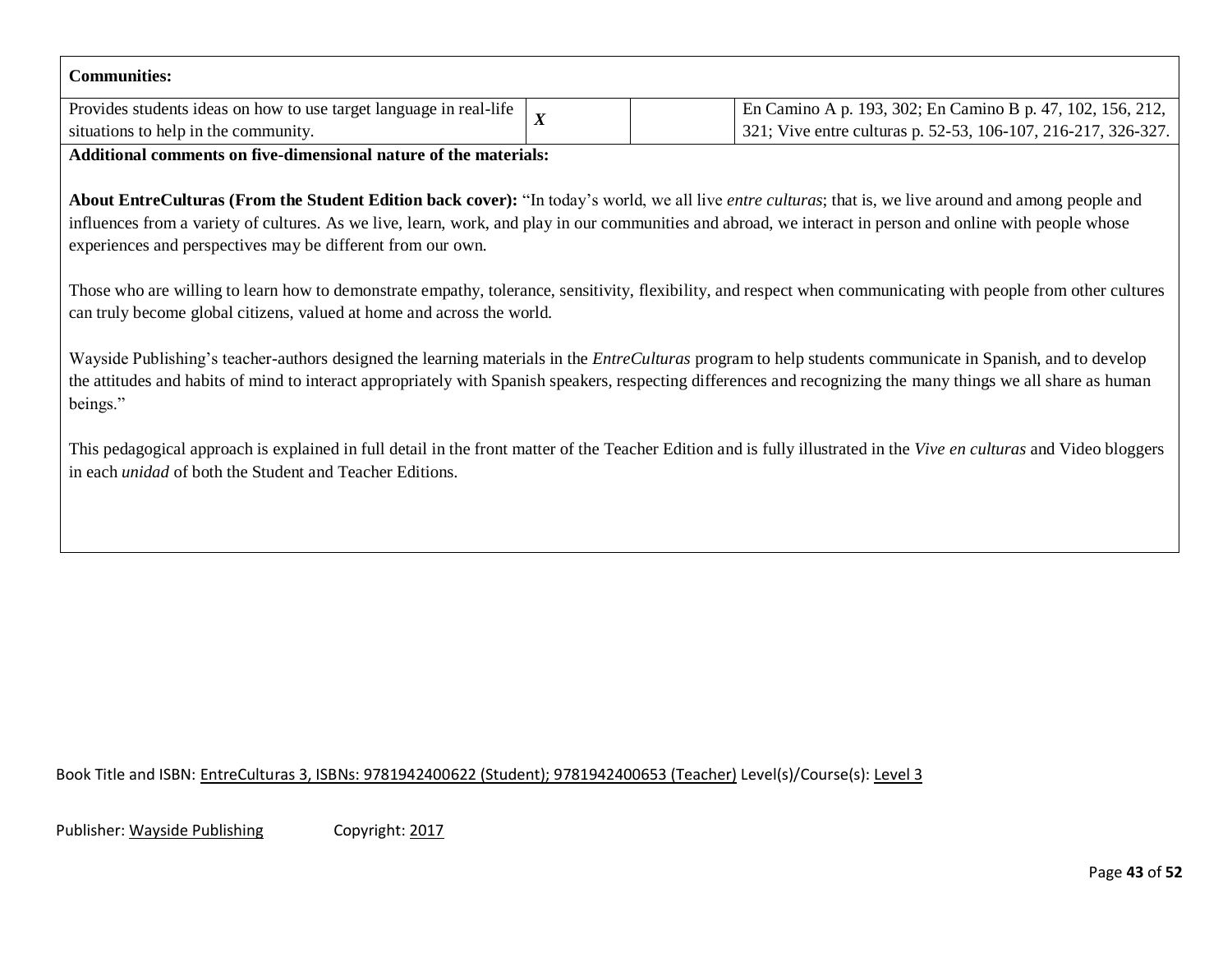Part D. Coherence: Provides learning experiences that support a progression of student competencies and skills through active engagement in each mode of Communication within each cornerstone

|                                                                    |                  |          | Evidence (include evidence of knowledge and skill                                                                                                                                                                                                                                   |  |  |
|--------------------------------------------------------------------|------------------|----------|-------------------------------------------------------------------------------------------------------------------------------------------------------------------------------------------------------------------------------------------------------------------------------------|--|--|
|                                                                    | Yes              | $\bf No$ | progression within units, grade level, and between grade                                                                                                                                                                                                                            |  |  |
|                                                                    |                  |          | levels)                                                                                                                                                                                                                                                                             |  |  |
| <b>Communication:</b>                                              |                  |          |                                                                                                                                                                                                                                                                                     |  |  |
| Activities move from controlled to transitional to communicative.  |                  |          | Unit Goals, Essential Questions, Encuentro intercultural, ¿Te                                                                                                                                                                                                                       |  |  |
| There is a balance between listening, speaking, reading, and       | $\boldsymbol{X}$ |          | acuerdas?, Comunica y Explora A, Comunica y Explora B,                                                                                                                                                                                                                              |  |  |
| writing. There opportunities for different student groupings.      |                  |          | Síntesis de gramática y vocabulario, Vive entre culturas.                                                                                                                                                                                                                           |  |  |
| The grammar presented clearly and is formatted so students find    | $\boldsymbol{X}$ |          | Observa; Enfoque en la forma; Recuerda; Detalle gramatical;                                                                                                                                                                                                                         |  |  |
| it easy to understand.                                             |                  |          | Síntesis de gramática.                                                                                                                                                                                                                                                              |  |  |
| <b>Culture</b>                                                     |                  |          |                                                                                                                                                                                                                                                                                     |  |  |
| There are a wide variety of authentic, up-to-date visual images of |                  |          | Encuentro intercultural, Enfoque cultural, Reflexión                                                                                                                                                                                                                                |  |  |
| the target culture.                                                | $\boldsymbol{X}$ |          | intercultural, Mi progreso intercultural, various authentic<br>Encuentro intercultural, Enfoque cultural, Reflexión<br>intercultural, Mi progreso intercultural, various authentic<br>resources throughout the text.<br>En Camino p. 29, 47, 86, 102, 145, 156, 193, 212, 245, 265, |  |  |
|                                                                    |                  |          | resources throughout the text.                                                                                                                                                                                                                                                      |  |  |
|                                                                    |                  |          | 302, 321. Vive entre culturas p. 52-53, 106-107, 162-163, 216-<br>217, 270-271, 326-327.                                                                                                                                                                                            |  |  |
| The cultural content is accurate and current.                      | $\boldsymbol{X}$ |          |                                                                                                                                                                                                                                                                                     |  |  |
|                                                                    |                  |          |                                                                                                                                                                                                                                                                                     |  |  |
| <b>Connections</b>                                                 |                  |          |                                                                                                                                                                                                                                                                                     |  |  |
| The students must utilize the higher order thinking skills of      |                  |          |                                                                                                                                                                                                                                                                                     |  |  |
| analysis, synthesis, and evaluation in every chapter and with      | $\boldsymbol{X}$ |          |                                                                                                                                                                                                                                                                                     |  |  |
| reasonable expectations.                                           |                  |          |                                                                                                                                                                                                                                                                                     |  |  |
| <b>Comparisons</b>                                                 |                  |          |                                                                                                                                                                                                                                                                                     |  |  |

Book Title and ISBN: EntreCulturas 3, ISBNs: 9781942400622 (Student); 9781942400653 (Teacher) Level(s)/Course(s): Level 3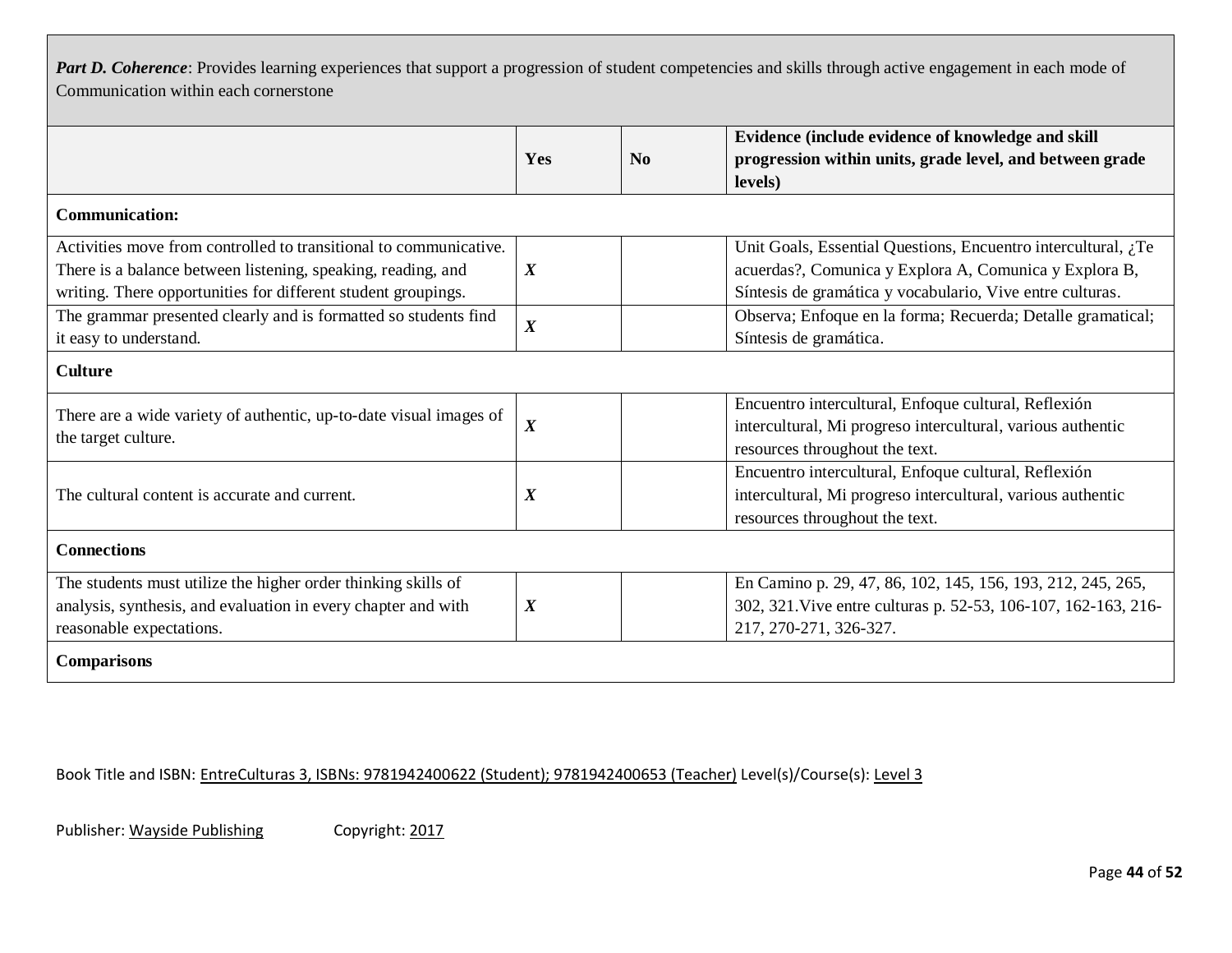| Students are encouraged to look at their own native language and<br>compare it linguistically to the target language.                                                      | $\boldsymbol{X}$ | Enfoque intercultural p. 4, 56, 110, 166, 220, 274.                                                                                                                                                                                                                                 |
|----------------------------------------------------------------------------------------------------------------------------------------------------------------------------|------------------|-------------------------------------------------------------------------------------------------------------------------------------------------------------------------------------------------------------------------------------------------------------------------------------|
| Communities                                                                                                                                                                |                  |                                                                                                                                                                                                                                                                                     |
| Provide opportunities for students to self-assess their language<br>learning levels to determine next the next steps towards improved $\mathbf X$<br>language performance. |                  | Can do statements pp. 328-333; Mi progreso intercultural pp.<br>328-333; Mi progreso comunicativo pp. 328-333; Analytic<br>growth rubrics pp. 334-339; Holistic Rubric pp. 340-347;<br>Learner self-reflection p. 340-347; Integrated Performance<br>Assessment Rubric pp. 348-361. |

**Additional comments on progression(s) within materials:** 

*EntreCulturas* **Mission:** "aims to prepare learns to communicate, explore, and connect across cultures in order to foster attitudes of mutual understanding and respect." (Teacher Edition, XII)

*EntreCulturas* Vision: "Our vision is a world where language learning takes place through the lens of interculturality, so students can discover appropriate ways to interact with others whose perspectives may be different from their own." (Teacher Edition, XII)

"*EntreCulturas* operates on the cutting-edge principle that in order to develop language skills and foster intercultural understanding, learners need multiple opportunities to reflect on their own culture and gain cultural knowledge of Spanish-speaking communities early in the language learning process. Intercultural reflection prompts and can-do self-assessments featured in each unit support teachers with the integration of cultural awareness, appreciation, and understanding within each theme." (Teacher Edition, XIV)

Book Title and ISBN: EntreCulturas 3, ISBNs: 9781942400622 (Student); 9781942400653 (Teacher) Level(s)/Course(s): Level 3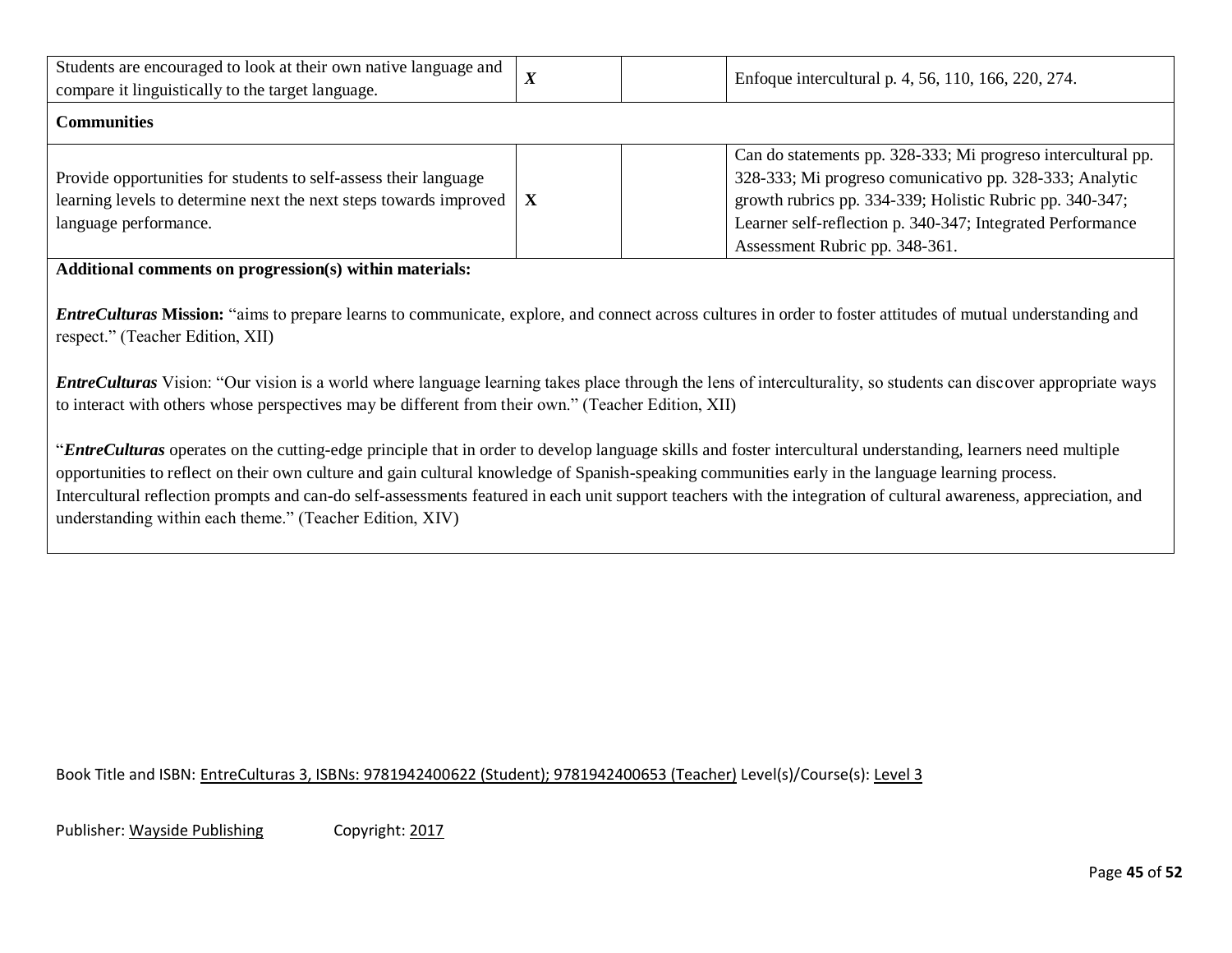### **SECTION II: ADDITIONAL ALIGNMENT CRITERIA AND INDICATORS OF QUALITY**

*All submissions must be aligned to the Tennessee State World Language Standards and therefore must meet 80% of the non-negotiable criteria of Section I prior to moving to Section II.*

|                                                                                                                                                                                                                                        |     |                | SECTION II: ADDITIONAL ALIGNMENT CRITERIA AND INDICATORS OF QUALITY                                                                                                                                                                                                                                                                             |  |
|----------------------------------------------------------------------------------------------------------------------------------------------------------------------------------------------------------------------------------------|-----|----------------|-------------------------------------------------------------------------------------------------------------------------------------------------------------------------------------------------------------------------------------------------------------------------------------------------------------------------------------------------|--|
| <b>Part A. Key Areas of Focus</b>                                                                                                                                                                                                      |     |                |                                                                                                                                                                                                                                                                                                                                                 |  |
|                                                                                                                                                                                                                                        | Yes | N <sub>0</sub> | <b>Evidence and/or comments</b>                                                                                                                                                                                                                                                                                                                 |  |
| Rigor: Learning experiences provide opportunities for thought,<br>discourse, and practice in an interconnected and social context.                                                                                                     | X   |                | Unit Goals, Essential Questions, Encuentro intercultural, ¿Te<br>acuerdas?, Comunica y Explora A, Comunica y Explora B,<br>Síntesis de gramática y vocabulario, Vive entre culturas.                                                                                                                                                            |  |
| <b>Coherence:</b> Units and instructional sequences are coherent and<br>organized in a logical manner that builds upon knowledge and<br>skills learned in prior grades or earlier in the year.                                         | X   |                | Unit Goals, Essential Questions, Encuentro intercultural, ¿Te<br>acuerdas?, Comunica y Explora A, Comunica y Explora B,<br>Síntesis de gramática y vocabulario, Vive entre cultura, En<br>Camino: p. 29, 47, 86, 102, 145, 156, 193, 212, 245, 265,<br>302, 321. Vive entre culturas: p. 52-53, 106-107, 162-163,<br>216-217, 270-271, 326-327. |  |
| Literacy: Supports student communication within a culturally-<br>appropriate context through providing consistent opportunities<br>for students to utilize literacy skills in reading, writing,<br>vocabulary, speaking and listening. | X   |                | Unit Goals, Essential Questions, Encuentro intercultural, ¿Te<br>acuerdas?, Comunica y Explora A, Comunica y Explora B,<br>Síntesis de gramática y vocabulario, Vive entre culturas.                                                                                                                                                            |  |

Book Title and ISBN: EntreCulturas 3, ISBNs: 9781942400622 (Student); 9781942400653 (Teacher) Level(s)/Course(s): Level 3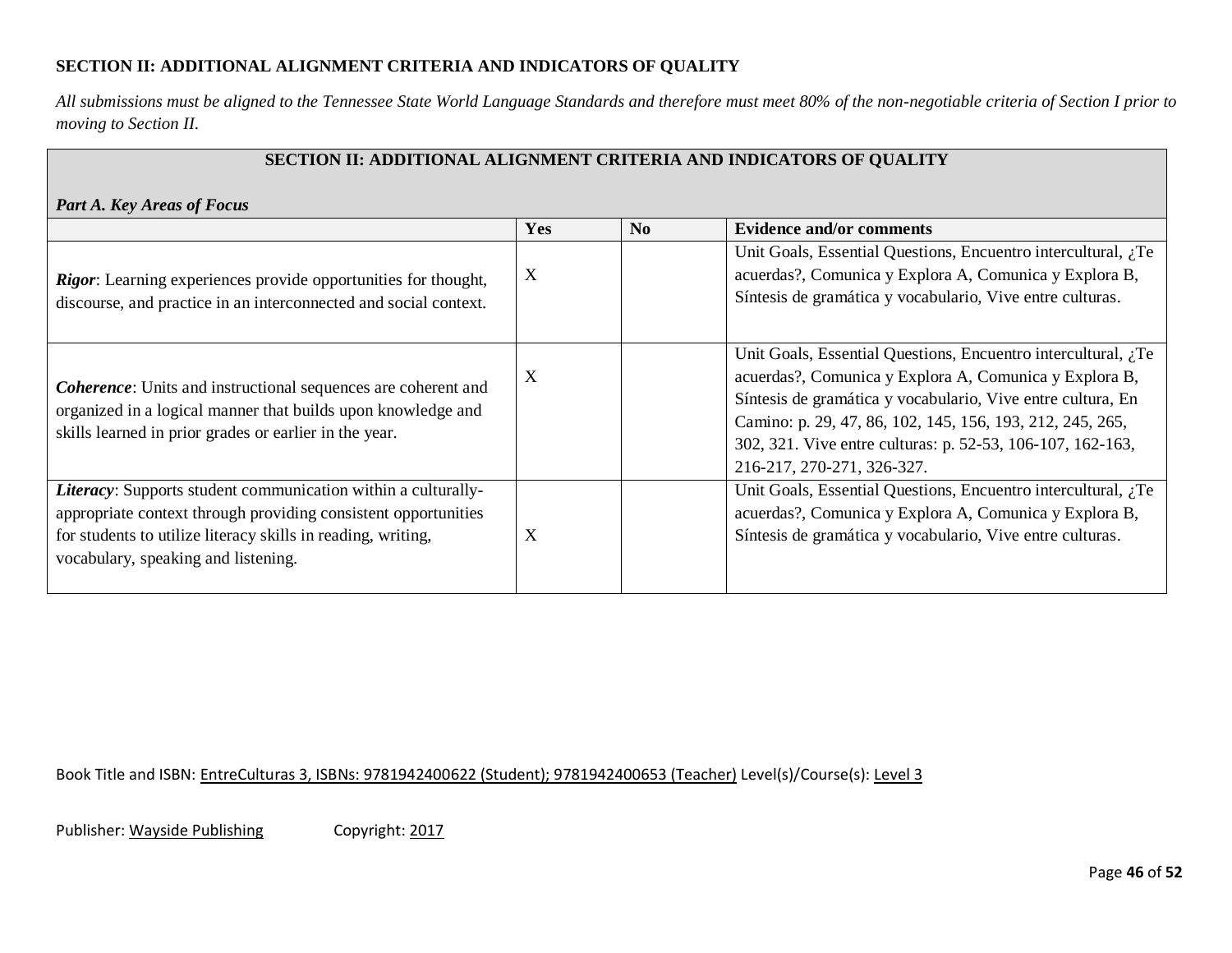## **SECTION II: ADDITIONAL ALIGNMENT CRITERIA AND INDICATORS OF QUALITY**

*Part B. Student Engagement and Instructional Supports***.** 

|                                                                                                                                                                                                                                      | Yes | No | <b>Evidence and/or comments</b>                                                                                                                                                                                                                                                                                                                                                                                                                                                                                                                                                                                                                                                                                                                                      |
|--------------------------------------------------------------------------------------------------------------------------------------------------------------------------------------------------------------------------------------|-----|----|----------------------------------------------------------------------------------------------------------------------------------------------------------------------------------------------------------------------------------------------------------------------------------------------------------------------------------------------------------------------------------------------------------------------------------------------------------------------------------------------------------------------------------------------------------------------------------------------------------------------------------------------------------------------------------------------------------------------------------------------------------------------|
| a. Provides learning experiences that incorporate the five<br>Cornerstones of the standards in each mode of communication<br>(i.e., each of the cornerstone is learned in the context of the<br>others and not taught in isolation). | X   |    | Unit Goals, Essential Questions, Encuentro intercultural, ¿Te<br>acuerdas?, Comunica y Explora A, Comunica y Explora B,<br>Síntesis de gramática y vocabulario, Vive entre culturas.                                                                                                                                                                                                                                                                                                                                                                                                                                                                                                                                                                                 |
| b. Engages students through real-world, relevant, thought-<br>provoking questions, problems, and tasks that stimulate<br>interest and elicit critical thinking and problem solving.                                                  | X   |    | Unidad 1: Spain - family and social life of adolescents,<br>importance of being a global citizen, diversity, community<br>service; Unidad 2: Chile – media, internet, social networks,<br>technology, digital citizens; Unidad 3: Colombia - health and<br>nutrition, exercise, global and community health; Unidad 4:<br>Colombia, España – eco friendly housing, creating<br>sustainable housing and communities; Unidad 5: La<br>República Dominicana - work force, employment,<br>jobs/professionals of the future; Unidad 6: Uruguay –<br>solidarity, human rights, immigration, marginalized<br>communities; En Camino 29, 47, 86, 102, 145, 156, 193, 212,<br>245, 265, 302, 321. Vive entre culturas 52-53, 106-107, 162-<br>163, 216-217, 270-271, 326-327. |
| c. Integrates appropriate supports for students who are ELL, have<br>disabilities, or perform below grade level.                                                                                                                     | X   |    | The Teacher Edition has a section in "Approaches to<br>Teaching" entitled "Integrated Differentiated Instruction"<br>that provides teachers with the tools for supporting students.<br>$(XX-XXI)$<br>Also, the Teacher Edition has a section in "Approaches to<br>Teaching" that is dedicated to engaging heritage learners of                                                                                                                                                                                                                                                                                                                                                                                                                                       |

Book Title and ISBN: EntreCulturas 3, ISBNs: 9781942400622 (Student); 9781942400653 (Teacher) Level(s)/Course(s): Level 3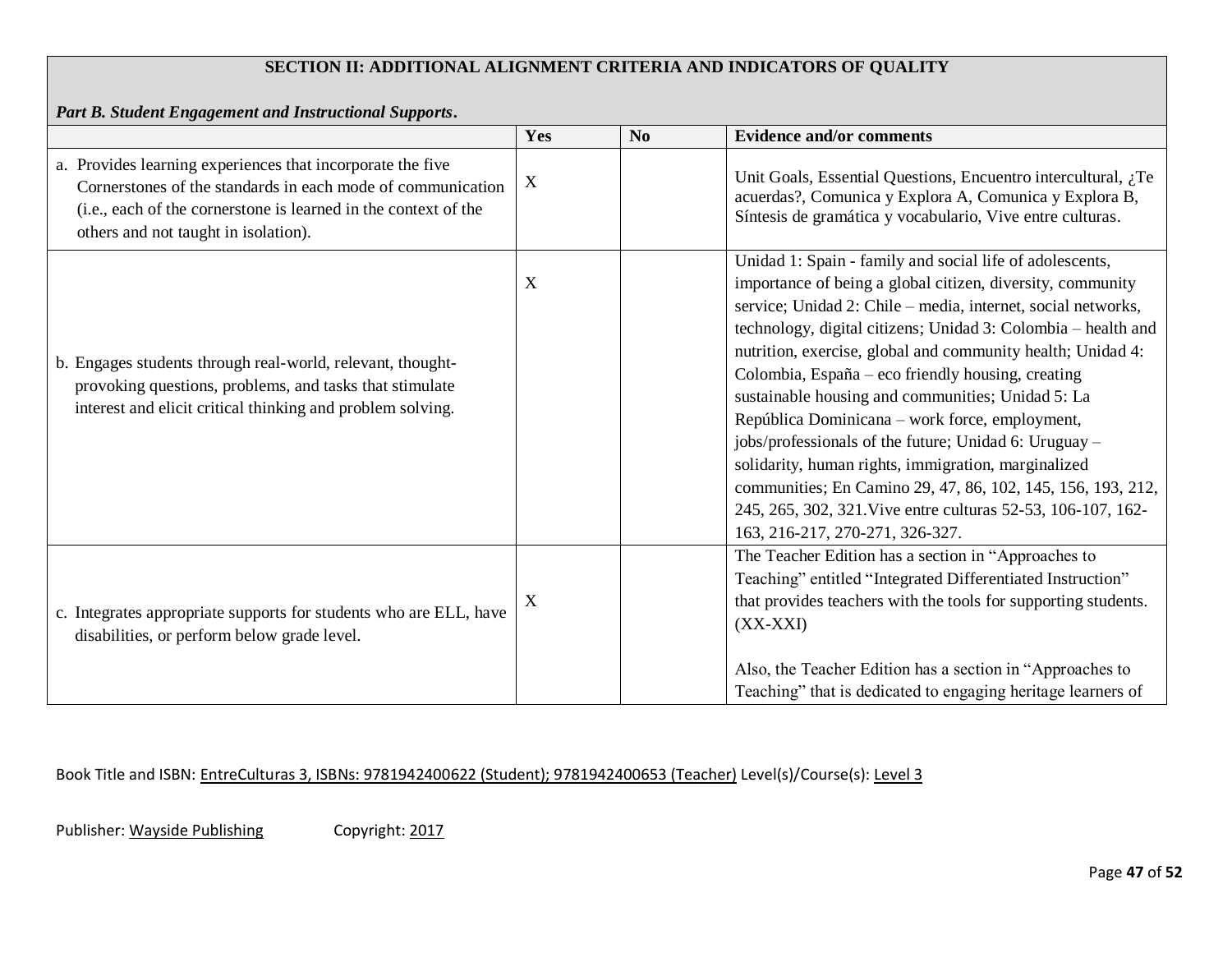|                                                                                                                                                                                     |   | Spanish but has relevance for supporting students who are<br>ELL. (XXII)<br>Lastly, in the Teacher Edition, Appendix F: Instructional<br>Strategies, provides a detailed chart [What the Teacher does<br>$\overline{CI}$ = Comprehensible Input), What Students Do $\overline{CO}$ = |
|-------------------------------------------------------------------------------------------------------------------------------------------------------------------------------------|---|--------------------------------------------------------------------------------------------------------------------------------------------------------------------------------------------------------------------------------------------------------------------------------------|
|                                                                                                                                                                                     |   | Comprehensible Output), and Materials and Resources that<br>Support CI in <i>EntreCulturas</i> ] and unit guides that cover such<br>topics as "Every Student Response" (p. 444) and "Doodles."<br>(p. 447)                                                                           |
|                                                                                                                                                                                     |   | For all students, there is wide exposure to a myriad of<br>activities, both in the text and on Explorer, that ask students<br>to use their reading, writing, listening, and speaking skills<br>both in combination or individually.                                                  |
| d. Includes differentiated materials that provides support for<br>students approaching mastery as well as extensions for<br>students already meeting mastery or with high interest. | X | Unit Goals, Essential Questions, Encuentro intercultural, $i$ , Te<br>acuerdas?, Comunica y Explora A, Comunica y Explora B,<br>Síntesis de gramática y vocabulario, Vive entre culturas.                                                                                            |
| e. Recognizes and addresses unique needs of heritage language<br>learners.                                                                                                          | X | The Teacher Edition has a section in "Approaches to<br>Teaching" that is dedicated to engaging heritage learners of<br>Spanish and providing effective teaching strategies while<br>using EntreCulturas. (XXII)                                                                      |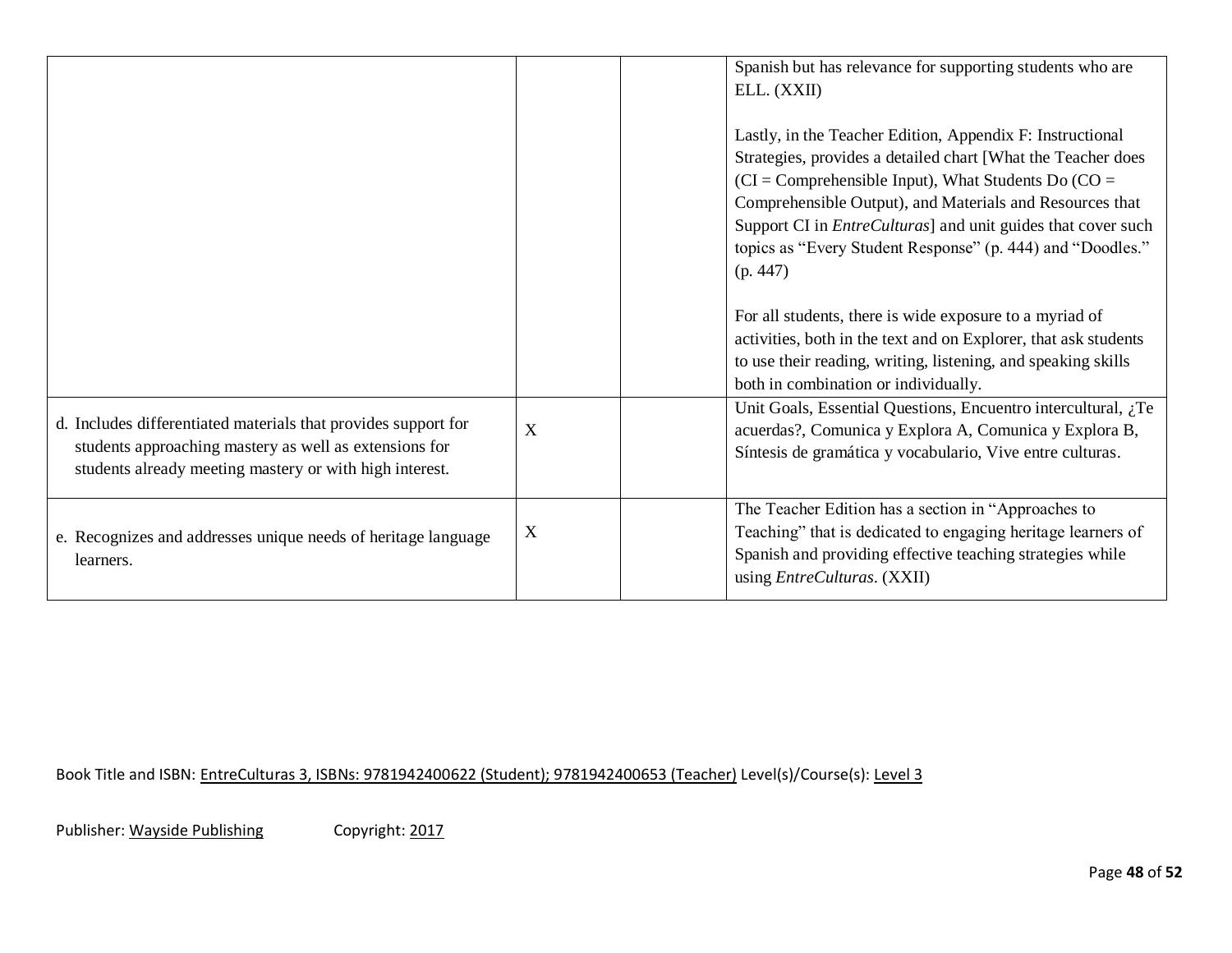## **SECTION II: ADDITIONAL ALIGNMENT CRITERIA AND INDICATORS OF QUALITY**

### *Part C. Monitoring Student Progress*

|                                                                                                                                                                                                                                                                   | Yes         | N <sub>o</sub> | <b>Evidence and/or comments</b>                                                                                                                                                                           |
|-------------------------------------------------------------------------------------------------------------------------------------------------------------------------------------------------------------------------------------------------------------------|-------------|----------------|-----------------------------------------------------------------------------------------------------------------------------------------------------------------------------------------------------------|
| a. Assessments collect data on all five cornerstones and allow<br>students to show mastery on using the cornerstones in concert<br>with each other (e.g., assessments are contextualized and serve<br>to address specific problems or answer specific questions). | X           |                | Mi progreso comunicativo; Mi progreso intercultural; En<br>camino A; En camino B; Mi portafolio; Vive entre culturas:<br>Interpretive Assessment; Interpersonal Assessment;<br>Presentational Assessment. |
| b. Assesses student mastery using methods that are unbiased and<br>accessible to all students.                                                                                                                                                                    | X           |                | Mi progreso comunicativo; Mi progreso intercultural; En<br>camino A; En camino B; Mi portafolio; Vive entre culturas:<br>Interpretive Assessment; Interpersonal Assessment;<br>Presentational Assessment. |
| c. Includes aligned rubrics or scoring guidelines that provide<br>sufficient guidance for interpreting student performance.                                                                                                                                       | X           |                | Appendix A Can-do statements pp. 328-333.<br>Appendix B Rubrics pp. 334-361.<br>Appendix C Correlation Guide pp. 362-363.                                                                                 |
| d. Uses varied modes of curriculum embedded assessments that<br>may include pre-, formative-, summative-, and self-assessment<br>measures.                                                                                                                        | X           |                | Mi progreso comunicativo; Mi progreso intercultural; En<br>camino A; En camino B; Mi portafolio; Vive entre culturas:<br>Interpretive Assessment; Interpersonal Assessment;<br>Presentational Assessment. |
| e. Assessments are embedded throughout instructional materials<br>as tools for students' learning and teachers' monitoring of<br>instruction.                                                                                                                     | $\mathbf X$ |                | Mi progreso comunicativo; Mi progreso intercultural; En<br>camino A; En camino B; Mi portafolio; Vive entre culturas:<br>Interpretive Assessment; Interpersonal Assessment;<br>Presentational Assessment. |

Book Title and ISBN: EntreCulturas 3, ISBNs: 9781942400622 (Student); 9781942400653 (Teacher) Level(s)/Course(s): Level 3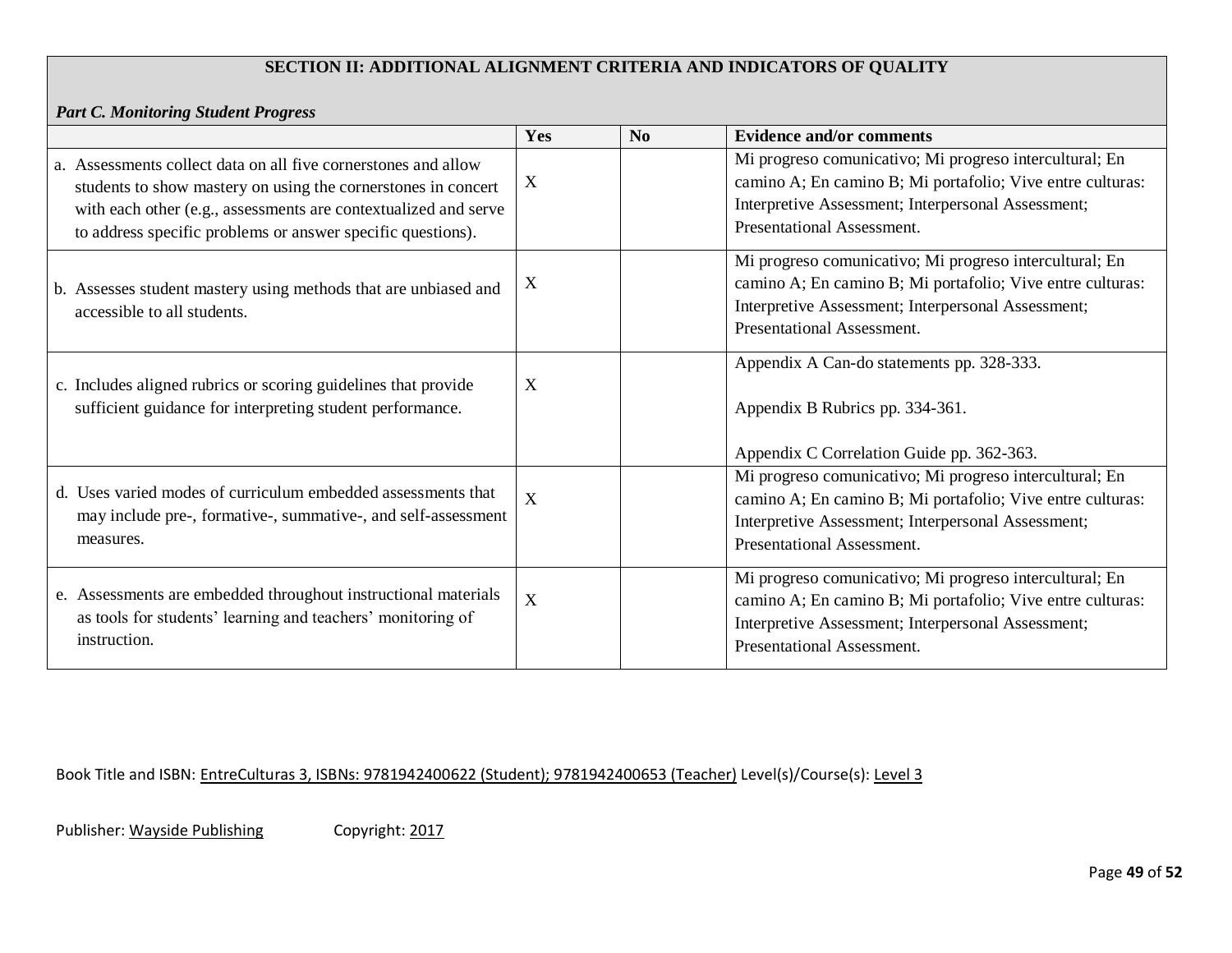|                                                                                |   | Methods for assessing a range of data are available in the   |
|--------------------------------------------------------------------------------|---|--------------------------------------------------------------|
|                                                                                | X | Student Edition, the Teacher Edition and on Explorer. Chief  |
|                                                                                |   | among them are Appendix A (Can-do Statements), Appendix      |
| f. Assessments provide teachers with a range of data to inform<br>instruction. |   | B (Level 3 EntreCulturas Analytic Growth Rubric and Level    |
|                                                                                |   | 3 EntreCulturas Holistic Rubric), Appendix B (Integrated     |
|                                                                                |   | Performance Assessment Rubrics, detailed by individual       |
|                                                                                |   | Unidades), Appendix C (AP and IB Correlation Guide).         |
|                                                                                |   | Presentational Assessment p. 53; Interpretive Assessment p.  |
|                                                                                | X | 106, Interpretive Assessment, Interpersonal Assessment,      |
|                                                                                |   | Presentational Assessment p. 162-163; Interpretive           |
| g. Assessments utilize realia or authentic materials.                          |   | Assessment p. 216; Interpretive Assessment p. 270;           |
|                                                                                |   | Presentational Assessment p. 271; Interpretive Assessment p. |
|                                                                                |   | 326.                                                         |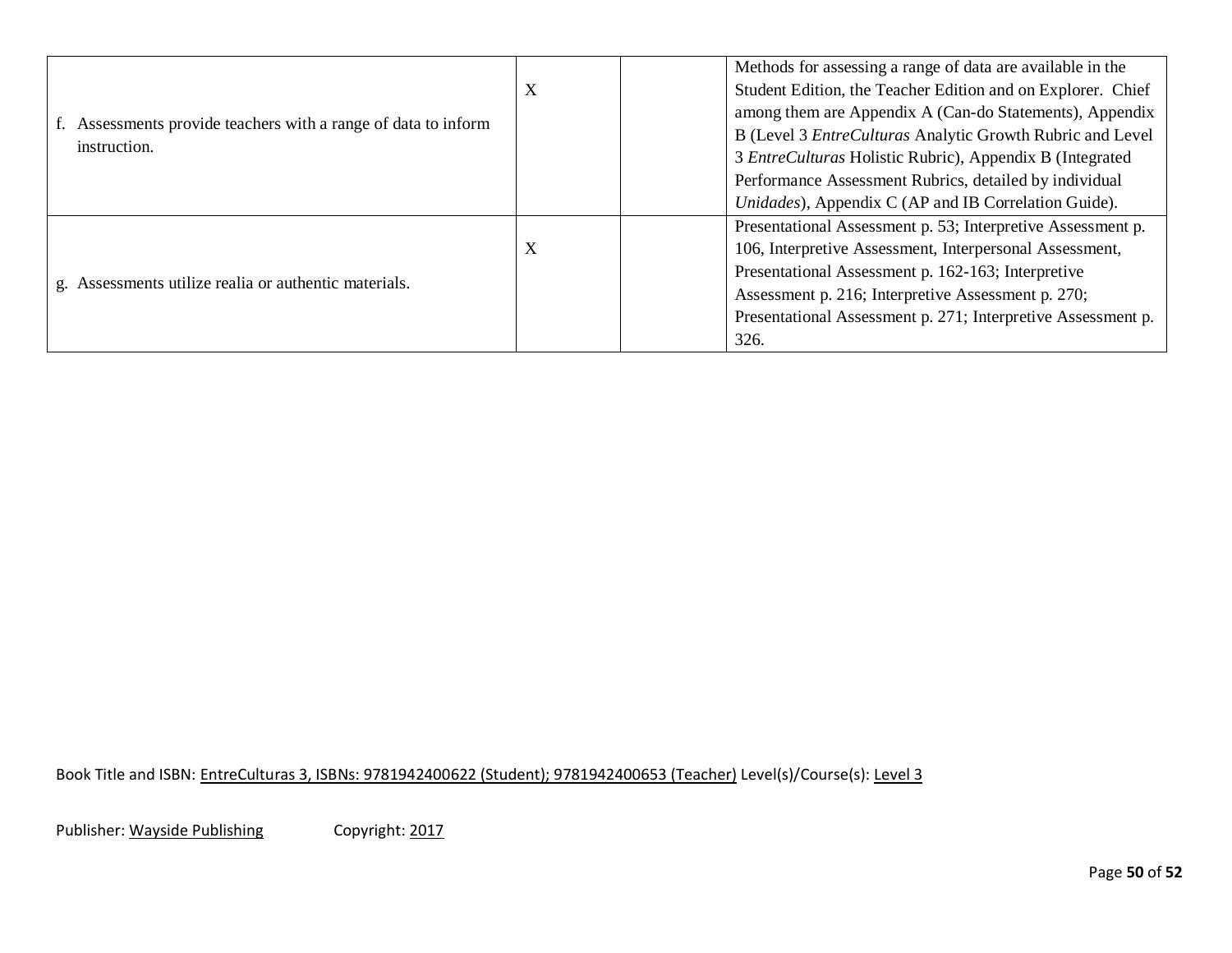## **SECTION II: ADDITIONAL ALIGNMENT CRITERIA AND INDICATORS OF QUALITY**

*Part D. Teacher Support Materials*

|                                                                                                                                                                                                                                     | Yes | $\mathbf{N}\mathbf{0}$ | <b>Evidence and/or comments</b>                                                                                                                                                        |
|-------------------------------------------------------------------------------------------------------------------------------------------------------------------------------------------------------------------------------------|-----|------------------------|----------------------------------------------------------------------------------------------------------------------------------------------------------------------------------------|
| a. Provides grade-level background information and context to<br>guide integration of the five cornerstones within the lessons,<br>units, and grade.                                                                                | X   |                        | TE notes; Explorer: Recursos: Sólo para profesores;<br>Rúbricas; Answer Keys; Audio Scripts; Enlaces;<br>Organizadores gráficos; Videos: Observa, Enfoque en la<br>forma, Estrategias. |
| b. Includes strategies that assist teachers in incorporating<br>appropriate and integral connections between world language<br>and other subject areas (e.g., mathematics, ELA, social studies,<br>visual and performing arts, CTE) | X   |                        | TE notes; Instructional Strategies: Appendix F pp. 436-451;<br>Grammar and Learning Strategies Videos Index: Appendix G<br>pp. 452-454; Grammar Index pp. 455-457.                     |
| c. Provides strategies and guidance to support the inclusion of<br>"hands-on" practices (e.g., speaking, listening, writing) with<br>other practices (e.g., asking questions, engagement in<br>argument).                           | X   |                        | TE notes; Instructional Strategies: Appendix F pp. 436-451;<br>Grammar and Learning Strategies Videos Index: Appendix G<br>pp. 452-454; Grammar Index pp. 455-457.                     |
| d. Strategies included to assist teachers in identifying student<br>misconceptions and the reason(s) that prevent student mastery<br>of the five cornerstones within the standards.                                                 | X   |                        | TE notes; Instructional Strategies: Appendix F pp. 436-451;<br>Grammar and Learning Strategies Videos Index: Appendix G<br>pp. 452-454; Grammar Index pp. 455-457.                     |
| e. Includes strategies to help teachers identify ways in which<br>activities or learning experiences can be contextualized to the<br>school environment (e.g., place- based learning experiences).                                  | X   |                        | TE notes; Instructional Strategies: Appendix F pp. 436-451;<br>Grammar and Learning Strategies Videos Index: Appendix G<br>pp. 452-454; Grammar Index pp. 455-457.                     |

Book Title and ISBN: EntreCulturas 3, ISBNs: 9781942400622 (Student); 9781942400653 (Teacher) Level(s)/Course(s): Level 3